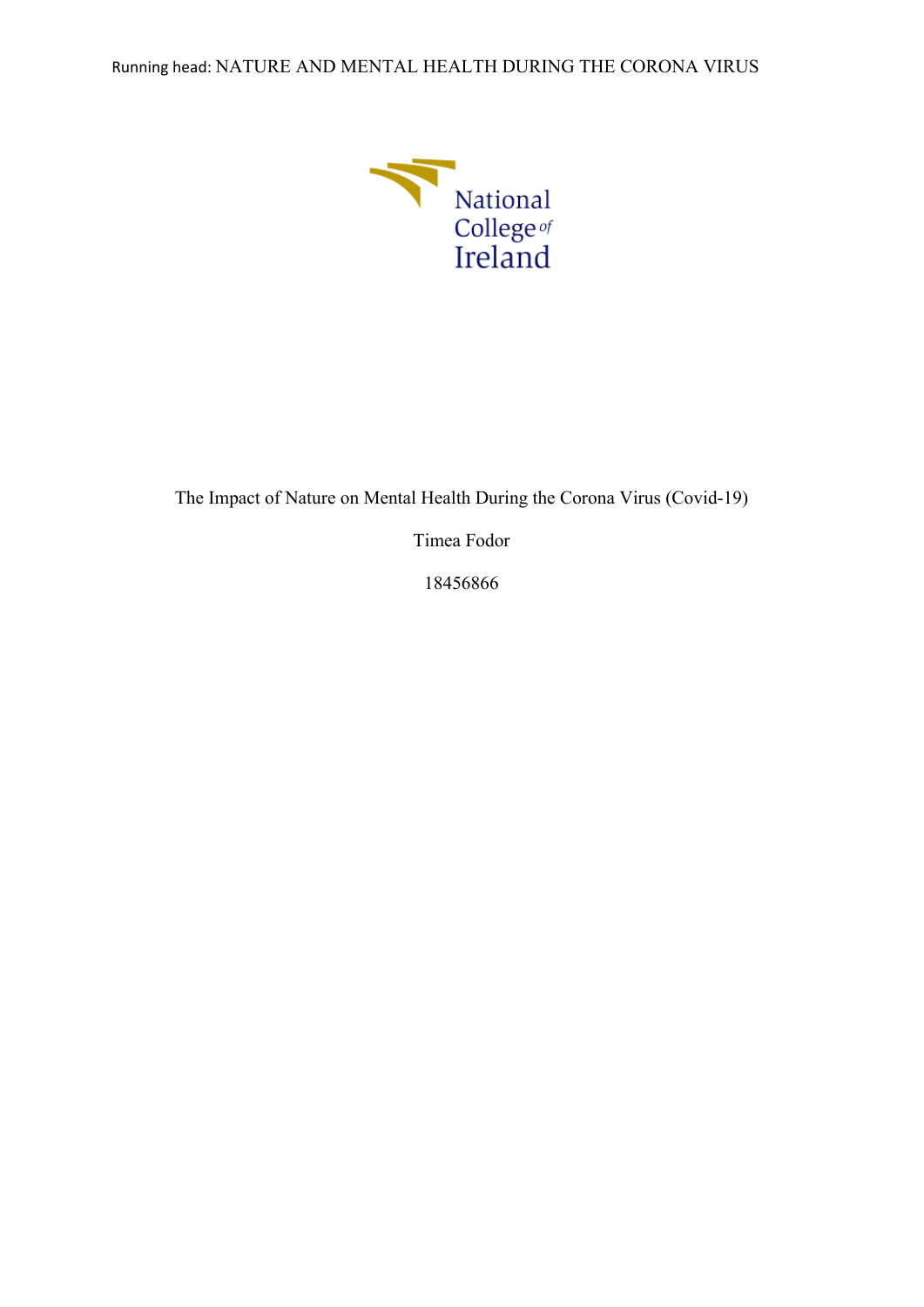# **Submission of Thesis and Dissertation**

**National College of Ireland Research Students Declaration Form** *(Thesis/Author Declaration Form)*

**Name:** Timea Fodor

**Student Number:** 18456866

**Degree for which thesis is submitted:** Bachelor of Arts Honours Psychology

**Title of Thesis:** The Impact of Nature on Mental Health During the Corona

Virus (Covid-19)

**Date:** 15<sup>th</sup> March 2021

## **Material submitted for award**

- A. I declare that this work submitted has been composed by myself.  $\Box \checkmark$
- B. I declare that all verbatim extracts contained in the thesis have been distinguished by quotation marks and the sources of information specifically acknowledged.  $\square \swarrow$
- C. I agree to my thesis being deposited in the NCI Library online open access repository NORMA.
- D. I declare that no material contained in the thesis has been used in any other submission for an academic award.  $\square \checkmark$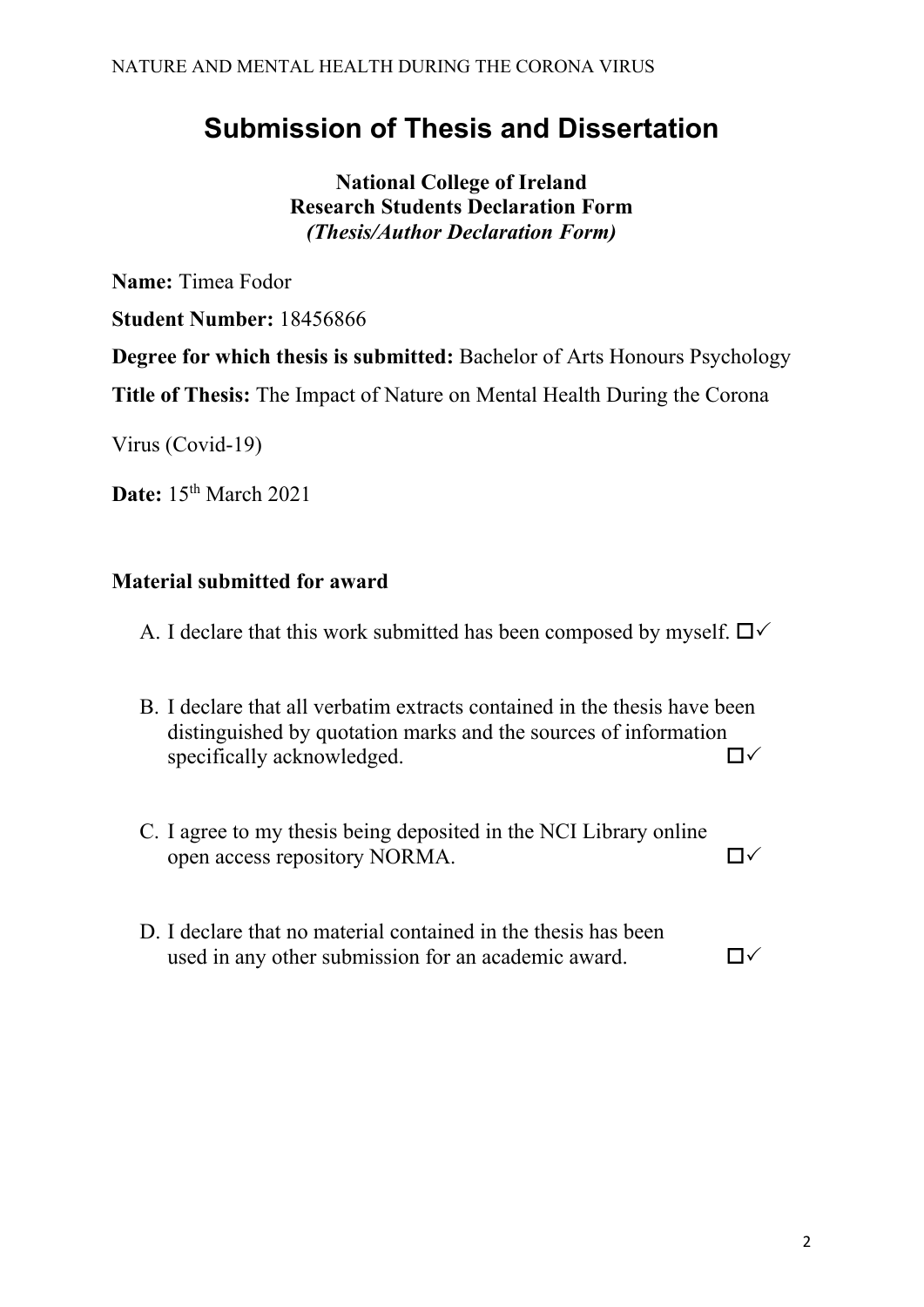#### **Acknowledgements**

I would like to sincerely thank all the people who have helped me along the way in completing my final year project. Firstly, I would like to thank my partner Robert for his constant support while completing my final year project. It would have been extremely difficult to complete without his emotional support, care, love and understanding. I would like to specifically mention the support he gave me when I doubted myself or felt like giving up, he knew what to say and always comforted me which gave me a boost to carry on. I would also like to thank my mother for her love, care, kind words and encouragement throughout this time, as well as throughout my life (and for making the most amazing food I always looked forward to). Moreover, I am thankful for having my friends Ellie and Roisin throughout this difficult time, as their social support has helped me immensely. I would also like to thank my counsellor Mary for helping me to plan efficiently in completing the final year project and for her encouragement to do positive things for myself to get throughout this difficult time.

I sincerely thank my supervisor Dr. April Hargreaves for all the time she dedicated to meet with me and for all the time she took to read my work. She has given me great guidance throughout my final year project. I would also like to thank my final year project lecturer Michelle Kelly for all her support and guidance, as well as all of the NCI lecturers throughout the Psychology course who have provided me with support, great skills and knowledge.

Finally, I would like to thank all of the people who have participated in this study, as this study could not have taken place without them.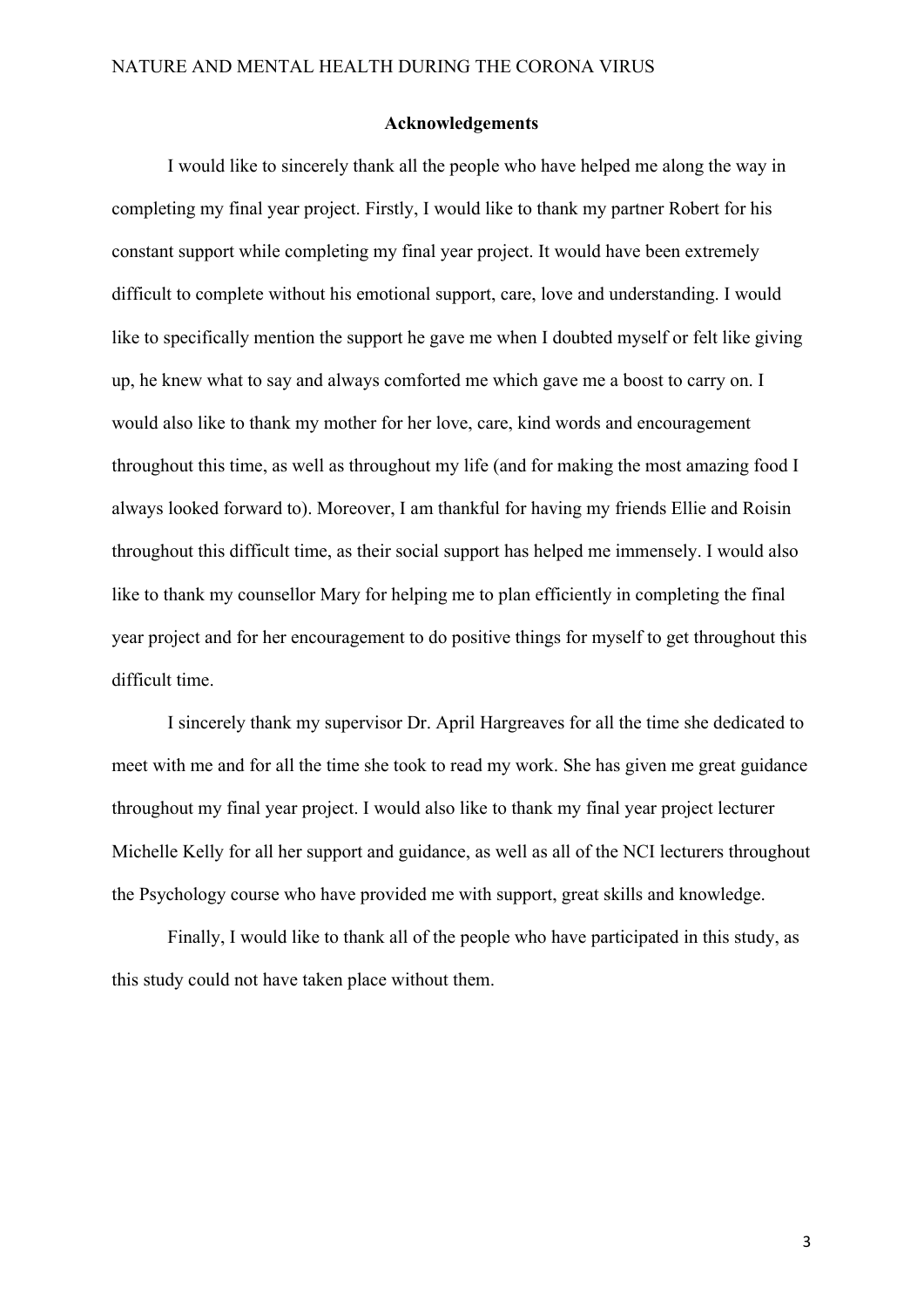#### **Abstract**

The ongoing Covid-19 pandemic has increased depression, anxiety and stress in the general population. Although online resources have been provided to better manage mental health, being outdoors, specifically in nature has been found to lower anxiety, stress and depression under the current circumstances. **Aims:** The current study aims to investigate the relationship between spending time in nature and psychological well-being during Covid-19, while controlling for confounding variables. It also aims to explore the relationship between nature beliefs and mental health scores. Lastly, this study aims to examine the differences in mental health scores between different ET (urban, rural, town). **Methodology:** A total of 402 participants were recruited through social media. They completed an online survey containing demographic data, DASS-21, and EQ. **Results:** Results of the hierarchical multiple regression showed that spending time in nature predicted mental health scores after controlling for demographics, explaining an additional 3.5% of the variance. The standard multiple regression indicated that NB was a significant predictor of mental health scores, whereas ABCV and FBDB were not significant predictors. Lastly, the one-way between groups ANOVA showed significant differences in mental health scores between ETs. Living in rural areas presented the lowest DASS-21 mean score  $(M = 14.66)$ , followed by town areas  $(M = 20.48)$ , and urban areas having the highest mean score  $(M = 21.90, SD = 14.65)$ . **Conclusion:** Findings suggest that the benefits of spending time in nature during the CV should not be disregarded, but used as a tool to manage mental health during the current pandemic. The current study expands the novel subject that personal beliefs about nature influence mental health scores, highlighting the importance for further research. Lastly, it demonstrates the importance of rural areas being reserved for mental health.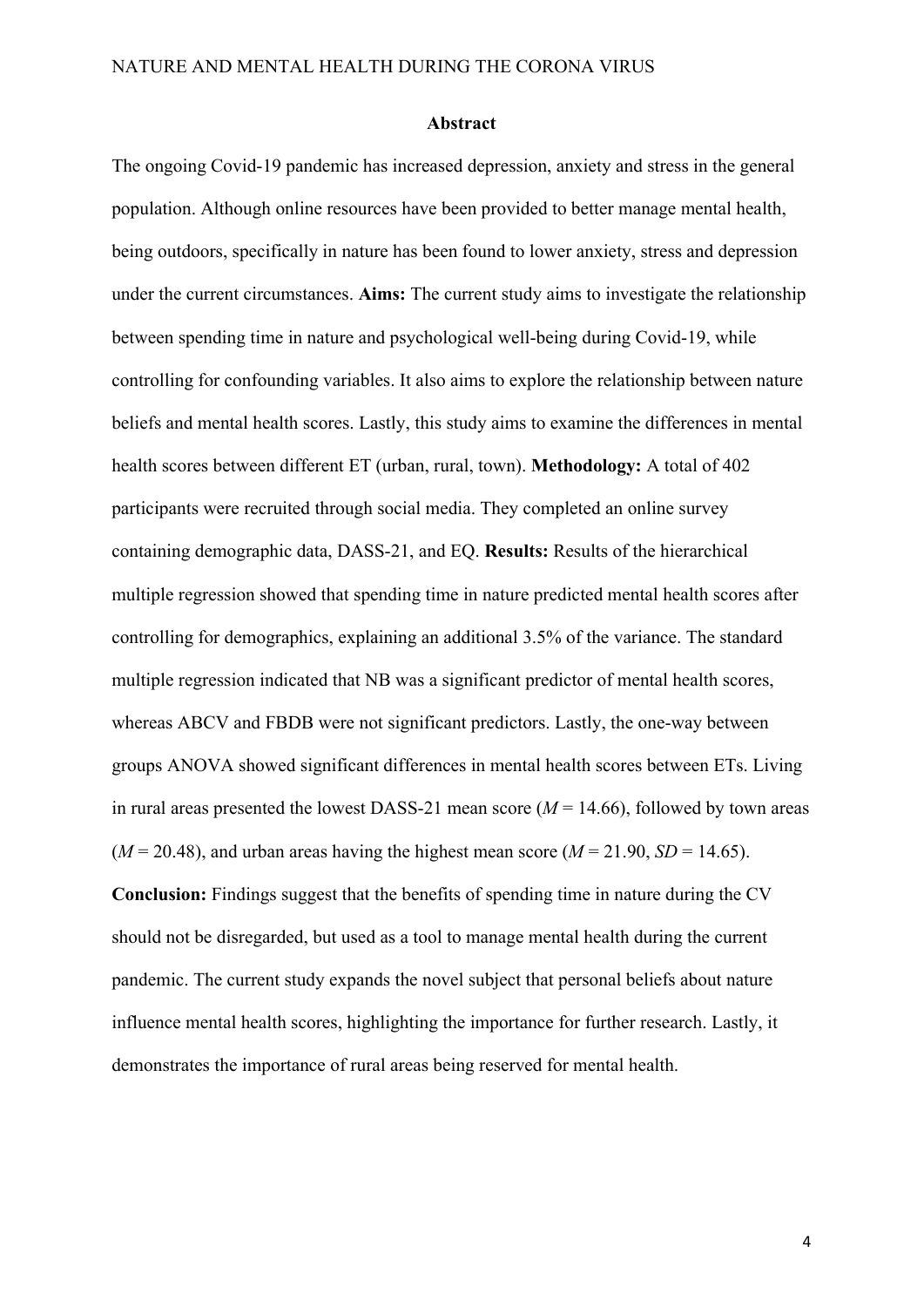# Table of Contents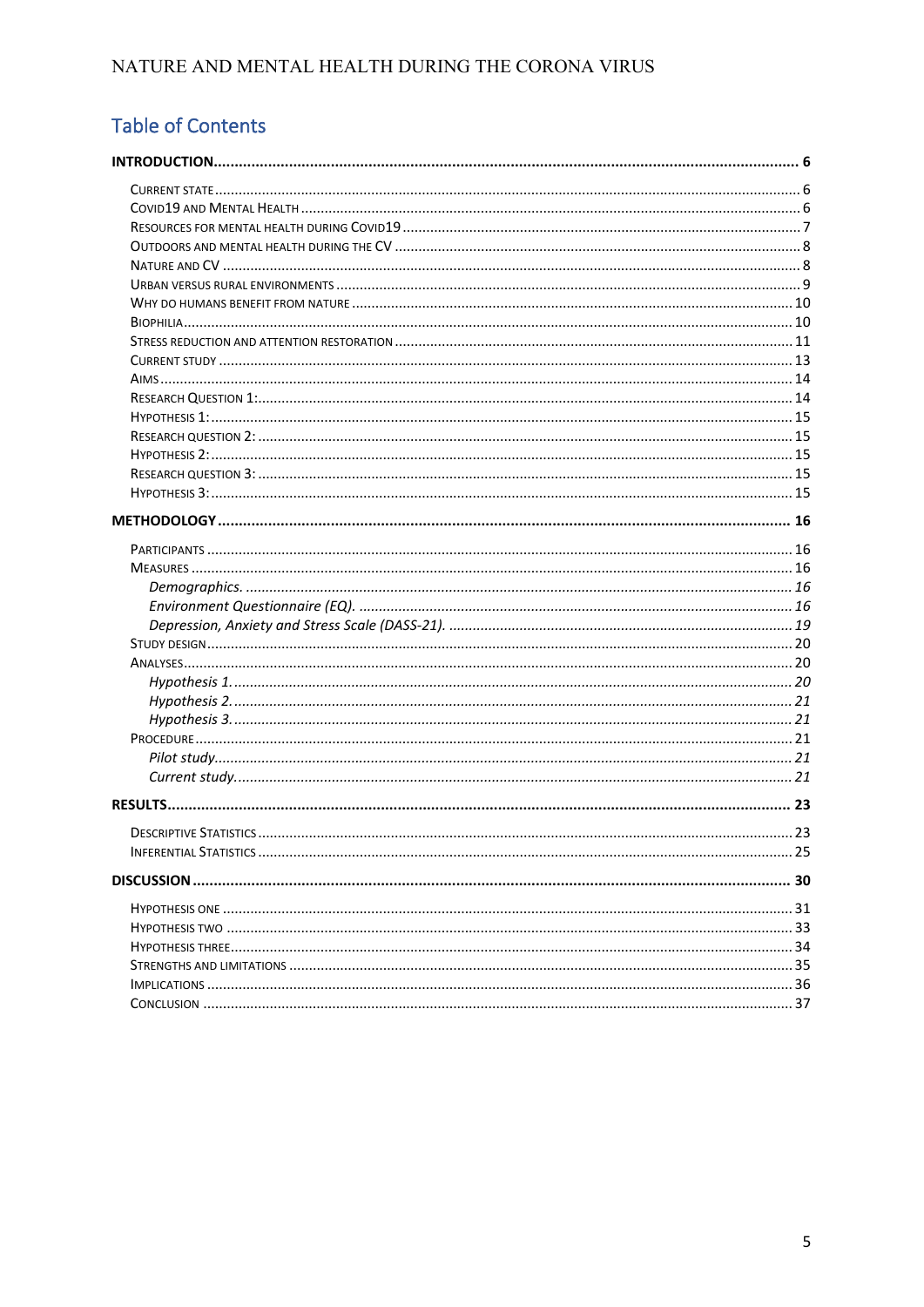#### **Introduction**

#### <span id="page-5-1"></span><span id="page-5-0"></span>**Current state**

The last few months have changed our lives dramatically since the beginning of the year, when the outbreak of Covid19, a new strain of coronavirus (CV) spread throughout the world from Wuhan, China, starting from the 31<sup>st</sup> of December 2019 (Torales, O'Higgins, Castaldelli-Maia, & Ventriglio, 2020). The World Health Organisation (2020), on the  $5<sup>th</sup>$  of October, reported 34.8 million cases of the virus worldwide, and of those, one million people have died. The virus has led to an overwhelming burden on healthcare systems, as some people develop pneumonia or respiratory problems due to the virus, requiring intensive care (Munk, Schmidt, Alexander, Henkel, & Henning, 2020). Due to the rapidly spread virus, the government imposed restrictions such as, social distancing, quarantining, etc. (Liu et al., 2020; Saltzman, Hansel, & Bordnick, 2020).

#### <span id="page-5-2"></span>**Covid19 and Mental Health**

The CV has not only affected the healthcare system and those who have contracted it, but also the general population, with an increase in depression, anxiety, and stress (Fullana, Hidalgo-Mazzei, Vieta, & Radua, 2020; Lades, Laffan, Daly, & Delaney, 2020; Liu et al., 2020). Depression is seen to have increased as a result of the CV because of the losses that came with the pandemic, such as, job losses, and losing family or friends due to the CV (Gruber et al., 2020). Additionally, the uncertainty of the current worldwide situation has increased anxiety within the public (Torales et al., 2020).Whereas, stress has heightened in the general population because of closure of schools, being held off work, and social distancing (Khoo & Lantos, 2020). Overall, psychological well-being has lowered due to the current pandemic (Liu et al., 2020). Although the long-term effects of mental health from the virus are not yet known, Torales et al. (2020) proposes that the decrease in psychological well-being due to the CV is a long-term concern.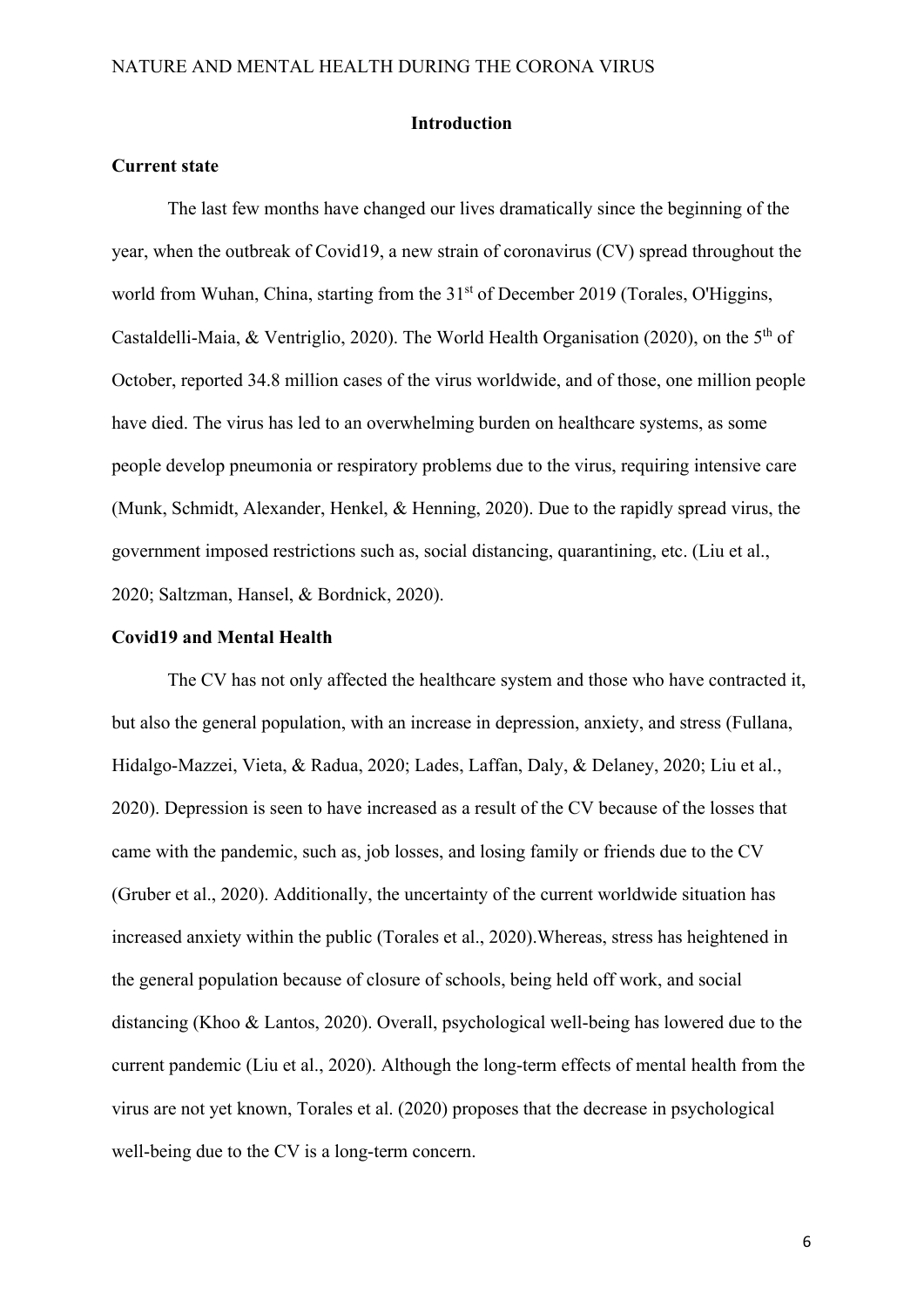The prolonged concern of the decrease in mental well-being accumulates from the negative impact that stress, depression, and anxiety can have on health. Prolonged stress for example can result in the development of coronary heart disease (Gianaros & Jennings, 2018). Depression affects the person not only internally but also on a physical level, from slowing recovery rates to fatality (Meeks, Murrell, & Mehl, 2000). Lastly, having anxiety is shown to increase the possibility of cardiovascular events by 36% (Davidson, Alcantara, & Miller, 2018). The concern of the long-term negative outcomes from the CV on psychological well-being led to authorities attempting to provide resources to better manage mental health.

#### <span id="page-6-0"></span>**Resources for mental health during Covid19**

Authorities have tackled the issue in a number of ways. Some include: providing mental health education on platforms such as 'WeChat' in China and Tiktok worldwide, as well as books on self-help made freely available for the public online (Liu et al., 2020). Moreover, so far research has reported an increase in online counsellors in China, Australia (Marshall, Dunstan, & Bartik, 2020), and Germany (Thome, Coogan, Fischer, Tucha, & Faltraco, 2020). Additionally, there is an underlying emphasis online for selfcare to assure well-being during this difficult time, an example of a self-care tool suggested includes meditation (Saltzman et al., 2020). For example, short meditations have been created with the intention of making it accessible for multiple groups, including ones with busy schedules such as frontline healthcare workers (Saltzman et al., 2020). Specific focus is given to anxiety and stress around the CV in some of these meditations (Behan, 2020). The HSE in Ireland is also providing mindfulness programmes for self-care to help with the current situation, as well as programmes to manage stress (Health Service Executive (HSE), 2020). Interestingly, mental health apps on Google Play store such as 'Calm' and 'Headspace' have been top two and three out of the health and fitness apps in March 2020 (Marshall et al., 2020). This may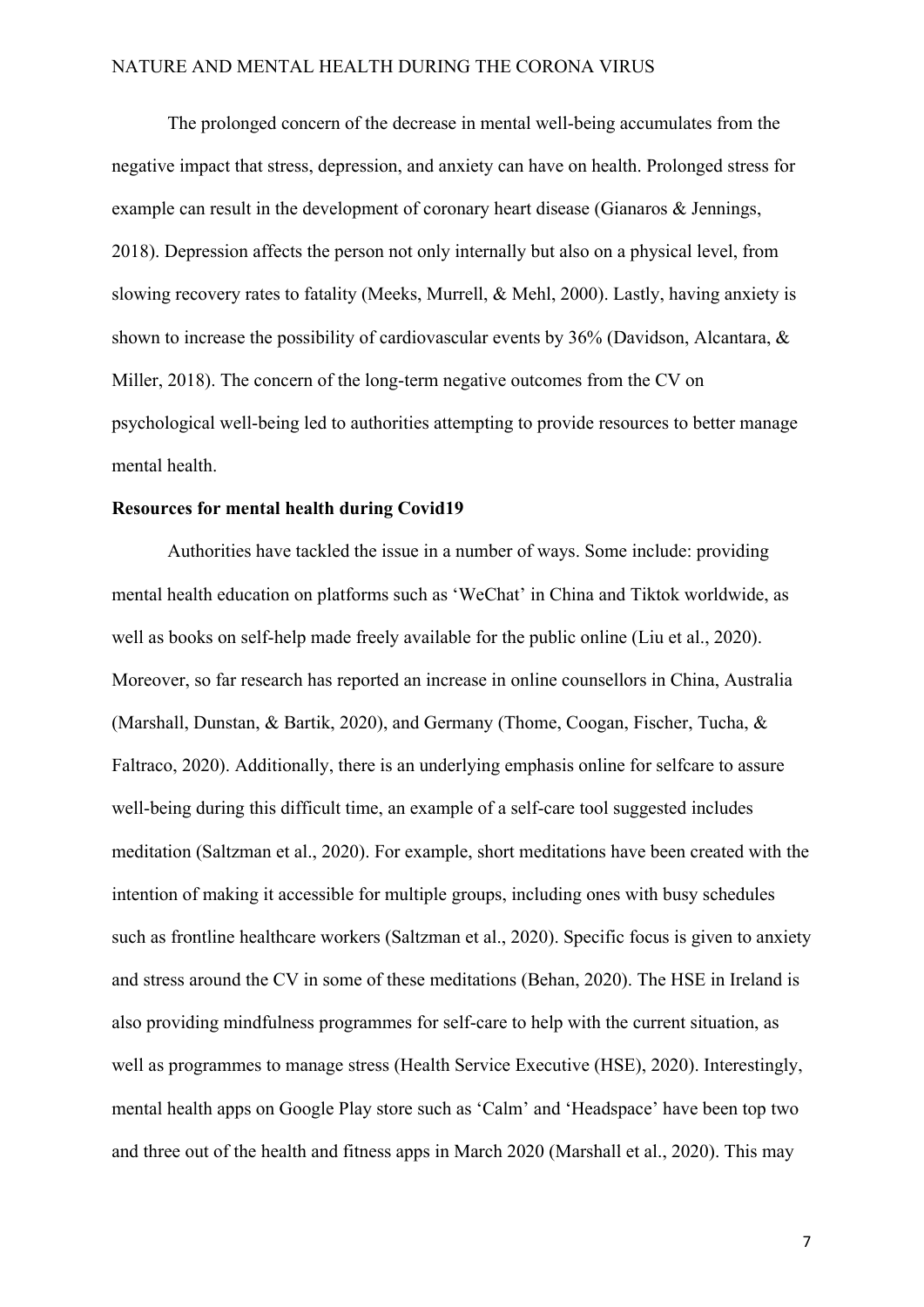reiterate the huge impact the CV has had psychologically, and the need for mental health tools. However, online resources have not been the only tools for improving mental wellbeing. Additionally, time outdoors may also be beneficial for mental health (Pouso et al., 2021).

#### <span id="page-7-0"></span>**Outdoors and mental health during the CV**

Spending more time outdoors was encouraged by worldwide government for wellbeing (Naomi, 2020). However, it became increasingly difficult for people to benefit from outdoors during the virus as social distancing became the norm and outdoors induced fear of contracting the virus due to a higher population outdoors, as well as increasing the possibility of contracting the virus (Dustin et al., 2020). Therefore, anxiety decreased as a result of isolating oneself during the corona virus (Dzhambov et al., 2020). On the contrary, the benefits from outdoors on mental health may be diminished as a consequence (Callaghan et al., 2020). Regardless, recent research has found spending time in outdoor nature to be associated with better mental health (Soga, Evans, Tsuchiya, & Fukano, 2020). Before any further review, it must be noted that the mentioning of 'nature' and 'nature-like' in this study refers to areas that range from a small garden or park in an urban area to untouched nature, which includes features such as plants or wildlife (Bratman, Hamilton, & Daily, 2012).

#### <span id="page-7-1"></span>**Nature and CV**

Specifically, spending time outdoors in nature, or having a view of the nature from the inside of one's house, has been beneficial for psychological well-being during the CV as found in a cross-sectional study of 3,000 adults in Japan (Soga et al., 2020). Similar findings were found in a student population in Bulgaria, however it must be considered that they had an insufficient sample size (Dzhambov et al., 2020). Nonetheless, a large cross-sectional sample of 6, 080 in Europe found that having access to public nature outdoors, having a view from indoors to outside nature, or having access to public nature such as a garden has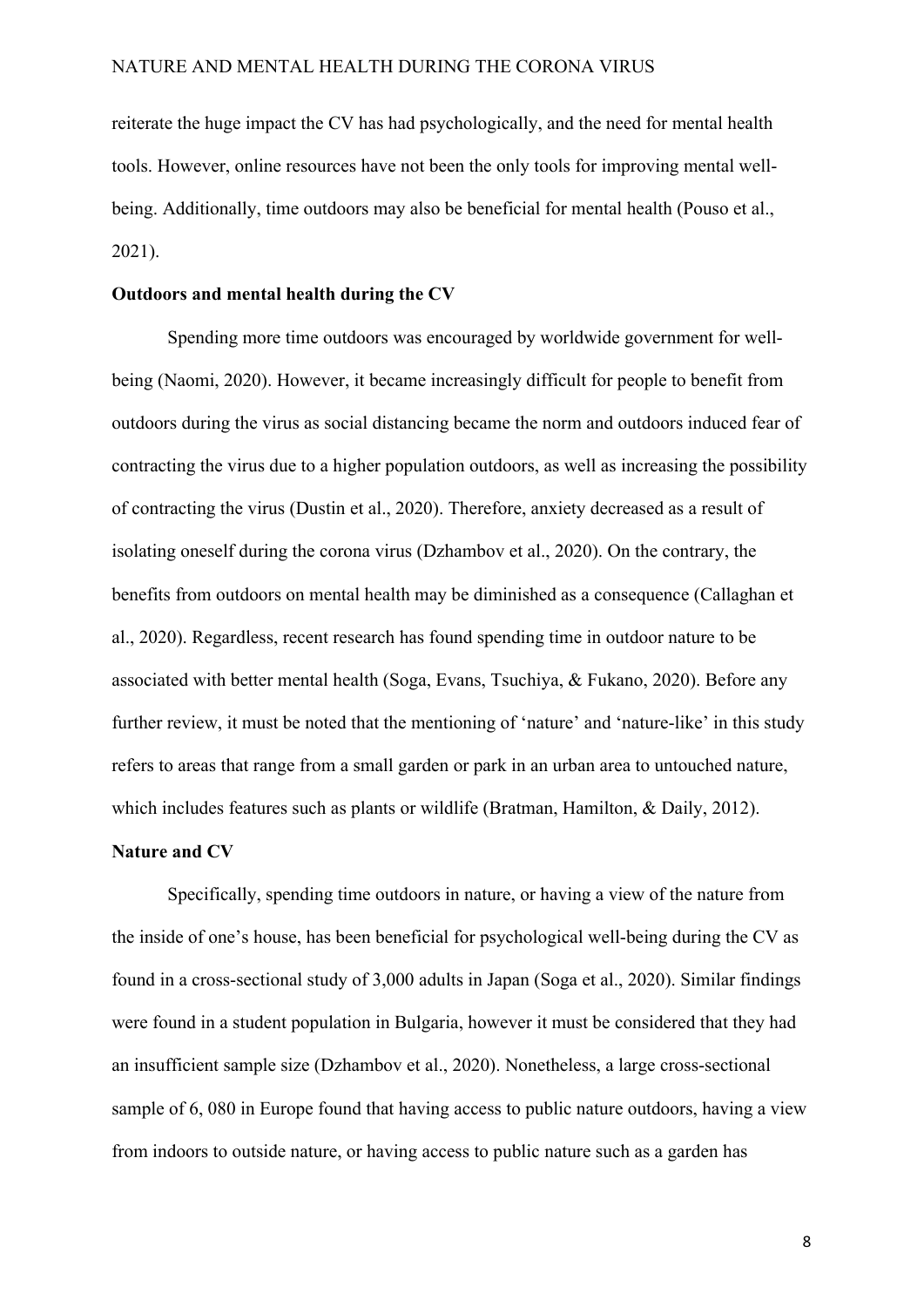decreased anxiety and depression, and overall an increase in positive mood (Pouso et al., 2021). Generally, the benefits of nature have been evident during the CV. However, more research is needed to better understand the newly developing topic. The benefits of nature during the CV may be because the quality of the environment one has access to can affect mental health differently, with nature-like areas being more beneficial for mental health than urbanized environments (Kolokotsa, Lilli, Lilli, & Nikolaidis, 2020).

#### <span id="page-8-0"></span>**Urban versus rural environments**

Consequently, there seems to be a division in urban versus rural environments in regards to mental health (Bakolis et al., 2018). Urban areas typically include fast pace living, as well as noise pollution, crowding (due to high population in urban areas), and traffic, which are all factors that increase stress (Fan, Das, & Chen, 2011; Hedblom et al., 2019; Sturm & Cohen, 2014). Hence, moving from rural to urban areas can impact mental health negatively (Li et al., 2009) and stress due to urban living may be what increase the risk of mental illness (Lederbogen et al., 2011). For instance, research found an increase in depression and anxiety in urban dwellers (Bakolis et al., 2018). However, when parks or other nature-like areas surround 20% of urban neighbourhoods, depression has been found to decrease by 11% (Cox et al., 2017). Additionally, nature in neighbourhoods has shown decreased anxiety levels (Beyer et al., 2014). Generally, rural areas may overall improve mental health (Roe & Aspinall, 2011). However, there seems to be more of a focus in research on urban nature and mental health, therefore, more research including rural areas is needed. Also a gap in the literature remains as town areas are not considered in comparison to urban or rural areas, hence future studies need to address this gap. It must be considered that although the detrimental effects of living in urban areas are shown in research, majority of people live in urban areas.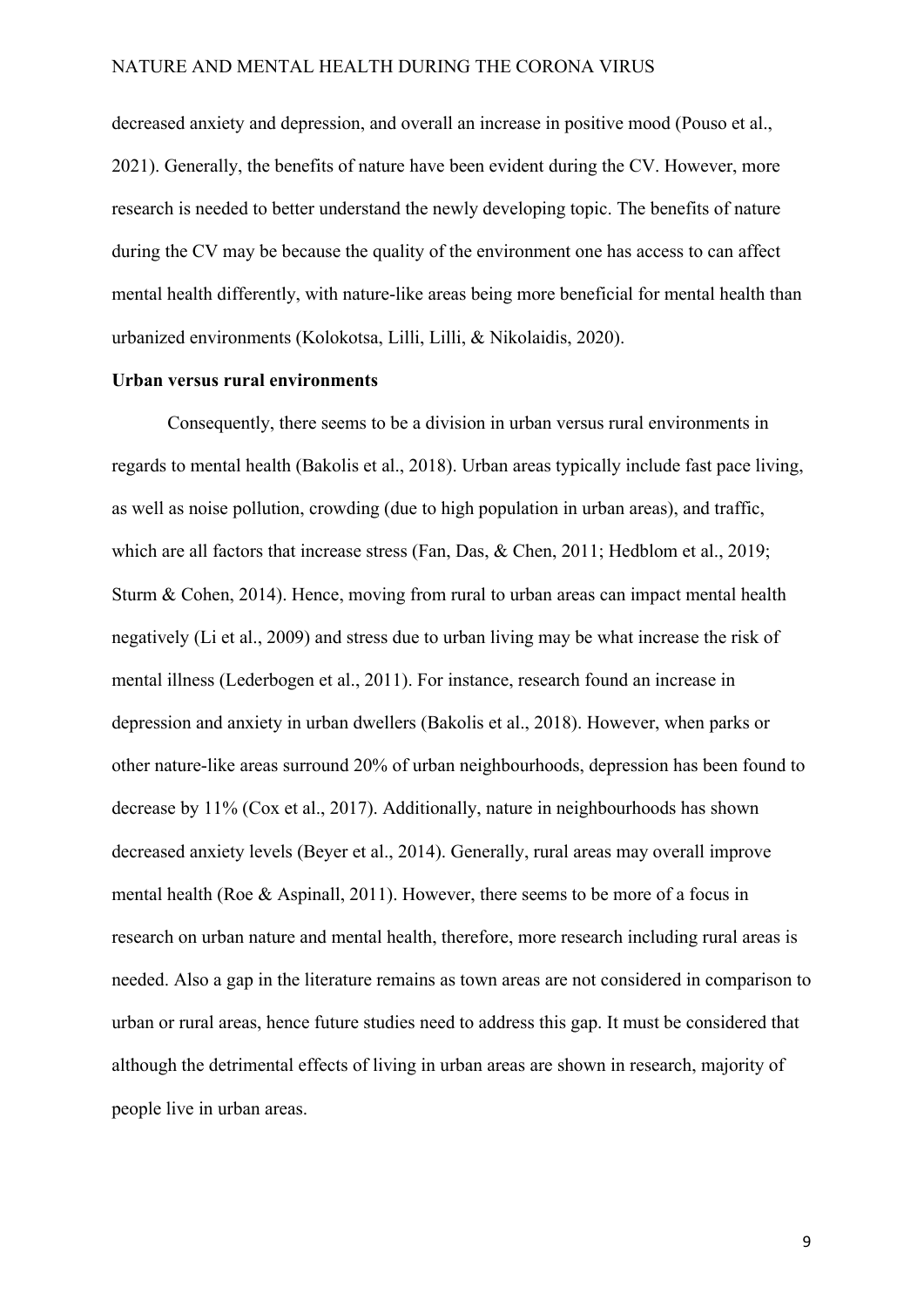#### <span id="page-9-0"></span>**Why do humans benefit from nature**

Approximately 75% of Europe lives in urbanized environments, and in American alone, 90% of people's lives are spent indoors (Evans & McCoy, 1998; Grahn & Stigsdotter, 2010; Maller et al., 2005; Thompson Coon et al., 2011;). This omits the benefits of spending time outdoors, and in nature on mental health (Naomi, 2020; Richardson et al., 2013). Since evidence suggests people may benefit from nature during the CV (Naomi, 2020), and nature has been seen as superior for mental health compared to an urban/ city-like environment (Bakolis et al., 2018), further focus in this review will be investigating why humans obtain psychological and physiological benefits from nature. Past research has found a number of aspects of nature being important in acquiring the benefits of nature including: spending time (Maller, Townsend, Pryor, Brown, & St Leger, 2005), viewing nature (Kaplan, 2001), and hearing nature sounds (Lechtzin et al., 2010; Newbold, Luton, Cox, & Gould, 2017; Saadatmand et al., 2013). Such benefits have been understood through a series of theories, including, the biophilia hypothesis (Fraser, 2017), the attention restoration theory (Stevenson, Schilhab, & Bentsen, 2018), and stress reduction theory (Alvarsson, Wiens, & Nilsson, 2010; Bratman et al., 2012).

#### <span id="page-9-1"></span>**Biophilia**

The importance of nature for well-being has been account for since the Middle Ages (Bratman et al., 2012; Marselle, Irvine, Lorenzo-Arribas, & Warber, 2014). This is because humans, plants and animals are not independent of each other, but rather an interrelated ecosystem (Maller et al., 2005). Research shows humans may benefit from nature through the biophilia hypothesis (Fraser, 2017). The theory suggests humans have an innate biological feeling to be in harmony with nature, which improves people's well-being (Howell, Dopko, Passmore, & Buro, 2011). This is evident in older adults and children. For example, current research reported older adults finding nature a place where one can cope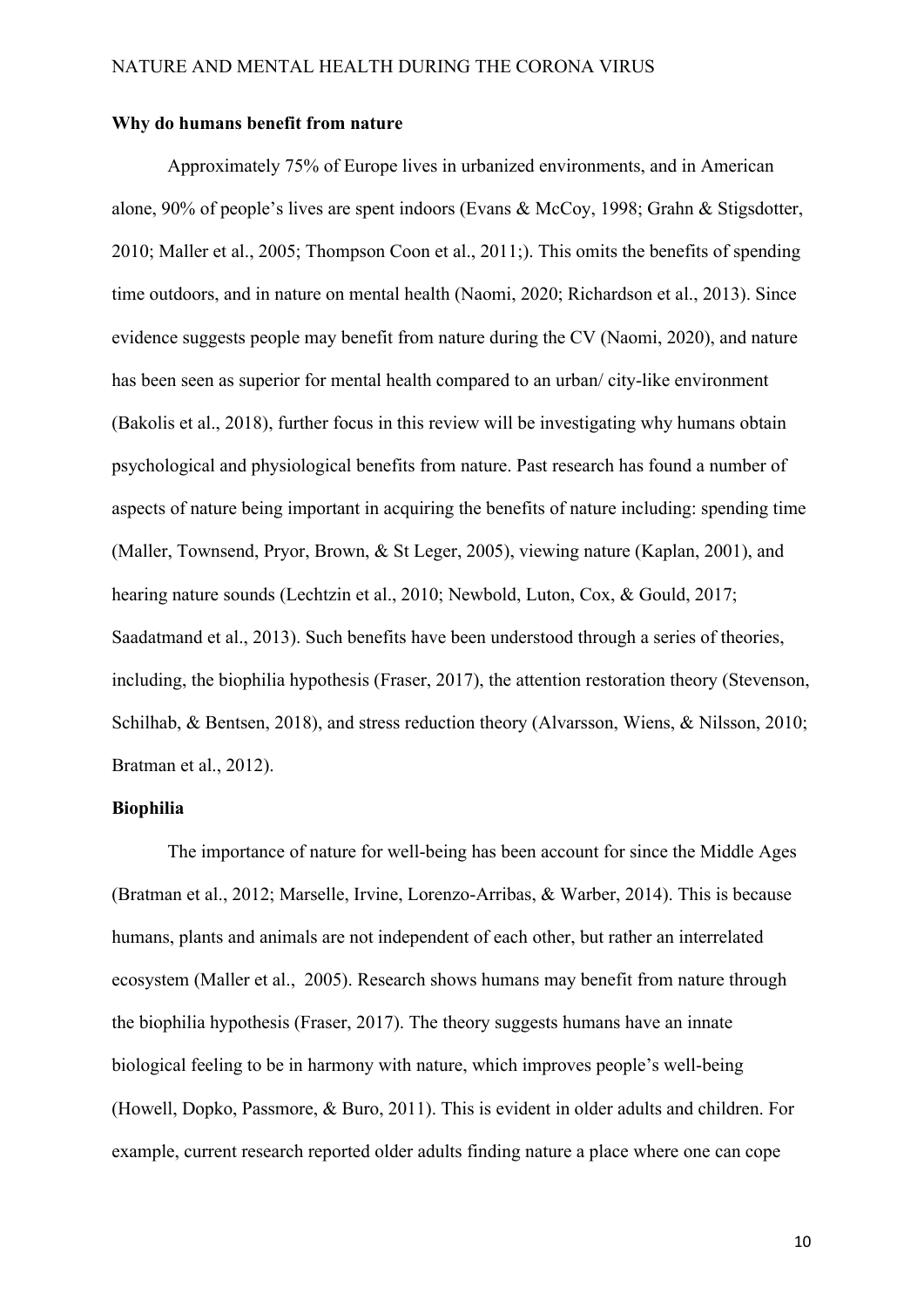during the CV (Naomi, 2020). Additionally, research found children to have a drive for savannah like places (Balling & Falk, 1982). Which is in line with the savannah hypothesis (Berto, Barbiero, Barbiero, & Senes, 2018), where the first hominids are believed to have evolved in African savannahs, leaving a lasting influences on humans in liking savannah environments as it assisted well-being and survival (Kahn, 1997). Furthermore, the biophilia hypothesis can also be seen in zoos, as it is one of the most attended place as an amenity, when compared to the attendance of all the sports combined together (Lumber, Richardson, & Sheffield, 2017). The bond humans are suggested to have with nature does not terminate here, as research shows that attention can be restored as a means of spending time in nature and stress can be reduced (Kaufman, 2015). These are further explained through the attention restoration theory and the stress reduction theory (Berto, 2014).

#### <span id="page-10-0"></span>**Stress reduction and attention restoration**

Both theories coincide in nature (Snell, McLean, McAsey, Zhang, & Maggs, 2018). However there are differences between the two (Sullivan, & Kaplan, 2015). The stress reduction theory is a 'psycho-evolutionary theory' which sees humans as having been part of natural environments for a long period of time, due to having evolved from savannahs (Kahn, 1997), hence why nature may still benefit humans psychologically and physiologically, as this same adaptation may not have been fully achieved in urban living (Berto, 2014), with things like noise pollution still negatively impacting humans (Fan et al., 2011). The stress reduction theory sees nature as an aid in lowering stress. Research shows exposure to nature is helpful with both acute and chronic stress (Marselle et al., 2019). Japanese forest research found that nature activate the parasympathetic system, relaxing the human body (Lee et al., 2011; Li et al., 2011; Park, Tsunetsugu, Kasetani, Kagawa, & Miyazaki, 2009). Additionally, walking in countryside like places or green corridor environments reduced stress, in comparison to walking in urban areas (Baklien, Ytterhus, & Bongaardt, 2015; Marselle et al.,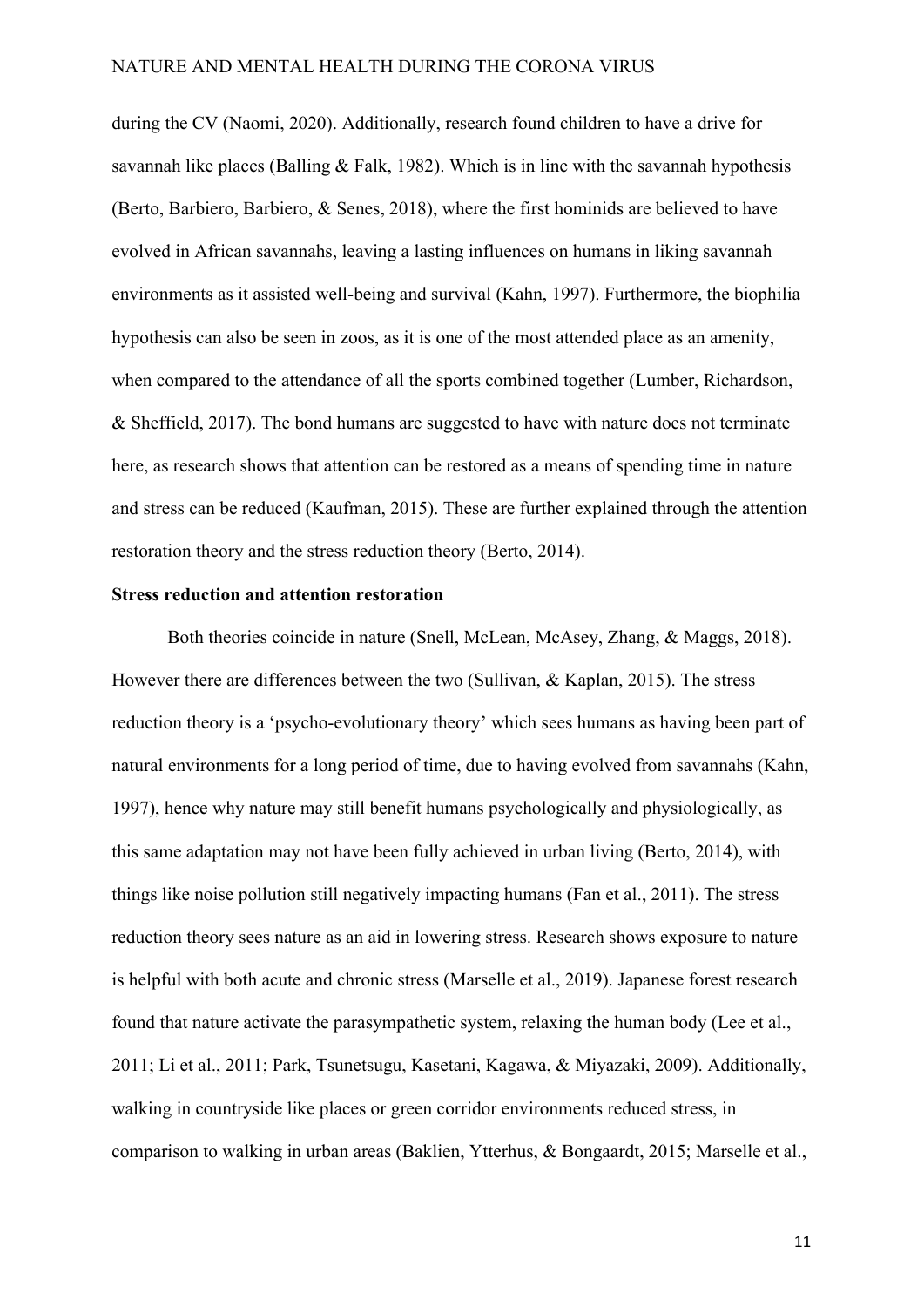2014). A suggested explanation for the relaxing effects may be that volatile substances, called phytoncides in forests (antimicrobial compounds that come from trees; like wood essential oils) are released in such natural settings (Ohtsuka, Yabunaka, & Takayama, 1998).

Conversely, attention restoration theory, a 'psycho-functionalist' theory, proposes humans have an innate attraction to natural aspects like water, green vegetation, etc. as it meant survival evolutionally (Berto, 2014), and now those same environments restore attention fatigue (Stevenson et al., 2018). The reason why it restores attention fatigue, is because nature allows the usage of human involuntary attention, allowing fascination of the environment, rather than having to pay close attention to stimuli, hence why Ohly et al., (2016) suggests spending more time in nature to restore mental fatigue. Contrarily, urban environments have been found to consist of attention based tasks daily, which influence the usage of directed attention, meaning close attention is given to stimuli, resulting in becoming overloaded cognitively and mentally fatigued (Laumann, Garling, & Stormark, 2003; (Marselle, Warber, & Irvine, 2019). Although mental fatigue can be diminished due to the use of involuntary attention in nature, there are also personal factors that perhaps influence whether one attains restoration from nature. Research shows a connection to nature is of importance in perceiving the restorative effects of nature (Berto et al., 2018; Hartig, Kaiser, & Bowler, 2001). A connection to nature is the belief that humans belong to nature and nature belongs to humans, and this connection to nature improves well-being (Berto et al., 2018). Hence, personal preconceptions about nature are important in attaining the benefits nature has to offer. Therefore, it is reasonable to suggest that nature can be beneficial depending on the beliefs one has about nature. This raises the question whether simply believing nature is beneficial for mental health impacts the mental health benefits received from nature. Interestingly, no study to knowledge has researched this, which may be of importance since it can determine whether one actually obtains the mental health benefits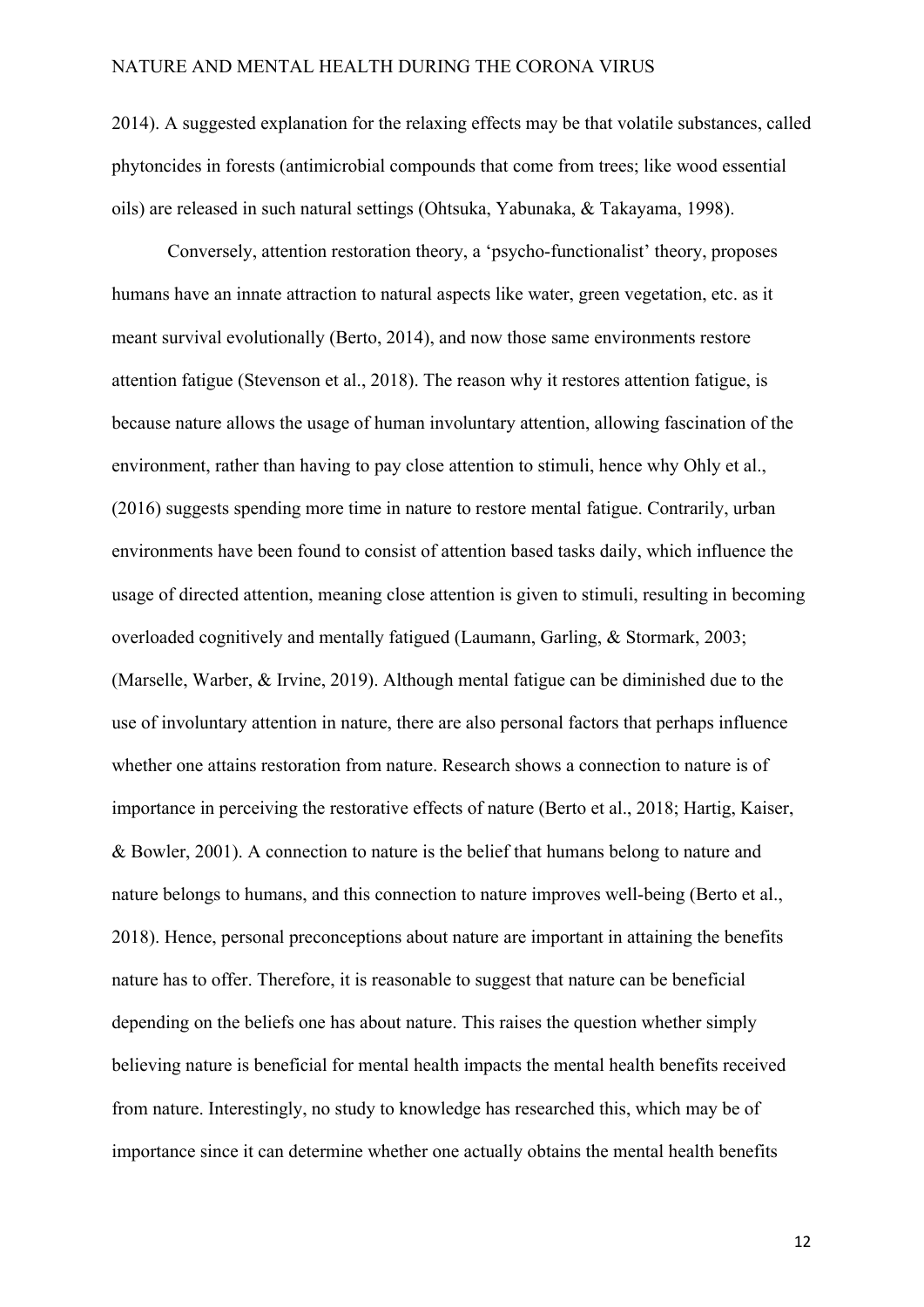from nature. This may have significance during the CV as mental health has been negatively impacted, increasing anxiety, depression and stress. However research during the CV has shown that nature is beneficial for depression, anxiety and stress (Beyer et al., 2014; Cox et al., 2017; Marselle et al., 2019), hence, it is critical to better understand the factors that influence the benefits of nature, such as beliefs about nature.

#### <span id="page-12-0"></span>**Current study**

As can be seen in the literature review above, nature has demonstrated to be useful for mental health. Psychological well-being from nature can derive from spending time in nature, living in rural rather than urban environments and having certain positive beliefs about nature. However, the current study would like to investigate if these factors still improve mental health in the context of the current pandemic. The importance of nature is crucial to consider in the current pandemic because although there have been measures taken to improve mental health during the CV through online resources such as counselling or selfhelp tools, the negative outcomes the CV has had on mental health may be a long-term disruption in the general population, as there is no end date to the disruption the virus has caused in society (Liu et al., 2020; Saltzman et al., 2020; Torales et al., 2020). Hence, the current resources provided online may not be feasible long-term, as counselling for example can be expensive and therefore not accessible for a large part of the population for a long period of time. Therefore, inexpensive ways to improve mental health must be explored, such as nature (Liu et al., 2020).

Interestingly, no study to date in Ireland has explored the impact of spending time in nature on mental health during the CV. Hence why the current study would like to focus on this area. Additionally, since rural environments are found to be better for mental health than urban environments (Bakolis et al., 2018), this study would like to see if this is the case in the CV context. However, other studies did not take into account town areas, hence this gap in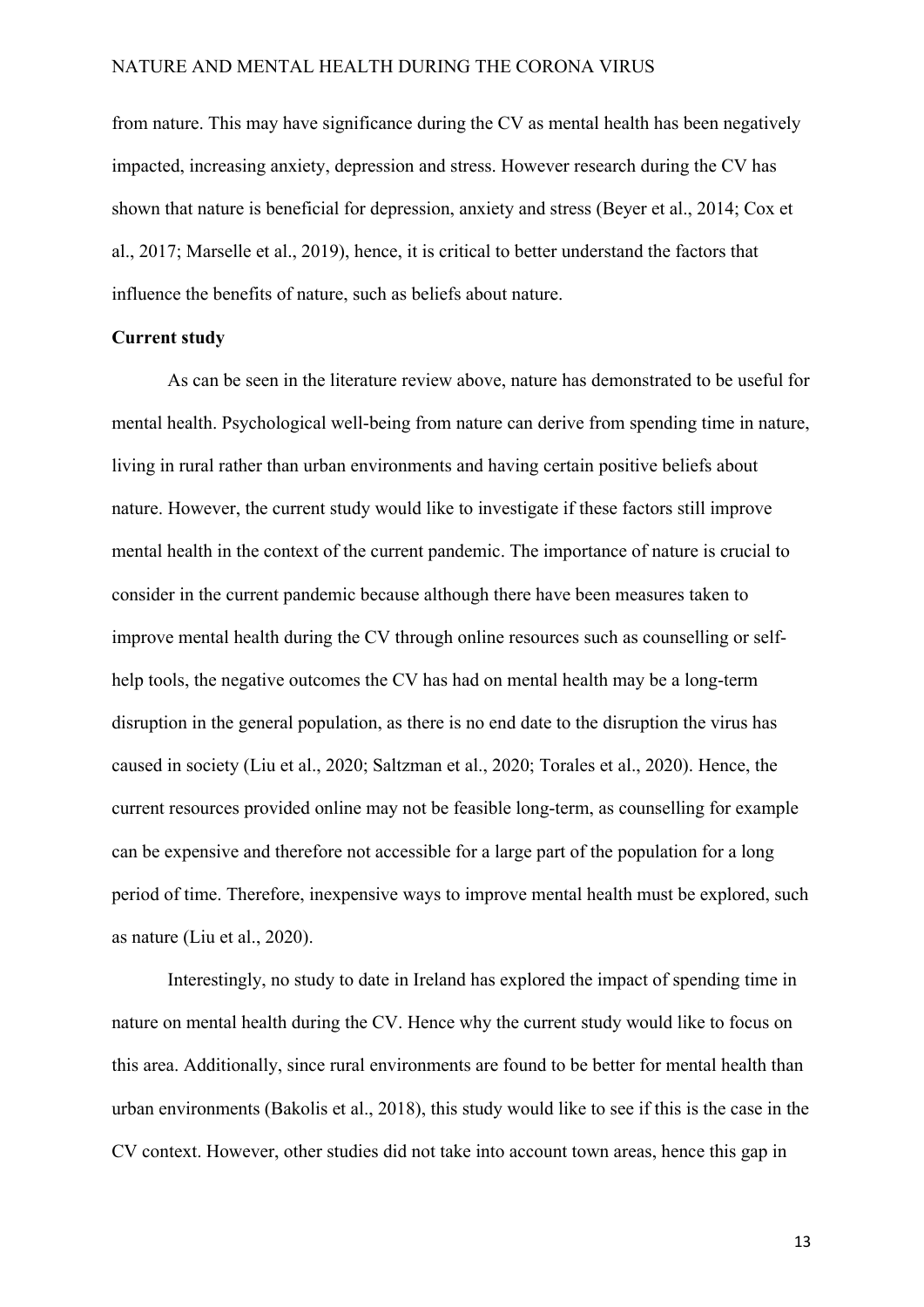the literature must also be addressed. Lastly, another factor that needs to be considered to better understand why humans benefit from nature, includes beliefs about nature. Prior research has shown that positive beliefs about nature can affect mental health outcomes (Berto et al., 2018). However, studies have only tackled this area by researching whether the belief that humans belong to nature and nature belongs to humans impacts the restorative outcomes of nature on attention, however, no studies have looked at whether the belief that nature is beneficial for mental health impacts the mental health benefits that are obtained from nature, which could be important in influencing mental health outcomes. Since no prior studies have attempted to research this, the gap in the literature must be tackled.

To sum up research and to address the importance of researching the benefits of nature on mental health during the CV, Kaplan (2001) explains it best; he proposes nature should not be seen as a facility, rather a fundamental need for well-being.

#### <span id="page-13-0"></span>**Aims**

Therefore, the aim of the present study is to investigate the relationship between spending time in nature and psychological well-being during the CV, in the general population, while controlling for any confounding variables, such as age, gender, socioeconomic status, and level of education as they can interfere with mental health status (Pouso et al., 2021; Soga et al., 2020). This study also aims to explore the relationship between nature beliefs (how beneficial nature is to manage mental health during the CV) and mental health scores. Lastly, this study aims to explore the difference between living environment (urban, rural versus town areas) and mental health during the CV. Such aims led to the subsequent questions and hypothesis:

#### <span id="page-13-1"></span>**Research Question 1:**

Does spending time in nature improve mental health after controlling for demographics, during the CV?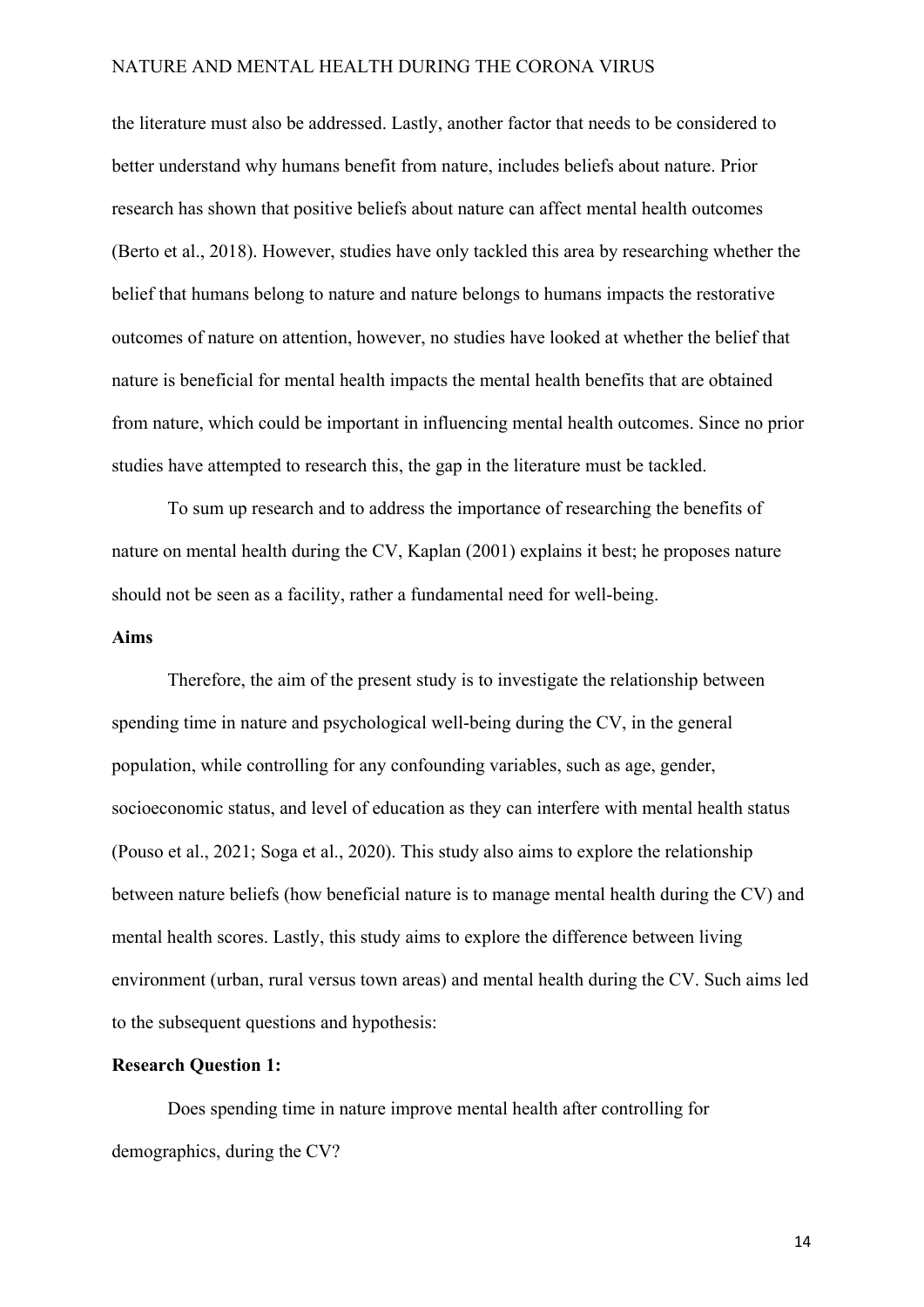#### <span id="page-14-0"></span>**Hypothesis 1:**

There will be a relationship between people who more often spend time in nature and their mental health after controlling for demographics, during the CV.

#### <span id="page-14-1"></span>**Research question 2:**

Is there a relationship between participants' beliefs of how beneficial nature is to their mental health during CV, and their scores on a measure of mental health?

#### <span id="page-14-2"></span>**Hypothesis 2:**

There will be a relationship of how much people benefit from nature exposure during the CV, depending on their beliefs of the benefits of nature.

## <span id="page-14-3"></span>**Research question 3:**

Is there a difference in mental health scores for people living in a rural, urban, or town environment?

## <span id="page-14-4"></span>**Hypothesis 3:**

Living in a rural environment will have a better effect on mental well-being, than living in an urban or a town environment, during the CV.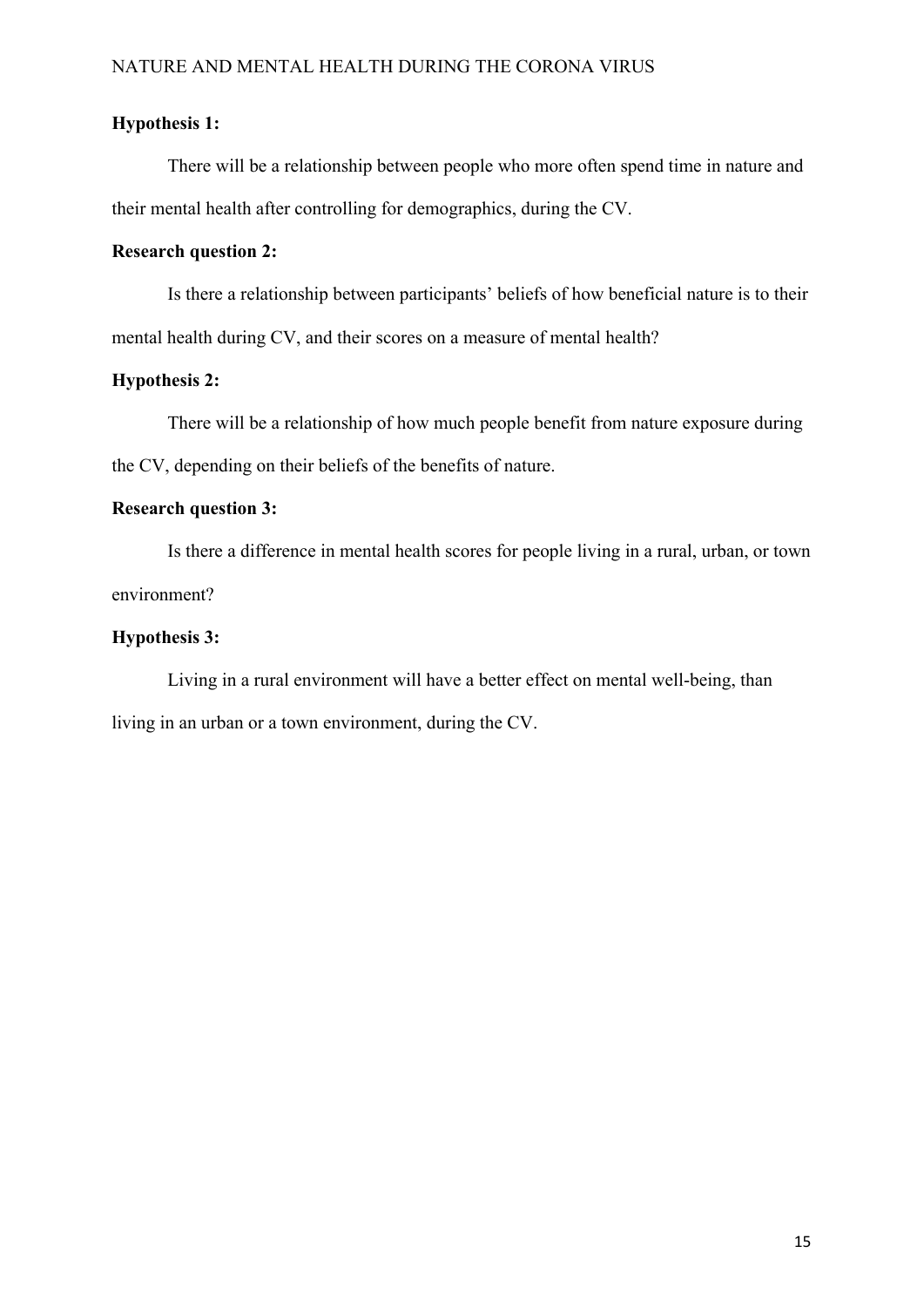#### **Methodology**

#### <span id="page-15-1"></span><span id="page-15-0"></span>**Participants**

The current study used non-probability, convenience sampling to recruit participants. No incentives were provided for participation in the study. Participants were recruited online, through the researcher's social media account, including Facebook and Instagram. In compliance with the ethics board, participants were required to be 18 years of age or over, for consent purposes. Participation in this study was entirely voluntary.

A priori was conducted using G\*Power to calculate the required sample size. The parameters were set as following: a medium effect size  $= 0.15$ , a significance level of 0.05, a power of 0.95, and lastly the number of predictors were set to 6. As a result the priori suggested a total sample size of 146.

The current study originally had 413 participants, of which 11 were excluded from the analysis, due to being under the age of 18, in order to be in compliance with the ethics board. The ultimate sample was 402, consisting of 101 males, 297 females and 4 other.

#### <span id="page-15-2"></span>**Measures**

<span id="page-15-3"></span>**Demographics.** Data on gender, age, socioeconomic status, and education level was collected.

<span id="page-15-4"></span>**Environment Questionnaire (EQ).** The EQ was specifically developed for this study, as no suitable questionnaire was found to directly address the current research questions. This study included measures on: accessibility to nature, frequentness in nature, nature beliefs, and environment type (ET). The current study had some similar measures to past research, including collecting frequency of days spent in nature and duration (hours) (Soga et al., 2020). However, other studies mostly focused on studying: nature inside the home (e.g. plants), nature view from inside to outside (e.g. window view) or having a front garden (Dzhambov et al., 2020; Pouso et al., 2021). Whereas, the current study wanted to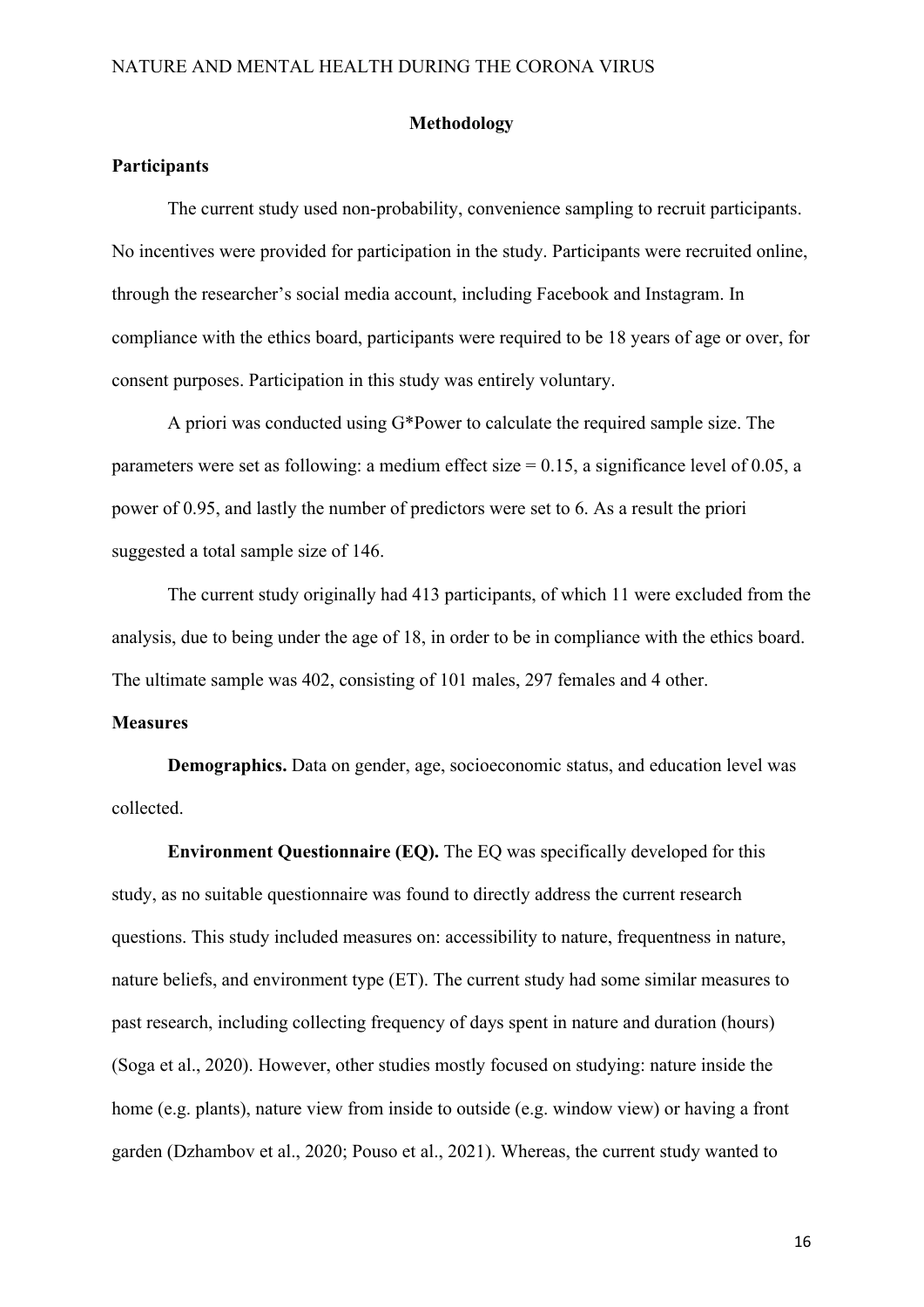focus on a more general spectrum; nature accessibility within 2km (since there were travel restrictions in Ireland during level 5 of the CV people could only travel within 2km). Measurement differences were also present in the approaching ET.

The current study addressed ET by asking a simple self-report question, instead of measuring ET by directly recruiting people from such backgrounds (Li et al., 2009), or directly exposing participants to rural versus urban areas and researching the short-term effects (Roe & Aspinall, 2011). Moreover, questions were also developed for the novel approach of nature beliefs.

New research questions were developed for nature beliefs as past research has only explored whether the belief that nature belongs to humans and humans belong to nature influenced attention restoration (Berto et al., 2018). This is an approach studying the attention restorative effects of nature, however, the current study instead took a novel approach aiming to look at it from a mental health perspective, hence new questions were developed to address nature beliefs in the context of mental health (see Table 1).

The EQ is a 10-item self-report measure. Questions are grouped based on the scales they use. The newly developed questions are presented in Table 1.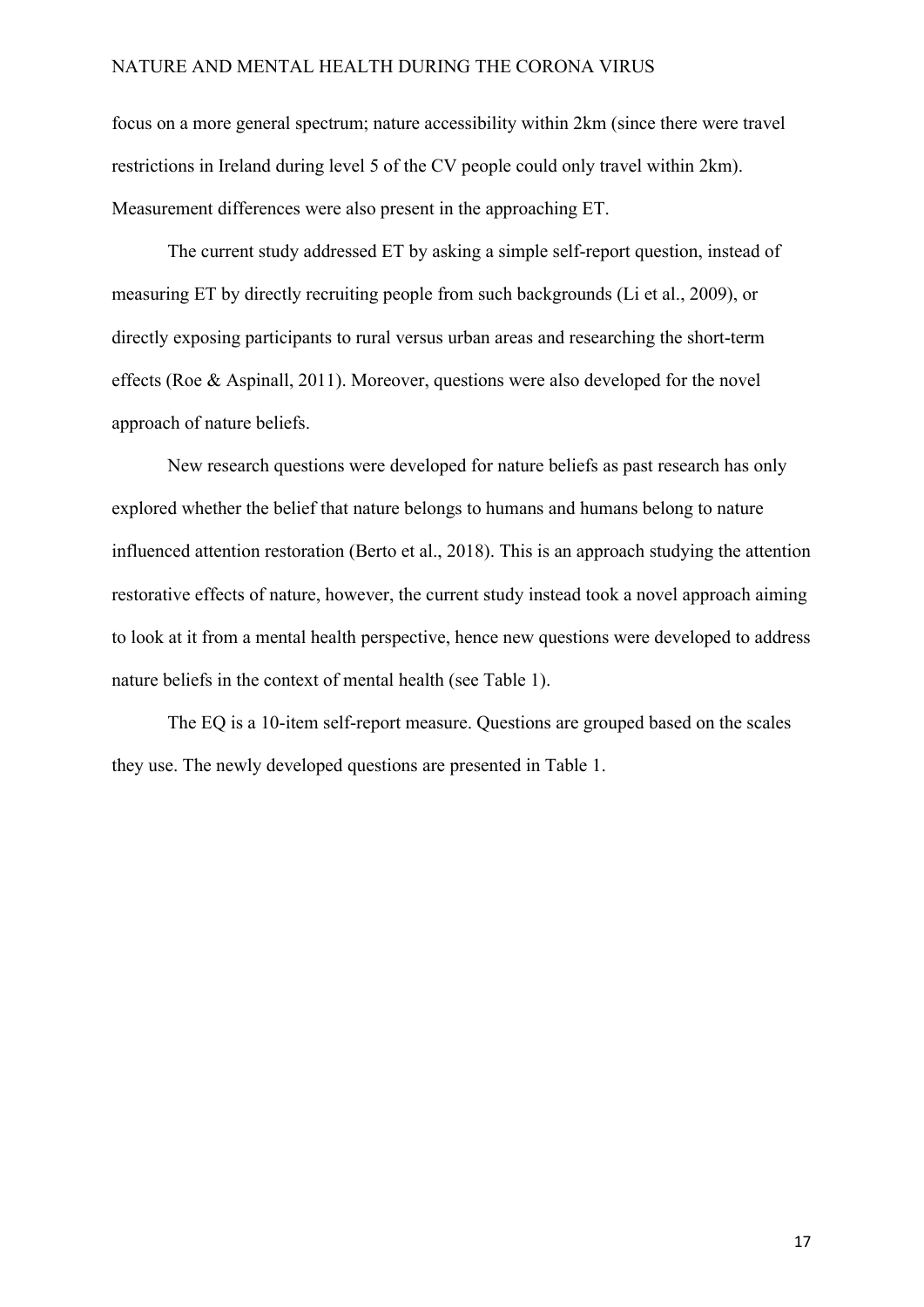# *EQ questions, scoring and Cronbach's alpha (where applicable)*

| Question                              | Scoring                                   | Cronbach's |
|---------------------------------------|-------------------------------------------|------------|
|                                       |                                           | Alpha      |
| On average how many days a week       | 0, 1, 2, 3, 4, 5, 6, 7                    | .34.       |
| do you visit nature?                  |                                           |            |
| On average, how many hours do you     | None, less than 1 hour, 1-2 hours, 3-4    |            |
| spend in nature on each visit?        | hours, more than 4 hours                  |            |
| In the past 7 months how often did    | Not very often, rarely, sometimes,        | .81        |
| you spend time in nature              | often, very often                         |            |
| surroundings?                         |                                           |            |
| Do you believe that nature is an      | Not at all effective, slightly effective, |            |
| effective way to manage mental        | moderately effective, very effective,     |            |
| health? (NB)                          | extremely effective                       |            |
| Whether or not you believe that       | Much worse, somewhat worse, about         |            |
| nature is effective in managing       | the same, somewhat better, much           |            |
| mental health, do you usually feel    | better                                    |            |
| better after spending time in nature? |                                           |            |
| (FBDB)                                |                                           |            |
| How much do you agree with the        | Strongly disagree, disagree, neither      |            |
| following statement; Having access    | agree nor disagree, agree, strongly       |            |
| to nature during the corona virus     | agree                                     |            |
| potentially helped me manage my       |                                           |            |
| mental health. (ABCV)                 |                                           |            |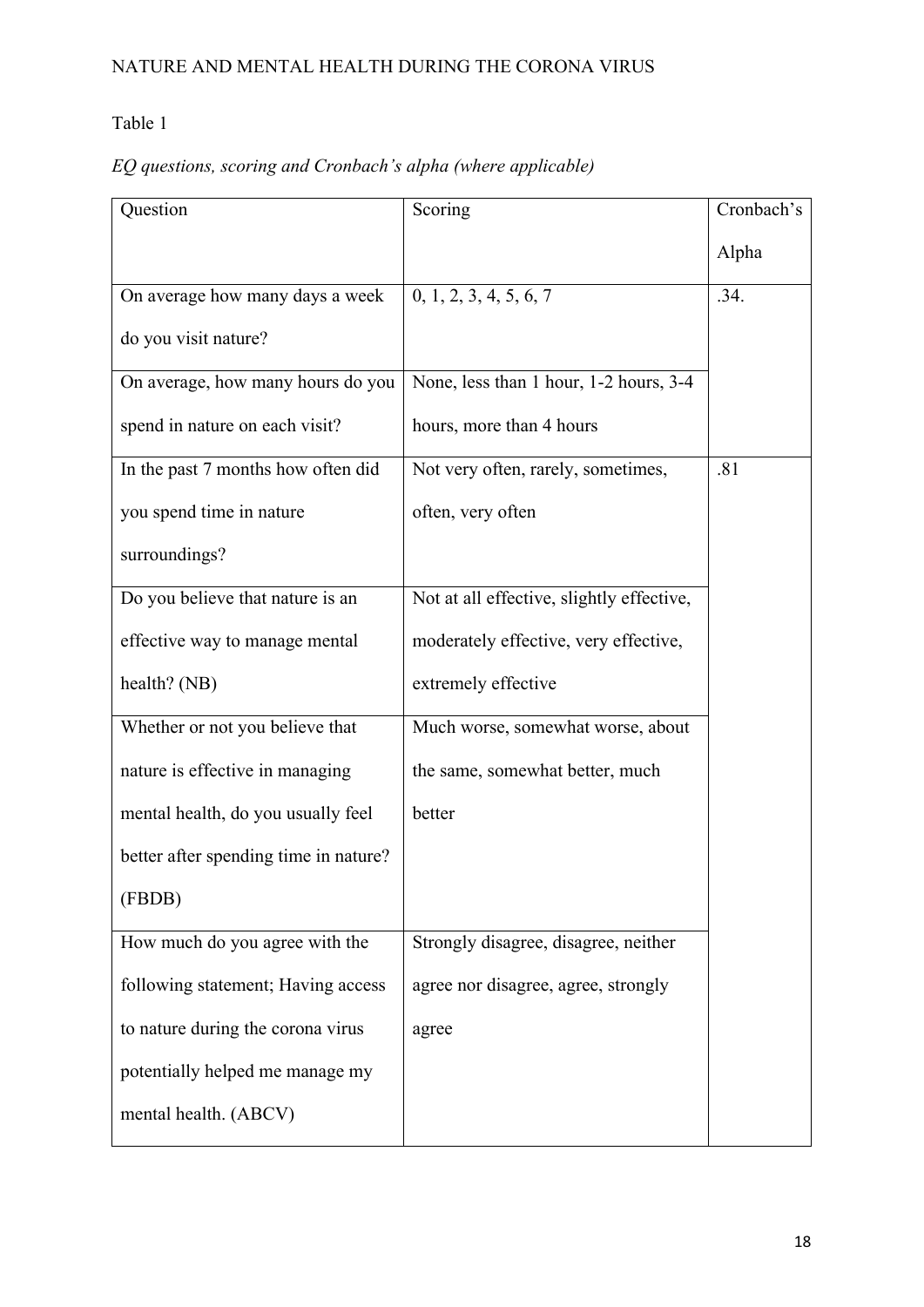| Do you live within 2km of a garden   | Yes, no                             |  |
|--------------------------------------|-------------------------------------|--|
| (personal or public), park, forest,  |                                     |  |
| woodlands, waterside, trail or any   |                                     |  |
| other nature-like/ green area?       |                                     |  |
| Did you consciously use visits to    | Yes, no                             |  |
| nature as a way to manage your       |                                     |  |
| mental health during the             |                                     |  |
| coronavirus?                         |                                     |  |
|                                      |                                     |  |
| Which one best describes the kind of | Personal garden, public garden,     |  |
| nature you had access to? (you can   | window view of nature, countryside, |  |
| select multiple answers)             | forest/woodlands, park, waterside   |  |
|                                      | (e.g. sea, river, lake), none       |  |
| Do you live in a rural, urban, or a  | Rural, urban, town                  |  |
| town environment?                    |                                     |  |

<span id="page-18-0"></span>**Depression, Anxiety and Stress Scale (DASS-21).** DASS-21 is a 21-item self-report measure, which has three scales, each containing 7-items, measuring emotional states such as depression, anxiety and stress (Lovibond & Lovibond, 1995). Items from each scale are added to sum up the scores for depression, anxiety and stress. The twenty-one items are read by the users and answered on a 4-point Likert Scale, ranging from  $0-3$ ,  $0 =$  did not apply to me at all, and  $3$  = applied to me very much or most of the time. The depression scale measures hopelessness, dysphoria, anhedonia, self-deprecation, inertia, absence of interest, and low value of life, an example includes: "I couldn't seem to experience any positive feelings at all." Further, the anxiety scale measures autonomic arousal, situational anxiety,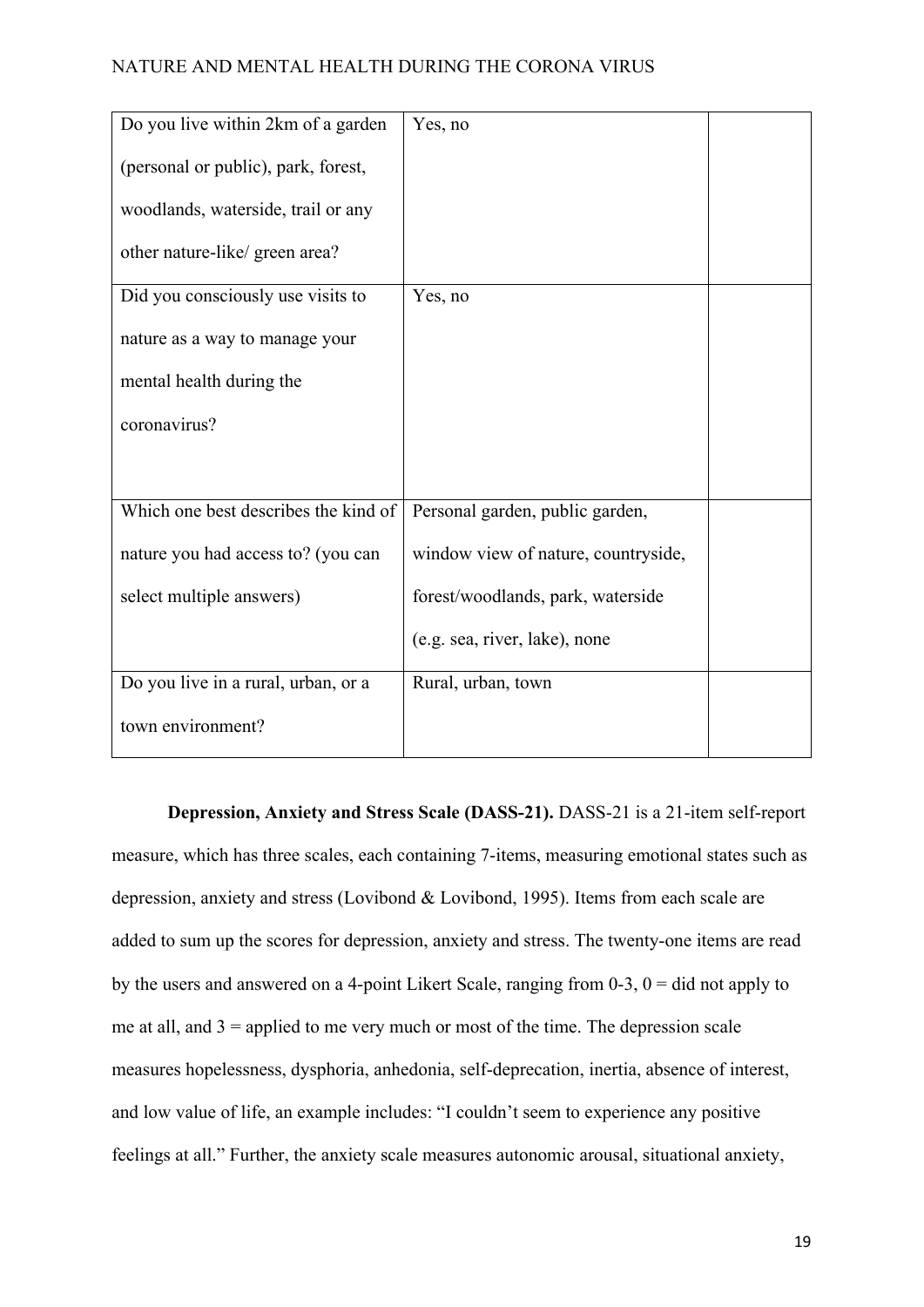skeletal muscle effects, and subjective experience of anxiety. An anxiety-item includes: "I felt I was close to panic." Lastly, the stress scale measures long-term stress, including nervous arousal, difficulty relaxing, agitation, being easily upset, irritability, over-reacting, and being impatient. An item from the stress scale is: "I found it difficult to relax." Higher scores on any of the three scales indicate higher depression, anxiety or stress. DASS-21 has been found to be a valid measure of depression, anxiety and stress, meaning that it measures what it is supposed to measure (Parkitny & McAuley, 2010). Moreover, DASS-21 has excellent internal and external reliability (Crawford & Henry, 2003). Firstly, internal reliability is evident in the Cronbach's alpha scores, with a medium Cronbach's alpha score found for anxiety (0.81) and stress (0.89), and a high alpha score for depression (0.91) (Lovibond & Lovibond, 1995). Similar scores were found when replicated (Crawford & Henry, 2003). Secondly, external reliability of DASS-21 is apparent as it has been widely applicable to both clinical and non-clinical sample (Crawford & Henry, 2003). Hence, it constitutes for a suitable measure of mental health for our non-clinical sample (see Appendix  $F$ ).

#### <span id="page-19-0"></span>**Study design**

The current study took a quantitative approach, with an observational, cross-sectional design. A survey was used to gather data.

### <span id="page-19-1"></span>**Analyses**

<span id="page-19-2"></span>**Hypothesis 1.**There were six predictor variables (PV) for the first hypothesis, included: age, gender, socioeconomic status, education, and ofteness in nature, with ofteness in nature being the tested predictor, the criterion variable was mental health scores. This was assessed through a hierarchical multiple regression. Demographics were entered in the first block, and nature exposure was entered in the second block, to analyse if nature exposure has a significant role in predicting mental health after controlling for demographics.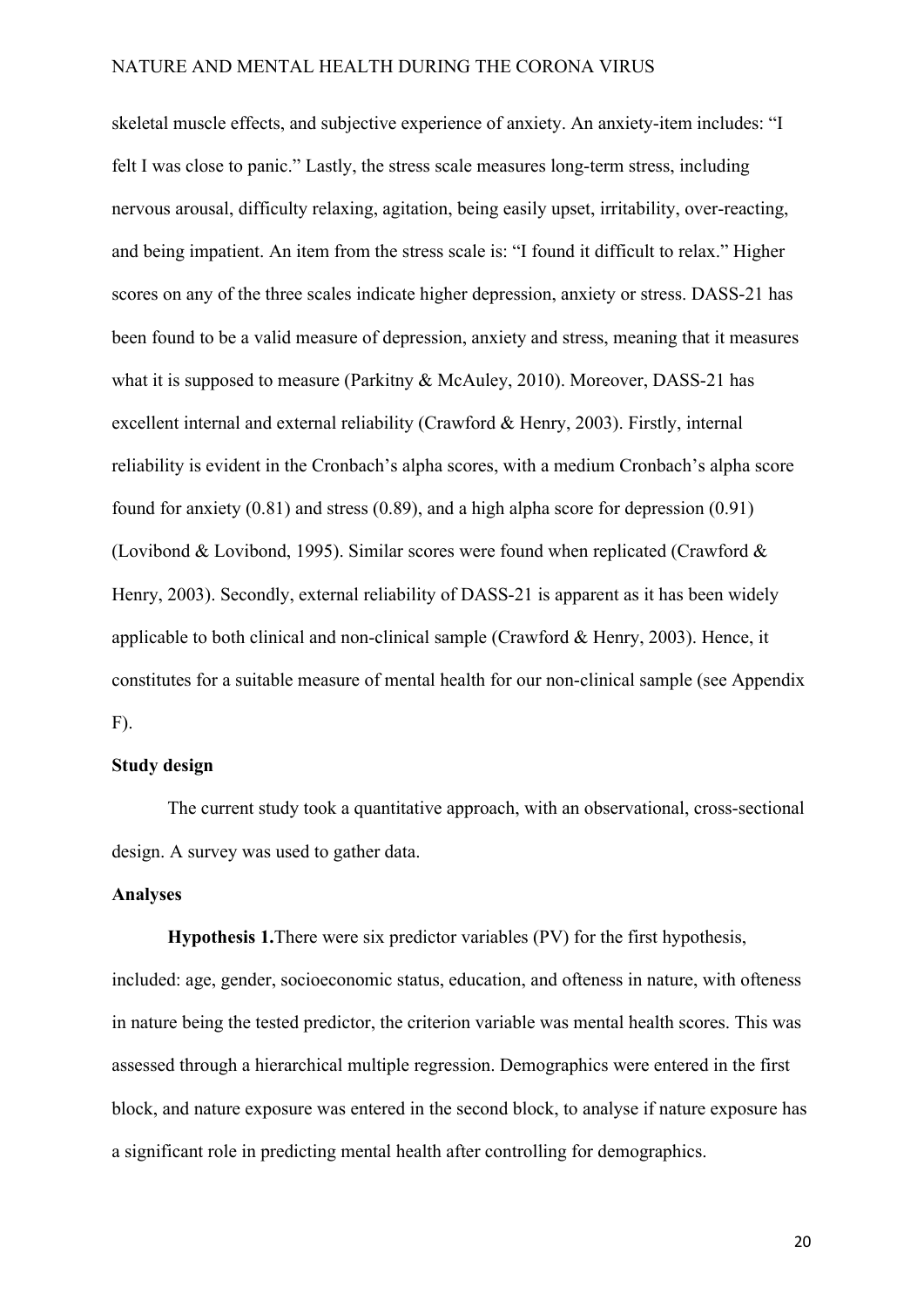<span id="page-20-0"></span>**Hypothesis 2.** For the second hypothesis the PV's were: nature belief (NB), access belief CV (ABCV), and feeling better despite belief (FBDB) (see Table 1 for full length questions). The criterion variable was mental health scores. This hypothesis was assessed by a standard multiple regression to examine if mental health scores were predicted by any of the PV's.

<span id="page-20-1"></span>**Hypothesis 3.** Finally, a one-way between groups ANOVA was caried out to assess the third hypothesis. This was to test if there would be significant differences in the mean scores on the measure of mental health scores across the three ETs. The independent variable was ET (rural, urban, town), and mental health was the dependent variable.

#### <span id="page-20-2"></span>**Procedure**

<span id="page-20-3"></span>**Pilot study.** A pilot study of three participants was firstly carried out to test the readability and comprehension of the newly adapted EQ, and to determine the duration it would take participants to complete the survey. Participants were asked to time the amount of it took to complete the questionnaire, and after completing the questionnaire were asked to give feedback on the clarity of the questions in the EQ. No changes were made as a result to of feedback on the EQ, and the conclusion was that the entire questionnaire would take approximately ten minutes to complete.

<span id="page-20-4"></span>**Current study.** Participants in this study were recruited from social media outlets. The survey was posted on the researchers social media accounts, specifically Instagram and Facebook, as well as in open forums in Ireland on Facebook. The posts included an outline of the study, the time it would take to complete the study, and the requirement to be over 18 years of age to participate. If the participant was collected from Instagram, they were directed from a link in the researcher's bio to the Google Forums survey, whereas if participants were collected from Facebook, a link was available in the created 'post' which directed the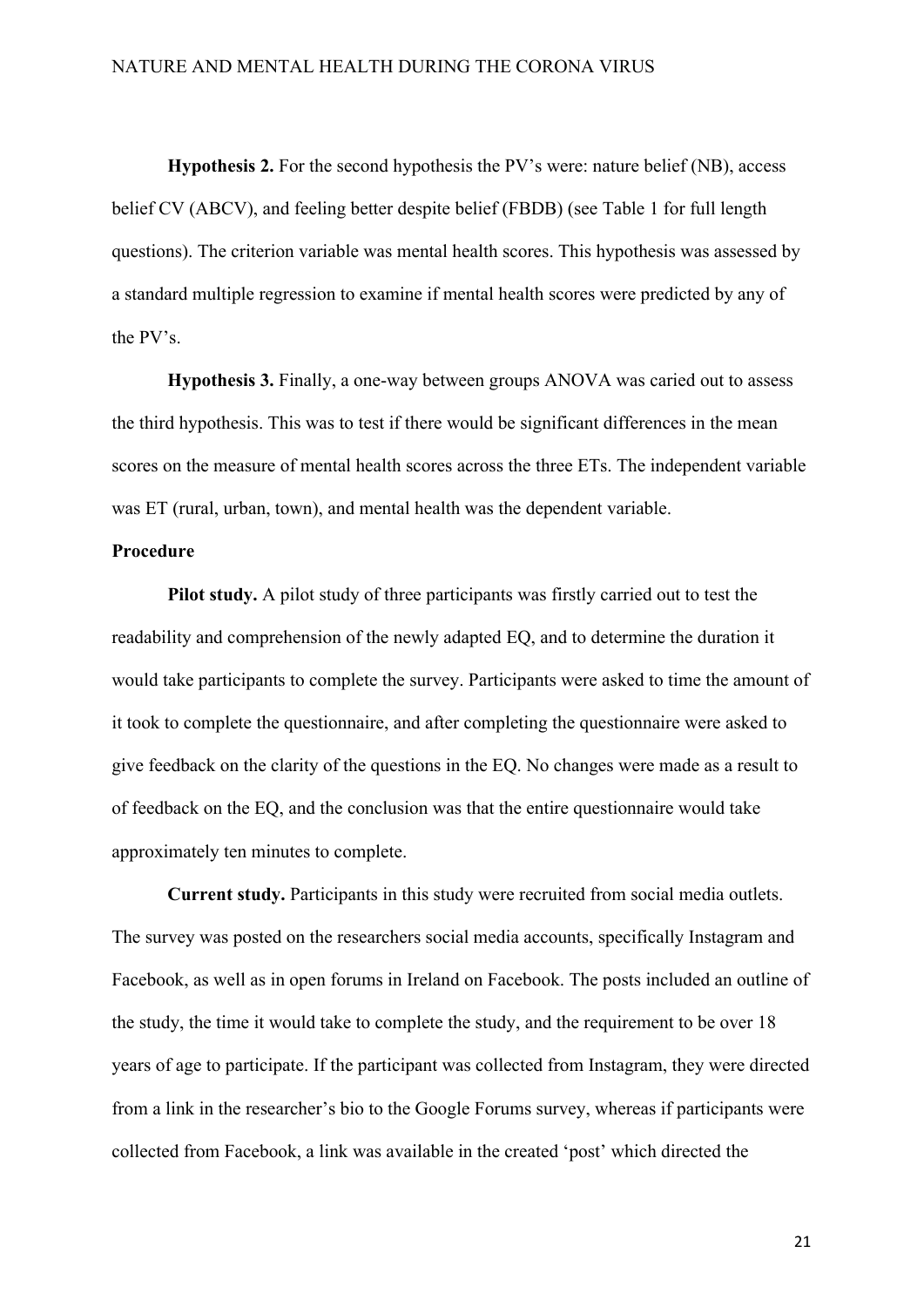participant to the survey. Once the participant clicked into the link, an Information Sheet was provided including the requirements for participating in this study, which were to be over the age of 18 and have lived in the same household for the last eight months (see Appendix A). Participants were informed that the survey would take approximately ten minutes to complete. Also, information on voluntary participation was included outlining that participants could withdraw at any stage before submitting their results, as after that point they would not be identifiable, remaining completely anonymous. Information on the purpose of the research, what the data will be used for, any risks and benefits from participating, contact numbers in case of any distress caused, and lastly contact emails from both the researcher and supervisor were also included. In order to continue partaking in the survey at this point participants had to check the 'yes' box to reading the above information, agreeing with the above information and agreeing to participate. Participants were consequently brought to the first questions on the survey, which collected demographics, including: gender, age, economic status and level of education (see Appendix B). Followed by the EQ (see Appendix C) then DASS-21 (see Appendix D). Once the questionnaires had been completed, participants were provided with a Debriefing Sheet (see Appendix E). This last part consisted of the true purpose of the study, the aims, and why the information was withheld in the first place, being that cultural or personal biases may have influenced how they answered the survey. Although this study tried to eliminate any risks, participants were encouraged to contact helplines provided if they had experienced any distress or discomfort. Such organisations included The AWARE support line, HSE mental health services, the Samaritans and Pieta House.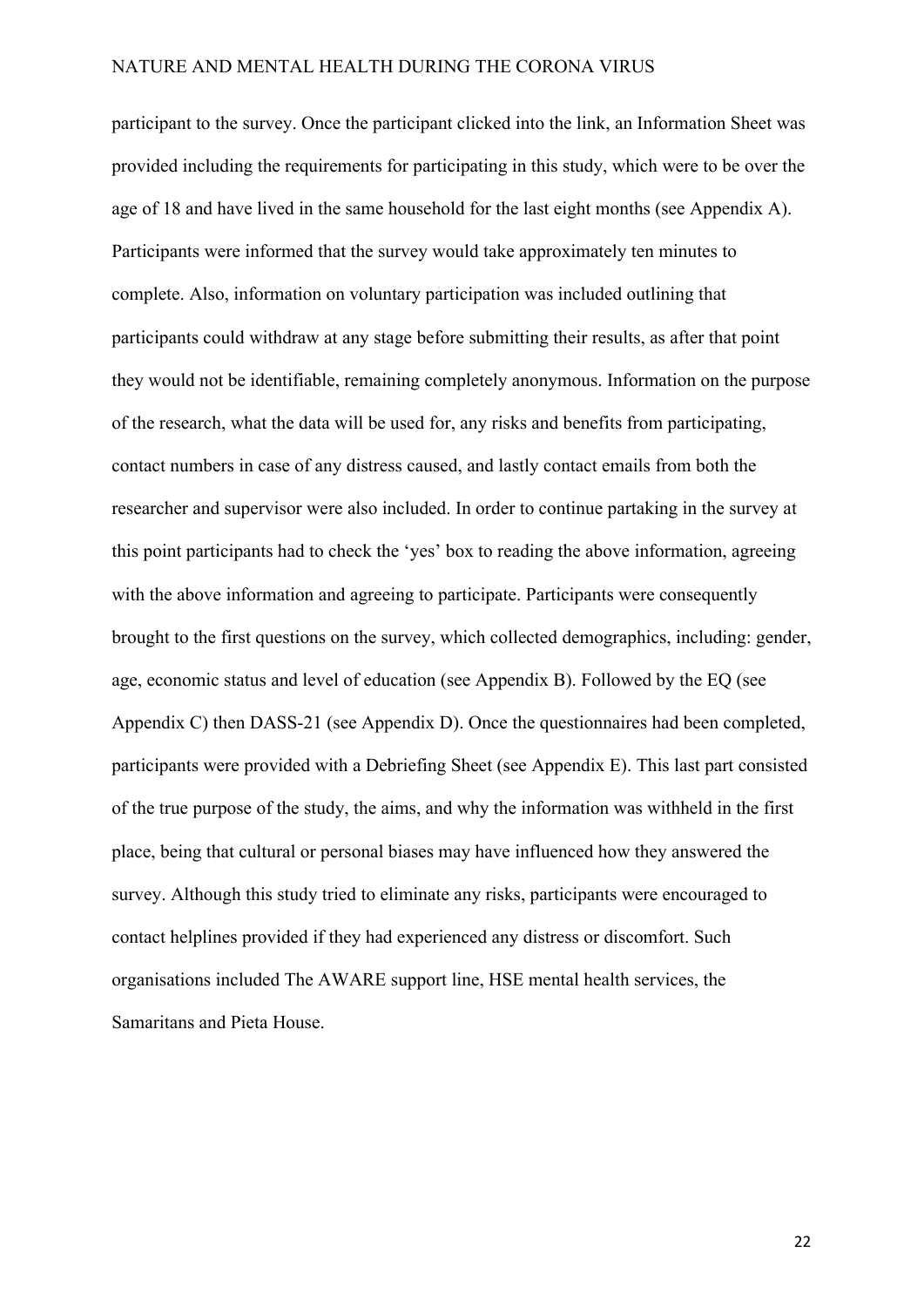## **Results**

## <span id="page-22-1"></span><span id="page-22-0"></span>**Descriptive Statistics**

Descriptive statistics for the study variables are presented in Table 2 and 3.

## Table 2

*Frequencies for categorical variables (n = 402). For' nature type', multiple answers were* 

*chosen.* 

| Variable                 | Frequency      | Valid % |  |
|--------------------------|----------------|---------|--|
| Gender                   |                |         |  |
| Male                     | 101            | 25.1    |  |
| Female                   | 297            | 73.9    |  |
| Other                    | $\overline{4}$ | 1.0     |  |
| <b>Economic Status</b>   |                |         |  |
| Lower class              | 62             | 15.4    |  |
| Middle class             | 331            | 82.3    |  |
| Upper class              | 9              | 2.2     |  |
| <b>Education</b>         |                |         |  |
| Primary                  | 11             | 2.7     |  |
| Secondary                | 116            | 28.9    |  |
| Higher                   | 275            | 68.4    |  |
| <b>Nature Within 2km</b> |                |         |  |
| Yes                      | 392            | 97.5    |  |
| No                       | 10             | 2.5     |  |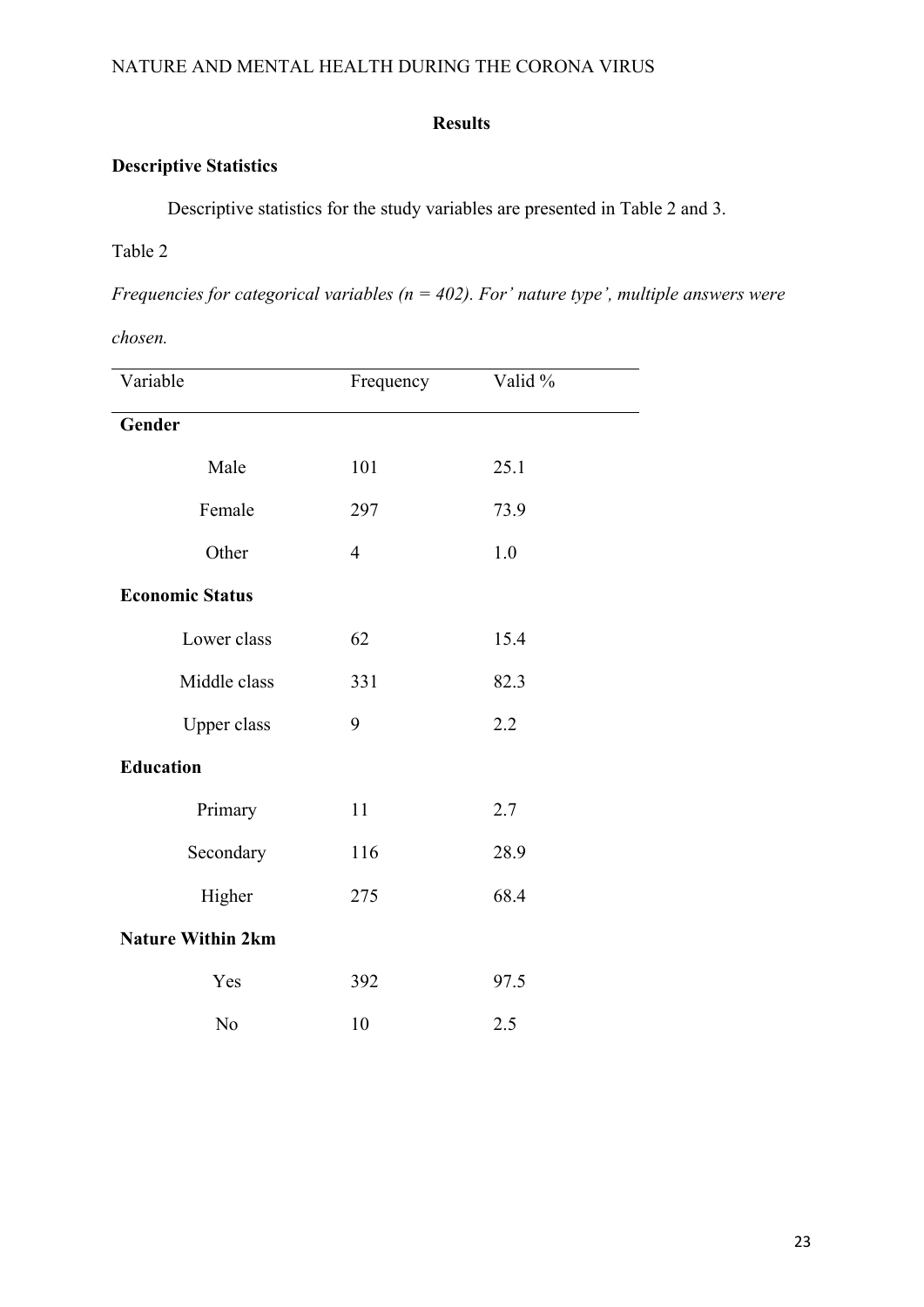# **Nature Type**

| Personal garden                | 255 | 63.4 |
|--------------------------------|-----|------|
| Public garden                  | 118 | 29.3 |
| Window view                    | 140 | 34.8 |
| Countryside                    | 236 | 58.7 |
| Forest/Woodlands               | 251 | 62.4 |
| Park                           | 195 | 48.5 |
| Waterside                      | 260 | 64.7 |
| <b>Conscious Nature Visits</b> |     |      |
| Yes                            | 305 | 75.9 |
| No                             | 97  | 24.1 |
| <b>Environment</b>             |     |      |
| Rural                          | 164 | 40.8 |
| Urban                          | 99  | 24.6 |
| Town                           | 139 | 34.6 |
|                                |     |      |

*Note:*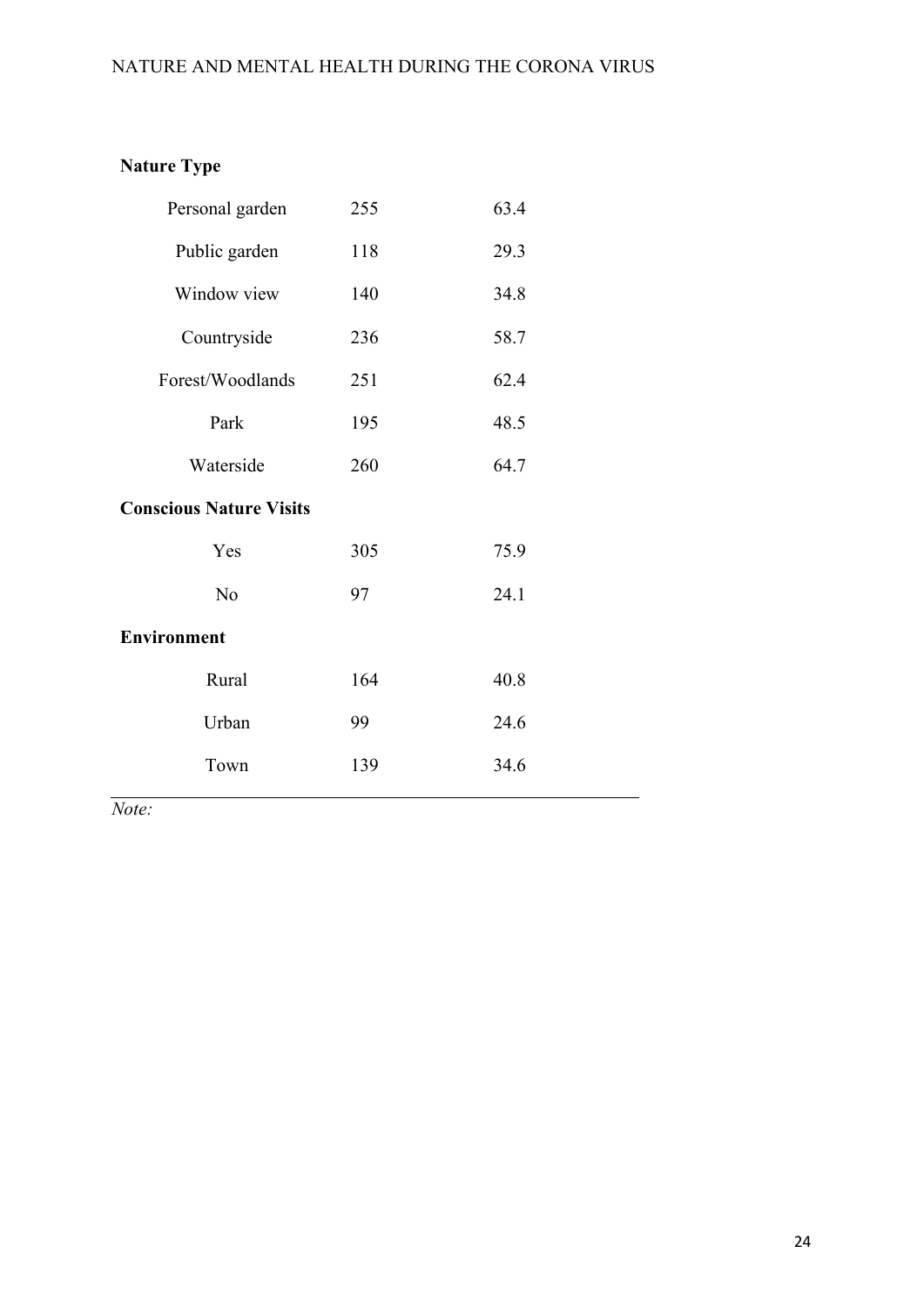| Variable        | $M$ [95% CI]               | SD    | Range          |
|-----------------|----------------------------|-------|----------------|
| Age             | 36.82 [35.48, 38.17]       | 13.68 | 54             |
| <b>ONS</b>      | 3.00 [2.88, 3.11]          | 1.16  | $\overline{4}$ |
| <b>FBDB</b>     | $3.62$ [ $3.56$ , $3.68$ ] | .61   | 2              |
| NB              | $3.20$ [ $3.11$ , $3.29$ ] | .88   | $\overline{4}$ |
| <b>ABCV</b>     | $3.32$ [ $3.24$ , $3.41$ ] | .88   | $\overline{4}$ |
| Hours in Nature | 2.03 [1.96, 2.10]          | .75   | 4              |
| DASS-21         | 18.46 [17.08, 19.83]       | 14.01 | 62             |

*Descriptive statistics for continuous variables*

*Note*: ONS = Oftenness in Nature Surroundings.

### <span id="page-24-0"></span>**Inferential Statistics**

Hierarchical multiple regression was performed to investigate the ability of Oftenness in Nature Surroundings to predict mental health outcomes (depression, anxiety, and stress), after controlling for demographics (gender, age, economic status, and level of education). Preliminary analyses were conducted to ensure no violation of the assumption of normality, linearity, and homoscedasticity. Additionally, correlations among the predictor variables (gender, age, economic status, level of education, and mental health) were examined and these are presented in Table 3. The correlations between the predictor variables ranged from - -.05 to .40. Tests for multicollinearity also indicated that all Tolerance and VIF values were in an acceptable range. These results indicated that there was no violation of the assumptions of multicollinearity and that the data was suitable for multiple regression analysis.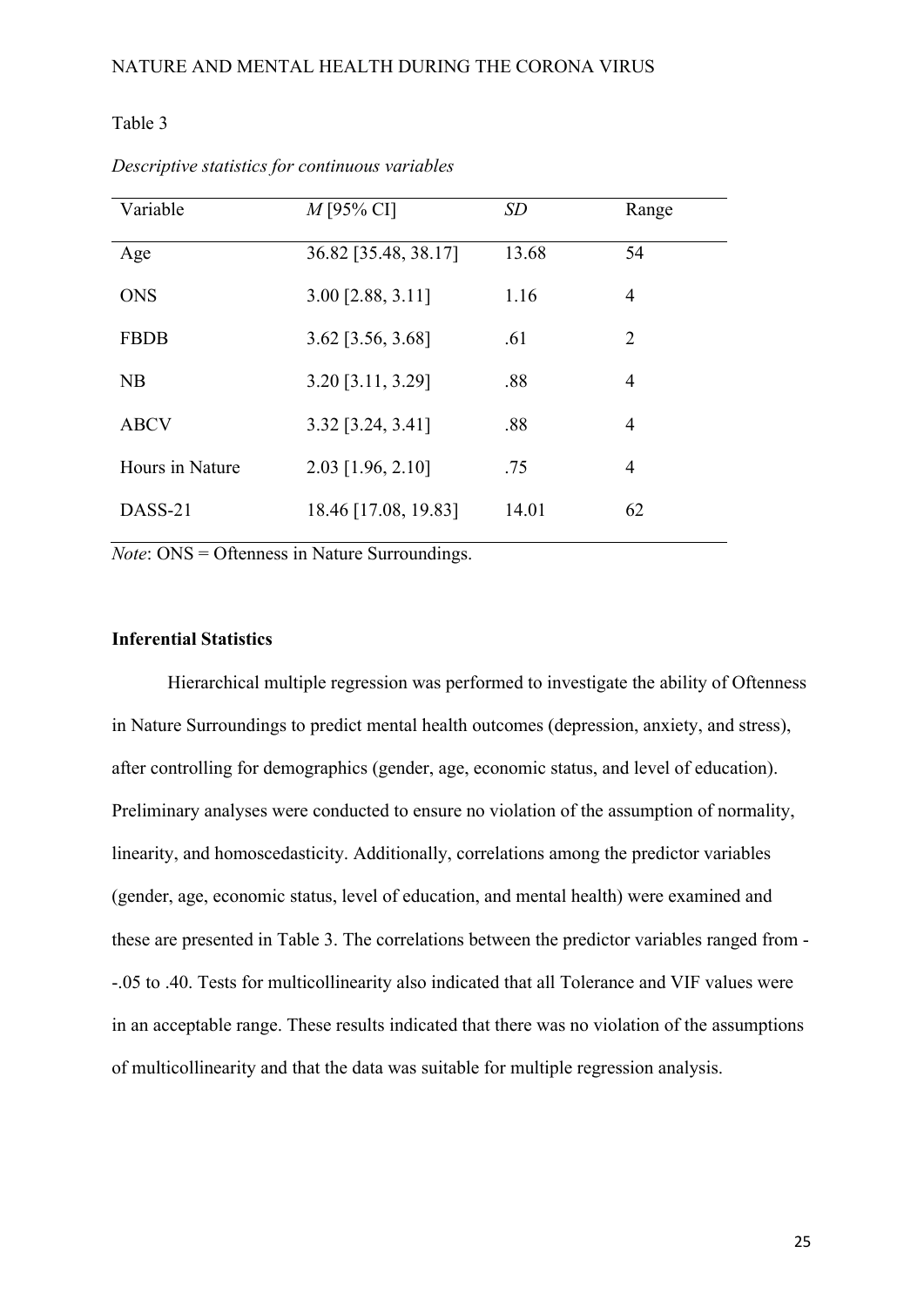| Variable                | 1.        | 2.        | 3.                       | 4.     | 5.       | 6. |
|-------------------------|-----------|-----------|--------------------------|--------|----------|----|
| 1. Mental Health Scores |           |           |                          |        |          |    |
| 2. Gender               | .07       |           |                          |        |          |    |
| $3. \text{Age}$         | $-.32***$ | $-.30***$ | $\overline{\phantom{a}}$ |        |          |    |
| 4. Economic Status      | $-.17***$ | $-.05$    | .05                      |        |          |    |
| 5. Level of Education   | $-.24***$ | $-22***$  | $.23***$                 | $.09*$ |          |    |
| 6. ONS                  | $-32***$  | $-.30***$ | $.40***$                 | $.08*$ | $.25***$ |    |

*Correlations (Pearson's r) between the model variables* 

*Note*: Statistical significance =  ${}^*p$  < .05, \*\*\*p < .001

In the first step of the hierarchical multiple regression, four predictor variables were entered: gender, age, economic status, and level of education. This model was statistically significant  $(F(4, 396) = 18.03, p < .001)$  and explained 15.4% of the variance in mental health scores (see Table 4 for full details). After the entry of Oftenness in Nature Surroundings at Step 2, the total variance explained by the model was  $18.9\%$  ( $F(5, 396) =$ 18.43,  $p < .001$ ). The introduction of Oftenness in Nature Surroundings explained an additional 3.5% in mental health scores, after controlling for gender, age, economic status, and level of education; this change was statistically significant  $(R^2 \text{ Change} = .035; F(1, 395))$  $= 17.12, p < .001$ ).

In the final model, all predictor variables uniquely predicted mental health scores to a statistically significant degree. (gender, age, economic status, level of education, and Oftenness in Nature Surroundings) All five variables were negative predictors of mental health scores. Age ( $\beta$  = -.22,  $p$  = < .001) and Oftenness in Nature Surroundings ( $\beta$  = -.21,  $p$  < .001) were the strongest predictors (see Table 4 for full results).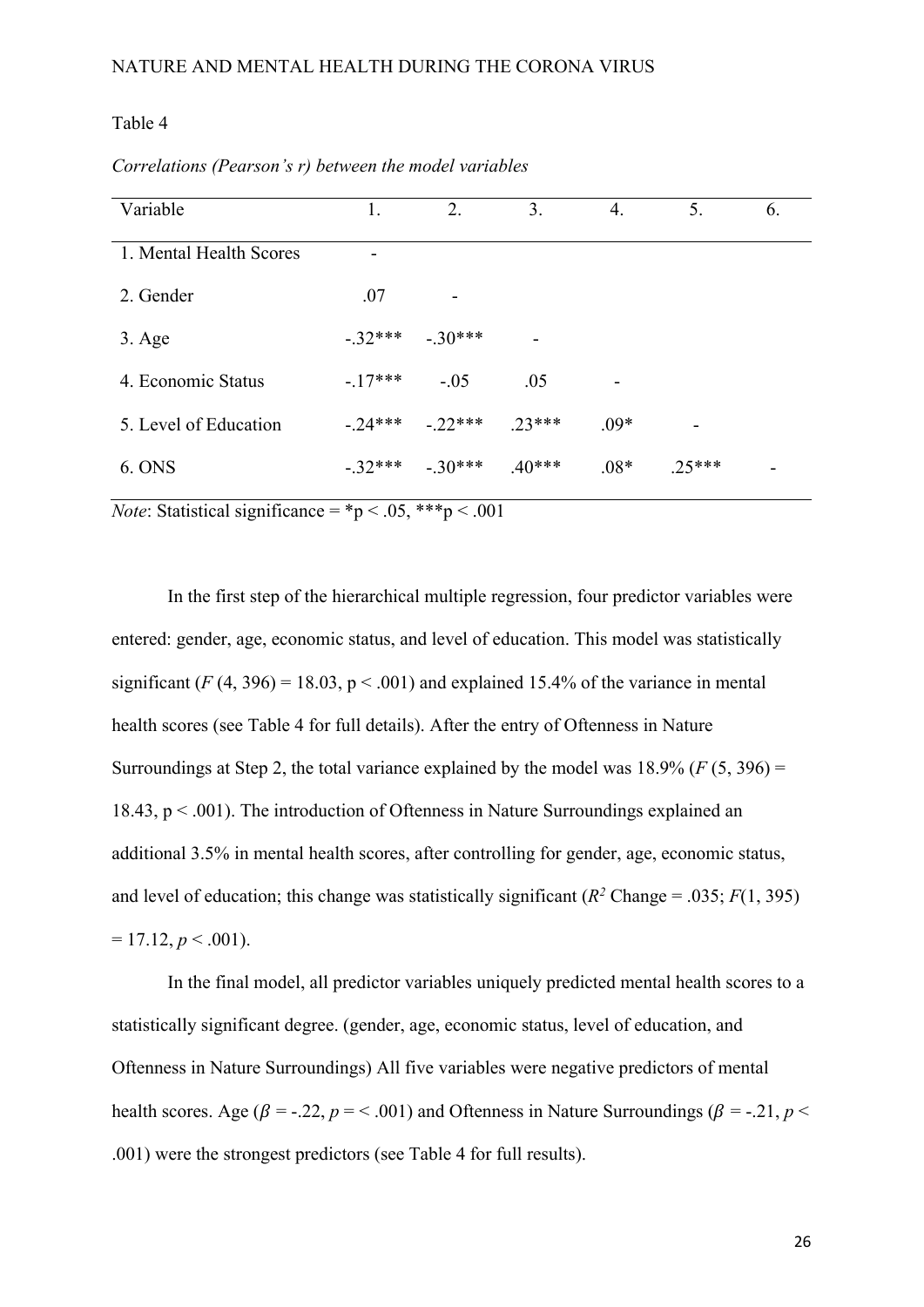| Variable               | $R^2$    | $R^2$<br>Change | $\boldsymbol{B}$ | $\cal SE$ | $\beta$ | $\boldsymbol{t}$ |
|------------------------|----------|-----------------|------------------|-----------|---------|------------------|
| Step 1                 | $.15***$ |                 |                  |           |         |                  |
| Gender                 |          |                 | $-1.86$          | 1.47      | $-.06$  | $-1.26$          |
| Age                    |          |                 | $-.29$           | .05       | $-.29$  | $-5.86***$       |
| Economic Status        |          |                 | $-5.16$          | 1.63      | $-.15$  | $-3.17**$        |
| Level of Education     |          |                 | $-4.55$          | 1.28      | $-.17$  | $-3.57***$       |
|                        |          |                 |                  |           |         |                  |
| Step 2                 | $.19***$ | $.035***$       |                  |           |         |                  |
| Gender                 |          |                 | $-2.96$          | 1.47      | $-.10$  | $-2.02*$         |
| Age                    |          |                 | $-.23$           | .05       | $-.22$  | $-4.38***$       |
| <b>Economic Status</b> |          |                 | $-4.80$          | 1.60      | $-.14$  | $-3.00**$        |
| Level of Education     |          |                 | $-3.79$          | 1.26      | $-.14$  | $-3.00**$        |
| <b>ONS</b>             |          |                 | $-2.55$          | .62       | $-.21$  | $-4.14***$       |

*Hierarchical multiple regression Model of Mental Health scores*

*Note*: Statistical significance =  $*p < .05$ ,  $**p < .01$ ,  $**p < .001$ 

Multiple regression analysis was performed to determine whether mental health scores could be explained by three variables including: NB, ABCV, and FBDB. Preliminary analyses were conducted to ensure no violation of the assumptions of normality, linearity, and homoscedasticity. However, for the three variables the data was skewed to the left. Nonetheless, non-normality in regression analysis can be acceptable (Barnes, 1982), hence, the decision to carry out a multiple regression analysis was made. The correlations between the predictor variables and the criterion variable, included in the study were examined (see Table 5 for full details). All predictor variables were significantly correlated with the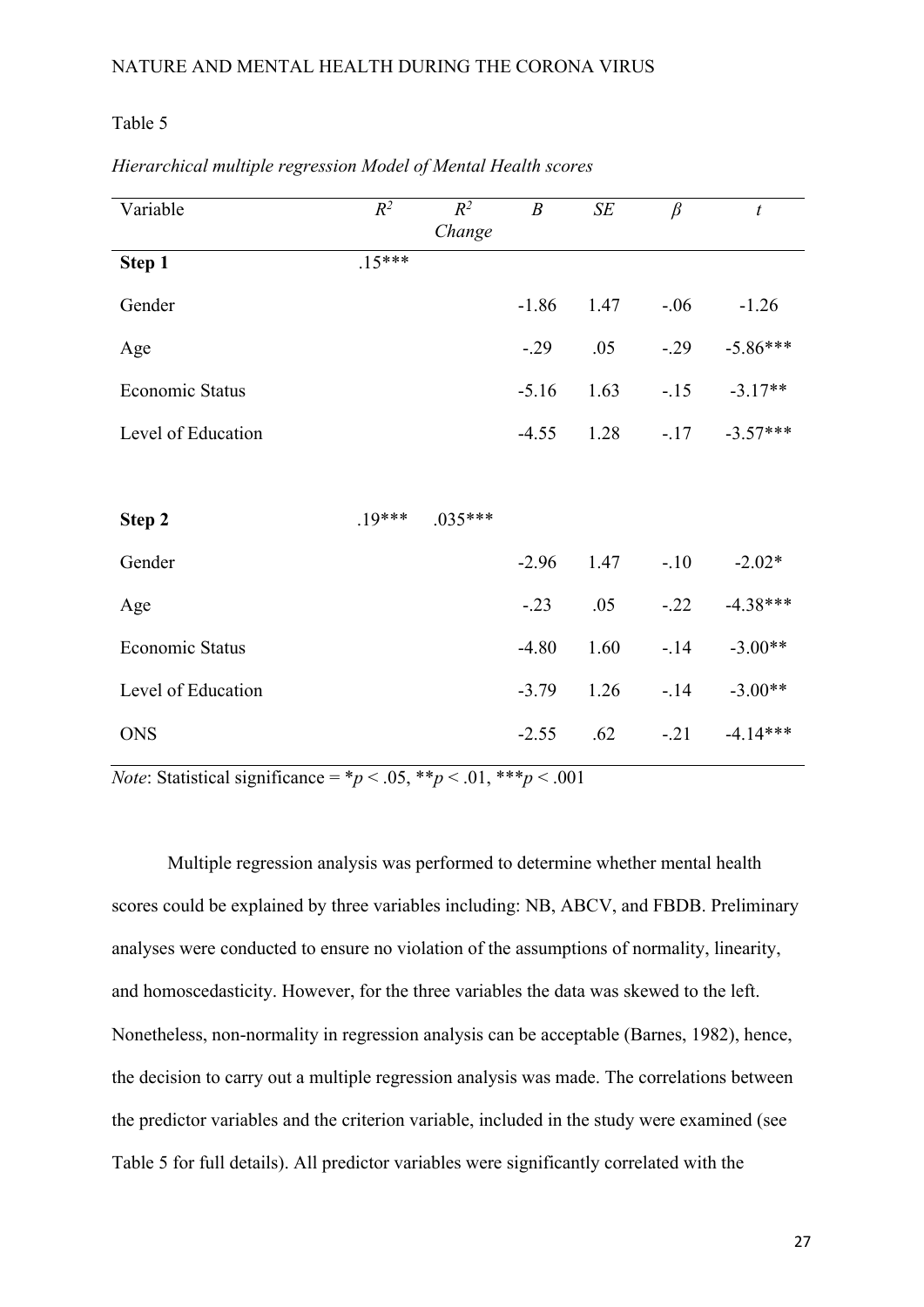criterion variable, namely NB ( $r = -.21$ ,  $p < .001$ ), ABCV ( $r = .20$ ,  $p < .001$ ), and FBDB ( $r =$ -.14, *p* = .002). The correlations between the predictor variables were assessed and *r* values ranged from .58 to .63. Tests for normality also indicated that all Tolerance and VIF values were in an acceptable range. These results indicated there was no violation of the assumptions of multicollinearity, and that the data was suitable for examination through multiple regression analysis.

#### Table 6

*Correlations (Pearson's r) between the model variables* 

|           | 2.       | 3.       |  |
|-----------|----------|----------|--|
|           |          |          |  |
| $-.21***$ |          |          |  |
| $-.20***$ |          |          |  |
| $-14**$   | $.58***$ | $.59***$ |  |
|           |          | $.63***$ |  |

*Note*: Statistical significance = \*\*p < .01, \*\*\*p < .001

Since no a priori hypotheses had been made to determine the order of entry of the predictor variables, a direct method was used for the analysis. The three predictor variables explained 5.3% of variance in mental health scores  $(F(3, 398) = 7.46, p < .001)$ . One of the three variables was found to uniquely predict mental health scores to a statistically significant level: NB  $(\beta = -15, p = .022)$  (see Table 6 for full details).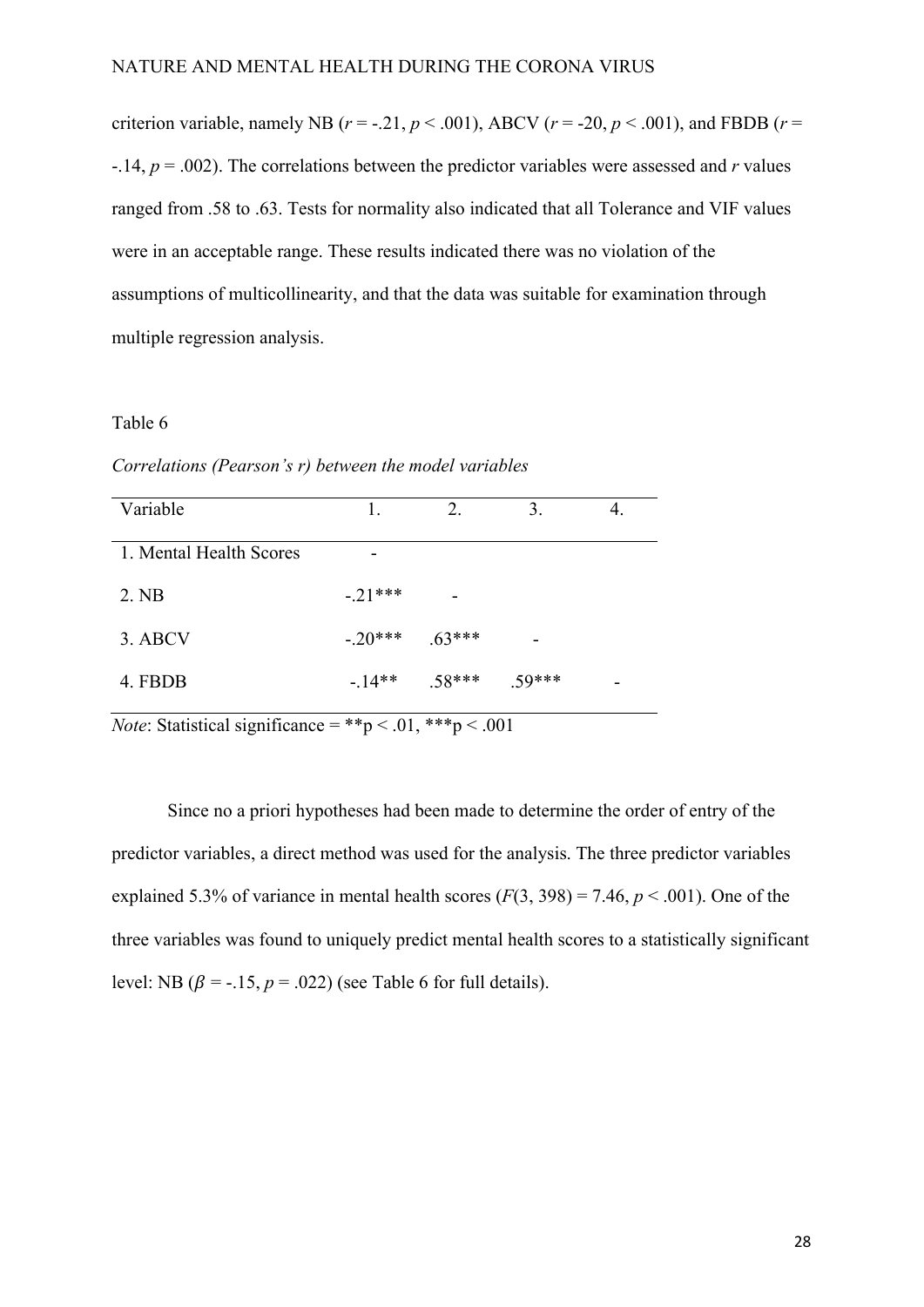| Variable     | $R^2$    | $\boldsymbol{B}$ | SE                   | $\beta$ |         |
|--------------|----------|------------------|----------------------|---------|---------|
| <b>Model</b> | $.05***$ |                  |                      |         |         |
| NB           |          |                  | $-2.44$ 1.06 $-15^*$ |         | $-2.31$ |
| <b>ABCV</b>  |          | $-2.57$          | $1.53 - 11$          |         | $-1.68$ |
| <b>FBDB</b>  |          | .24              | 1.02                 | .01     | .23     |

*Multiple regression model predicting Mental Health scores*

*Note*: Statistical significance =  $\frac{*p}{5}$  < .05, \*\*\**p* < .001

A one-way between groups ANOVA was conducted to determine if there were ET differences in mental health scores. Participants were divided into three groups according to their ET (rural, urban, town). There was a statistically significant difference in mental health scores for the three ETs,  $(F(2, 224.65) = 12.20, p < .001)$ . The effect size indicated a small difference in mental health scores (eta squared  $= .05$ )

Post-hoc comparisons using the Tukey HSD test indicated that the mean score for people living in urban areas ( $M = 21.90$ ,  $SD = 14.65$ ) was significant higher ( $p < .001$ ) than people living in rural areas ( $M = 14.66$ ,  $SD = 11.29$ ), but not town areas ( $p = .710$ ;  $M = 20.48$ ,  $SD = 15.41$ ). There was a statistically significant difference in mean scores between people living in town areas and rural areas ( $p = .001$ ).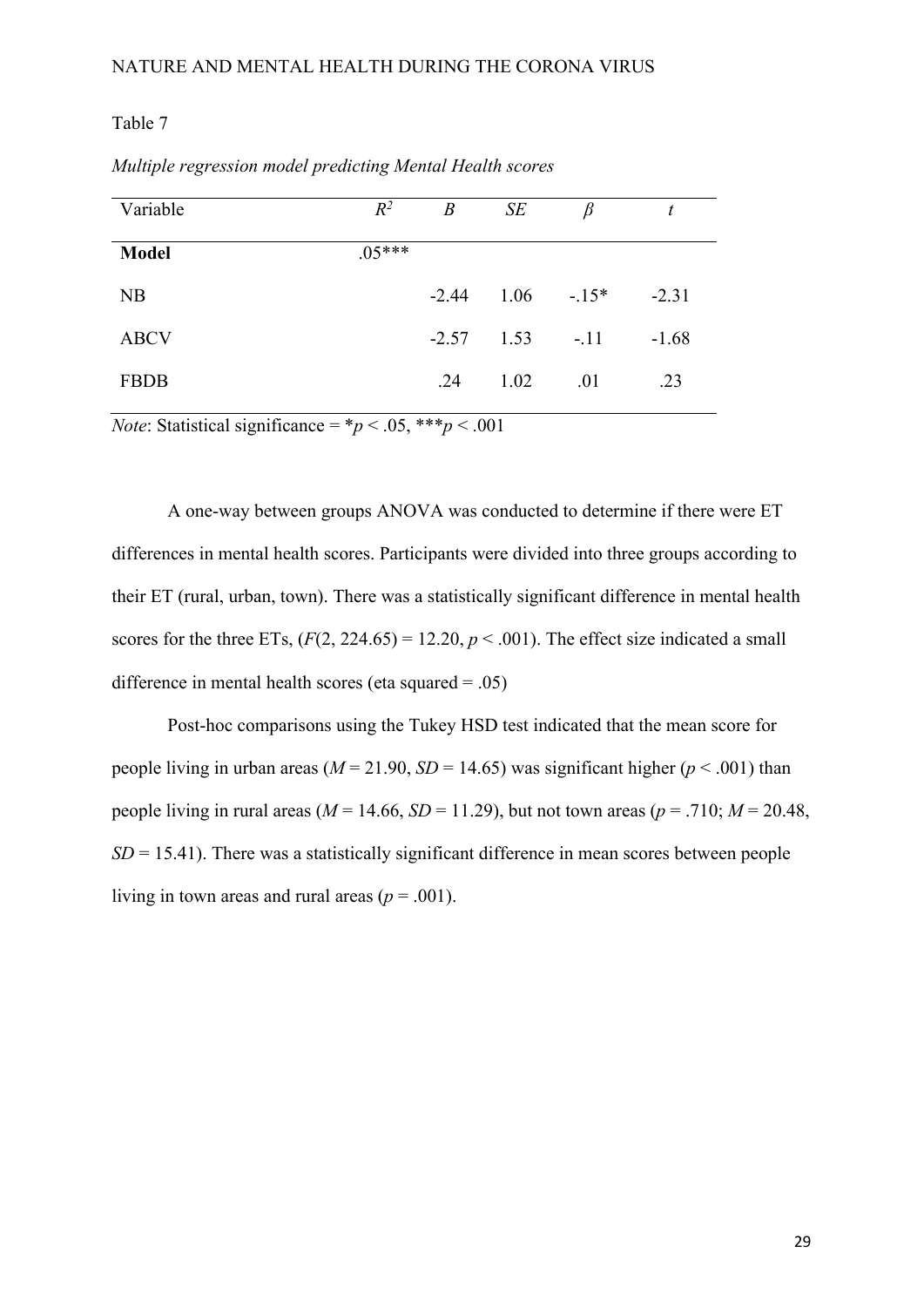#### **Discussion**

<span id="page-29-0"></span>The current study aimed to determine whether spending time in nature predicts mental health scores after controlling for confounding variables during the CV, while also aiming to address the gap in the literature by exploring the relationship between people's nature beliefs in helping them to manage psychologically and the relation this has to their mental health scores. Lastly, this study aimed to investigate the difference in ETs (urban, rural, town) and mental health scores.

Supporting the first hypothesis, spending time in nature was a significant predictor of mental health scores, after controlling for demographics, during the CV. The final model accounted for 18.9% of the variance in mental health scores. Both demographics (gender, age, economic status, and level of education) and spending time in nature negatively predicting mental health scores. However, age and spending time in nature were the strongest predictors of mental health scores. Spending time in nature accounted for an additional 3.5% of the variance in mental health scores. Meaning, the more often participants spent time in nature, the better their mental health was. However, results must be considered critically as the standardized beta value indicated a small correlation -.21.

Interestingly, NB was a significant predictor of mental health scores, however ABCV and FBDB did not significantly predict mental health scores. Meaning, the belief that having access to nature helped to manage mental health during the CV did not determine mental health scores. For example, one could believe that having access to nature helped them to manage their mental health, but not have better mental health scores as a result. Additionally, feeling better after spending time in nature did not have an impact on mental health scores. For instance, one could feel better after spending time in nature but not show better mental health scores. Moreover, NB was found to predict mental health negatively, meaning that the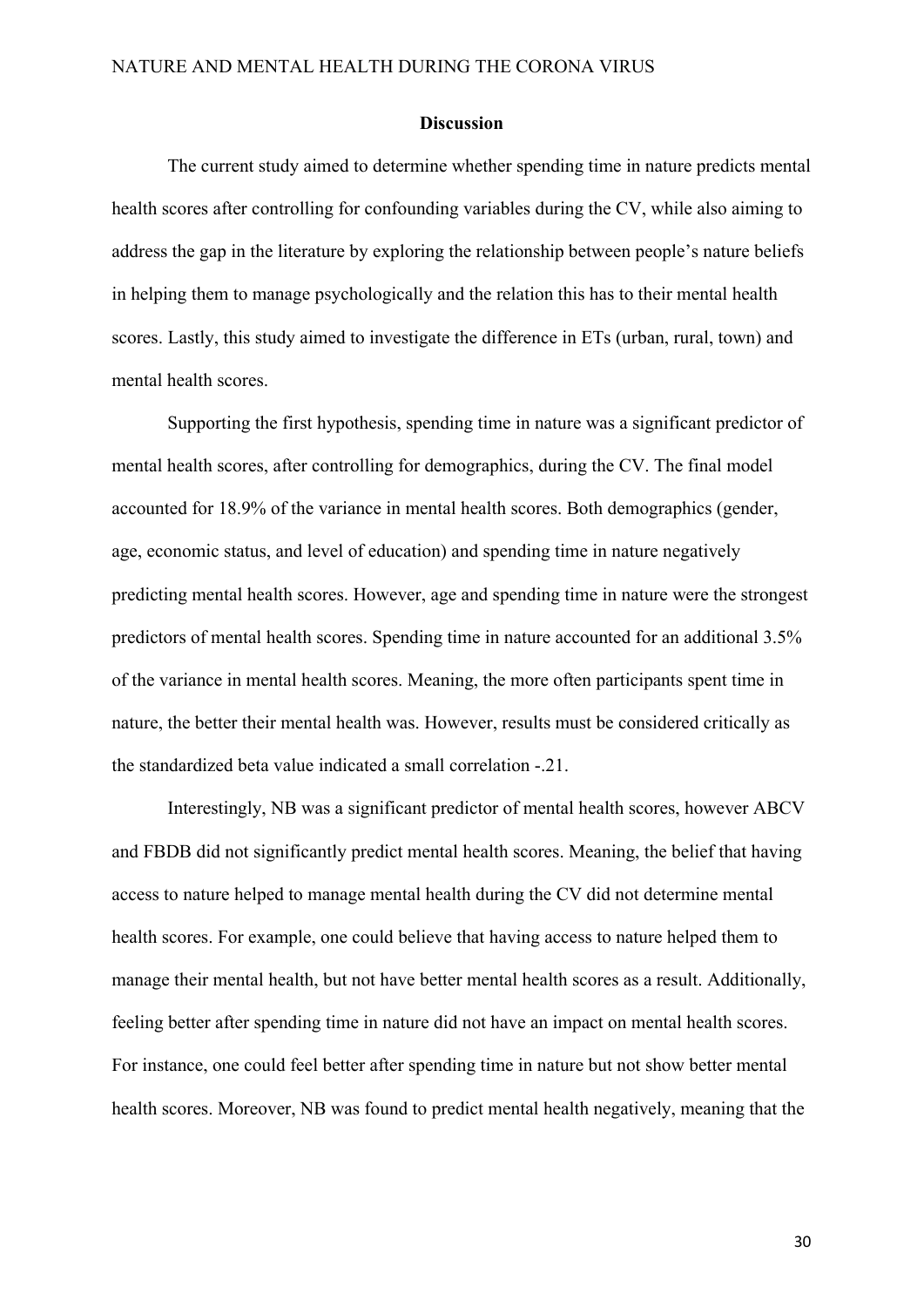more effective subjects believed nature to be in managing their mental health, the better their mental health was. However, the correlation was very weak (-.15).

In support of the third hypothesis, there was a statistically significant difference between the three groups (rural, town, and urban). Living in rural environment had the lowest mean score ( $M = 14.66$ ) and living in a town environment had a lower mean score ( $M =$ 20.48,) than living in an urban environment  $(M = 21.90)$ . This indicated that living in rural areas was better for mental health than living in either urban or town areas, whereas living in a town area was better for mental health than living in an urban area. It must be noted that the effect size was small (eta squared = .05).

#### <span id="page-30-0"></span>**Hypothesis one**

Results of the first hypothesis are consistent with recent research; Soga et al. (2020) found that the frequency of nature use was negatively correlated with anxiety and depression (Soga et al., 2020). Pouso et al. (2021) also found that having direct outdoor contact with nature was linked to better mental health, particularly lower depression and anxiety (Pouso et al., 2021), and Dzhambov et al. (2020) found that engaging with greenery improved mental health. However, none of these studies took into consideration stress as a factor of mental health, which was increased during the CV (Khoo & Lantos, 2020). Instead, our study has; the DASS-21 questionnaire measured not only depression anxiety but also stress, hence we consider that stress was lowered in the current study. This is consistent with field studies that also found that spending time in nature showed reduced stress (Lee et al., 2011; Li et al., 2011). They further explained that this may be due to activation of the parasympathetic nervous system, allowing the body to rest and digest, which may be also be an explanation for why participants in our study benefited from spending time in nature, however, this remains a speculation until further field studies are carried out. Although our study was not a field study, it supports field research that shows nature exposure lowers stress. This point is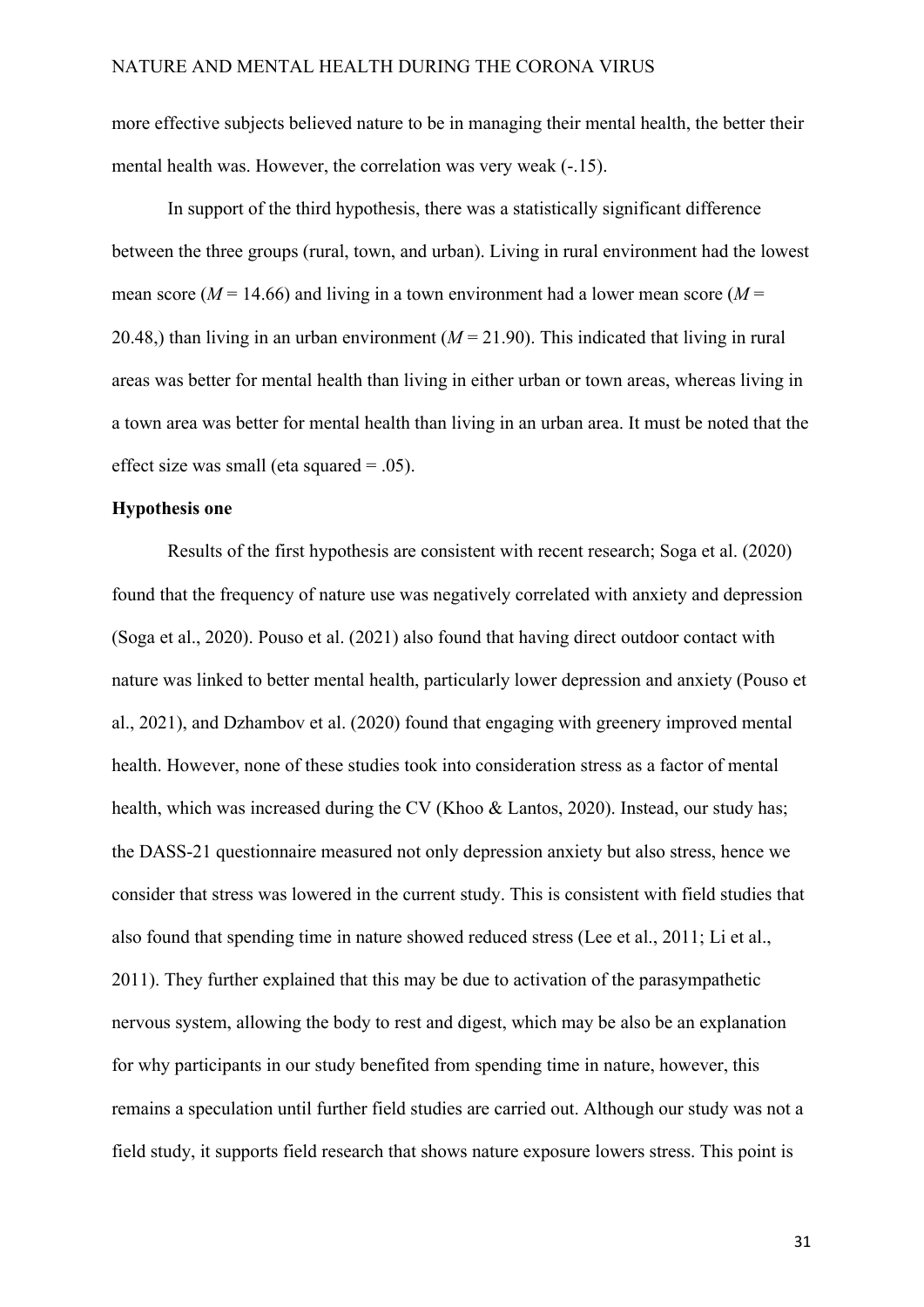accordance with the stress reduction theory, which suggests that spending time in nature aids the reduction of stress (Ulrich et al., 1991).

Another reason for why our findings may have found that spending time in nature improved mental health could have been due to the multisensory experience of spending time in nature. For example, research found, viewing nature, hearing nature and being physically present in nature impacts mental health positively (Kaplan, 2001; Lechtzin et al., 2010; Maller et al., 2005). This perhaps explains the importance of experiencing nature directly for its benefits. Nonetheless, personal factors can also influence if the benefits from nature are obtained. These factors include prior positive experiences in nature, or as our results show, NB can influence the benefits obtained from nature.

Research suggests that having prior positive experiences in nature could result in better mental health outcomes (Berto et al., 2018). For example, a positive prior experience in nature such as the ability to immerse oneself in nature (by being "present" while in natural environments and not being overwhelmed by cognitions or "external stimuli") can influenced mental health positively (Berto et al., 2018;). Moreover, as we have seen from our second finding, people's NB could be a determinant in obtaining the positive benefits of nature. Therefore, we must consider past personal experiences in nature and personal beliefs as factors that could influence the mental health benefits that can be received from nature. However, further studies including these aspects are needed to better understand why people benefit from nature during the CV. Overall, the finding of the first hypothesis contributes to recent research that during the CV pandemic nature may be an important aspect of people's lives for maintaining better mental health. It also contributes to research that direct experience of nature is beneficial for mental health. That is not to say that indirect experiences do not have the possibility of being as effective for mental health, as other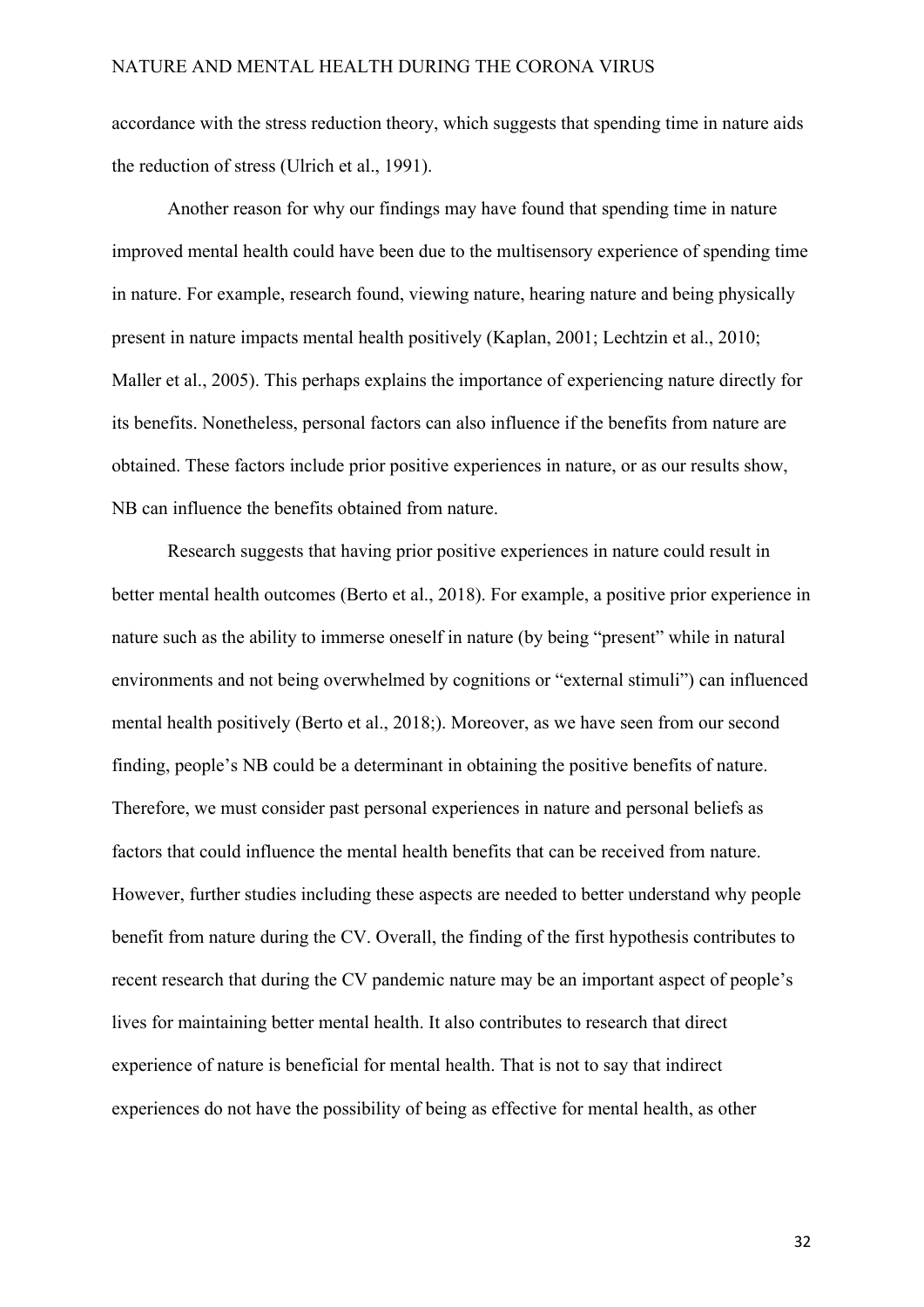studies found that window views of nature during the CV pandemic were (Soga et al., 2020). Hence, both possibilities must be taken into account in future studies.

#### <span id="page-32-0"></span>**Hypothesis two**

The second hypothesis was a novel approach. Past studies found that the belief that nature belongs to humans and humans belong to nature (known as 'nature connection') affected perceived attention restoration, suggesting that there must be some pre-disposition towards nature in receiving its restorative effects. Hence, it raised the curiosity of whether believing nature is an effective way to manage mental health influenced mental health scores. NB being a predictor of mental health scores, adds to research that not only personal factors like connection to nature, prior personal experiences, and the ability to immerse in nature predict the positive benefits of nature (Berto et al., 2018; Hartig et al., 2001; Ulrich et al., 1991). Instead, NB should also be included as a factor that may predict the benefits one can extract from nature. Further studies should look at the correlation between the factors that influence the perceived benefits of nature, as there is a possibility there are relationships between these variables that need to be better understood. Surprisingly, an unexpected area our finding has contributed to is ecological behaviour, as not only attitudes towards nature may influence ecological behaviour (Verbrugge, Van den Born, & Lenders, 2013), but NB perhaps also need to be considered.

Interestingly, ABCV was not a predictor of mental health scores. Therefore, one may believe nature is beneficial for mental health and that may have positive effects of their mental health, but just not so in the context of the CV pandemic. This finding is of importance, as it raises the question whether nature can be just as beneficial during a pandemic or whether it loses its mental health effects when experiencing global adversity. Alternatively, beliefs about the benefits of nature during the CV might have not developed yet, as the global atrocity has only taken place in the last year, hence a longer period of time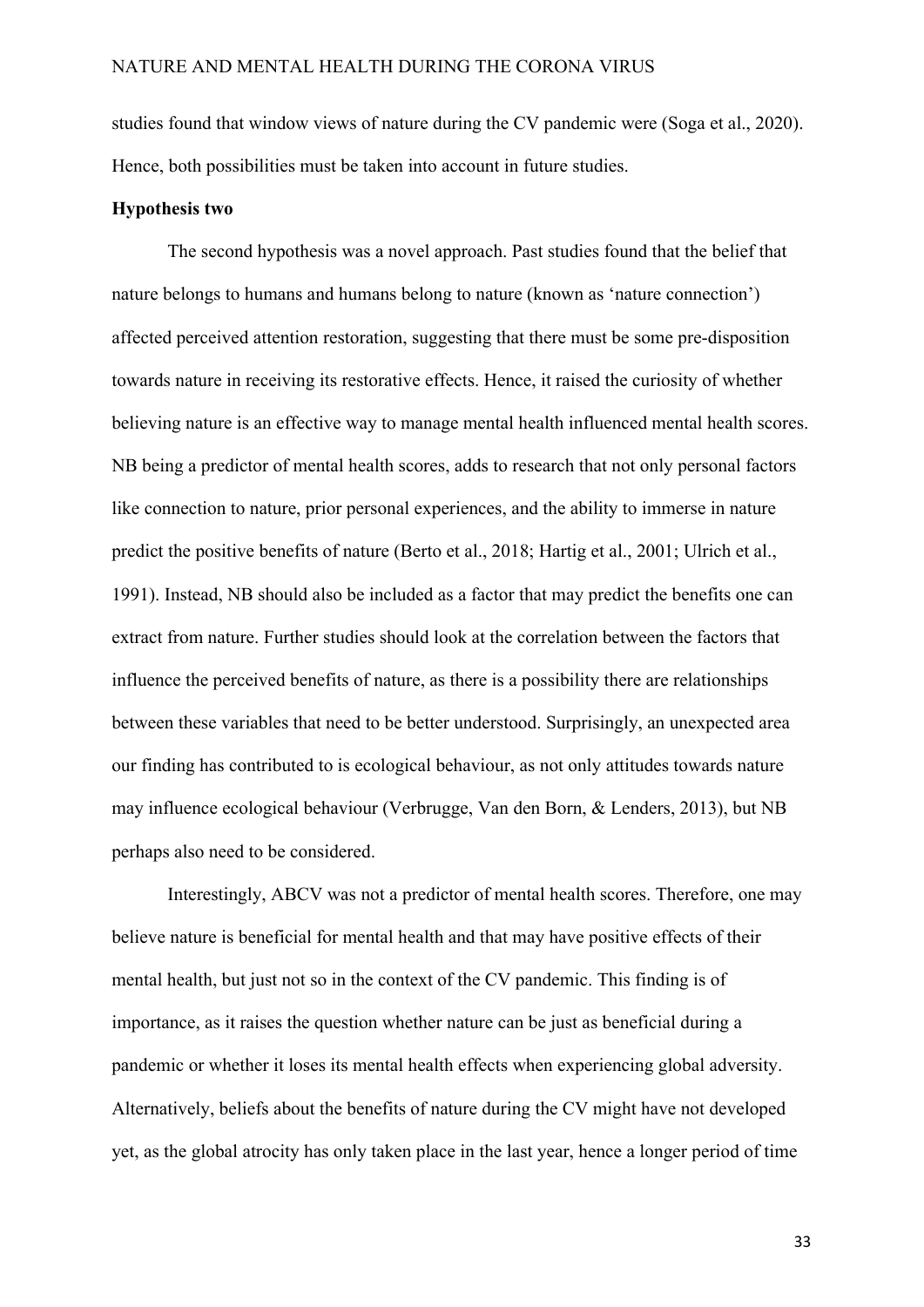is needed to develop positive beliefs about the benefits of nature during the CV. From which we can interpret that beliefs about nature may take longer to develop. Although, further longitudinal studies are needed to come to such conclusions.

Moreover, FBDB not predicting mental health scores makes sense in the current context, as it shows that people had to have had the belief that nature is good for their mental health to influence mental health scores positively. This highlights the importance of NBs in influencing mental health scores, rather than still feeling better after spending time in nature, despite NB. Overall, this finding underlines the importance of including pre-dispositions people have about nature in future research. For example, future research that aims to understand why humans benefit from nature should consider NB as a factor.

#### <span id="page-33-0"></span>**Hypothesis three**

The third hypothesis coincided with past research that compared mental health differences in urban and rural areas, despite the different scales that were used; one used the Mood Adjective Checklist (Roe & Aspinall, 2011), another the Symptom Checklist-90 (Li et al., 2009), and Paykel, Abbott, Jenkins, Brugha, & Meltzer (2003) used the Revised Clinical Interview Schedule. This may show the consistency in findings despite difference in psychometrics. Hence, more attention should be given to this area in Ireland, as it may be relevant in improving mental health, particularly during the current CV pandemic. In contrast, other studies found no difference between rural and urban areas (Parikh, Wasylenki, Goering, & Wong, 1996). A reason for this as suggested by Human & Wasem (1991) could be that there can be fewer resources, in both medical and psychological domains in rural areas, therefore, it may not be better than urban areas. However, the results of our study show that Ireland perhaps no longer has this scarcity in rural areas, potentially due to the technological advances. For example, mental health services are widely operating online, making it accessible to people who cannot travel far away, including people from rural areas.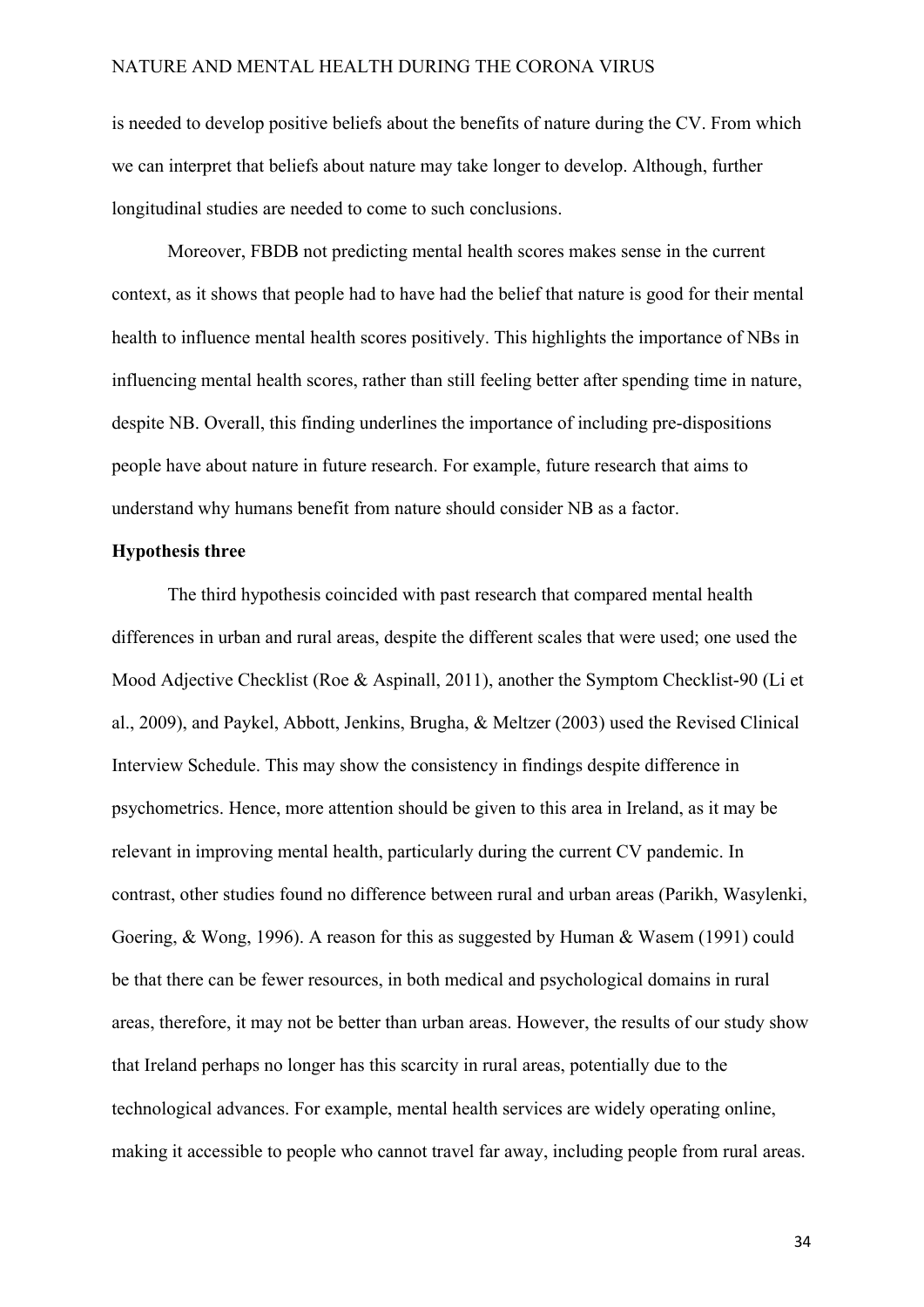Nonetheless, new studies are needed to determine if this is the case. Other explanations include, rural areas had less crowding when being outside due to lower population than urbanized areas, hence there may have been less anxiety about contracting the virus in rural areas. Interestingly, we took into account town areas, which other studies have not, and we found that town areas are better than urban areas for mental health but not rural. It seems that there is better mental health the more nature is available for people, however, more studies would need to confirm this. Another reason for mental health being better in rural and town areas could be attributed to a better sense of community in these areas, which has a positive impact on health (Kitchen, Williams, & Chowhan, 2011). This may have been of great importance for people during the CV. Again, further studies are needed to clarify this.

This finding contributed to research showing that rural areas are better than urban areas for mental health, but it also added another component to consider, that being, town areas. It also contributed to the beginning of research in Ireland showing that not only spending time in nature may contribute to better mental health, but also living in rural environments, which should be a further developed domain in future research. Further research should not only try to better understand why rural environments and town environments may be better for mental health than urban environments, but also to consider the benefits urban nature may have during the current pandemic, as this should not be left unconsidered since prior research shows its benefits (Sturm & Cohen, 2014).

#### <span id="page-34-0"></span>**Strengths and limitations**

Some strengths evident in the current study include good internal reliability and validity for the newly developed Likert scale with a Cronbach's alpha of .81, that measured: how often one spent time in nature, NB, ABCV, and FBDB. This study's strength also includes adding to recent research of the potential benefits of nature during the CV, which is a novel approach. The topic of NB influencing mental health scores is also novel, adding an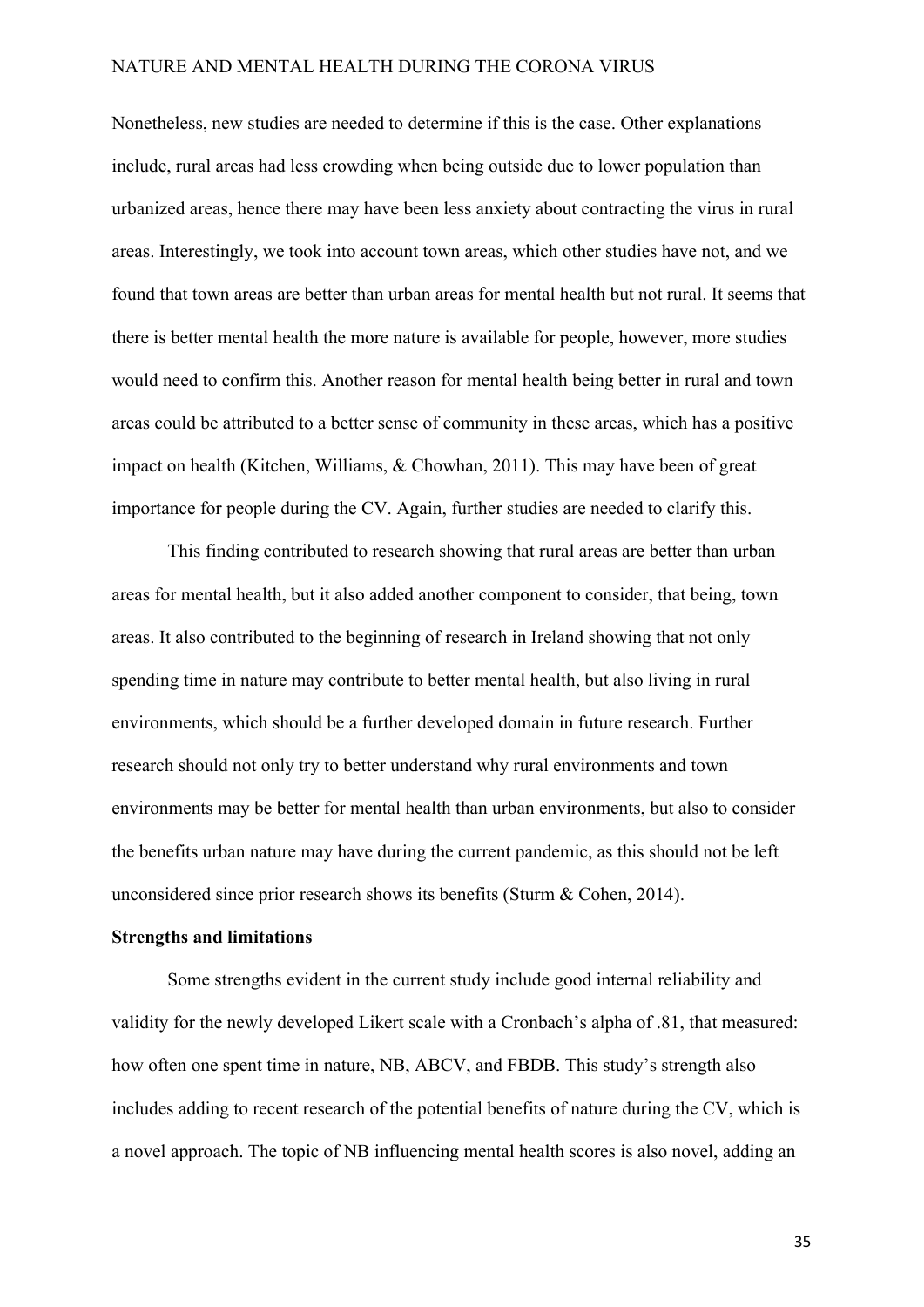additional variable to consider in further research. Additionally, this study took place during the CV pandemic while Ireland was in lockdown, potentially displaying a more accurate representation of the benefits of nature on mental health during the CV, shedding a more accurate light on the findings. A major strength was having a large sample size allowing for effects size to be more precise and providing a better representation of the current study, allowing for generalizability of results. Nonetheless, this study posed some limitations that must be considered.

Firstly, the internal reliability between the days and hours spent in nature did not have an acceptable Cronbach's alpha as expected, hence, not providing that aspect of the questionnaire with good internal reliability and validity. It was presumed that the more days one spent in nature the more hours one would spend in nature on each visit. However, it seems that participants who spend time in nature for more days, spend less time on each visit than people who visit nature once a week for example. Therefore, this parametric was not measuring what we thought it was. This must be considered in future studies. Furthermore, although this study controlled for some confounding variables, there may be other variables identified in research that should be controlled for as they may interfere with mental health, including marital status, and employment status, prior and during the CV (Pouso et al., 2020). Finally, it should be considered that this study was a cross-sectional study preventing from drawing any causal effects, hence longitudinal studies may be more suitable for such an approach.

#### <span id="page-35-0"></span>**Implications**

The current study poses important theoretical and practical implications. Firstly, the finding that NB was a mediator of mental health provides research with additional understanding of the theoretical framework of why humans benefit from nature psychologically. However, it is not yet clearly understood the relationships this has with other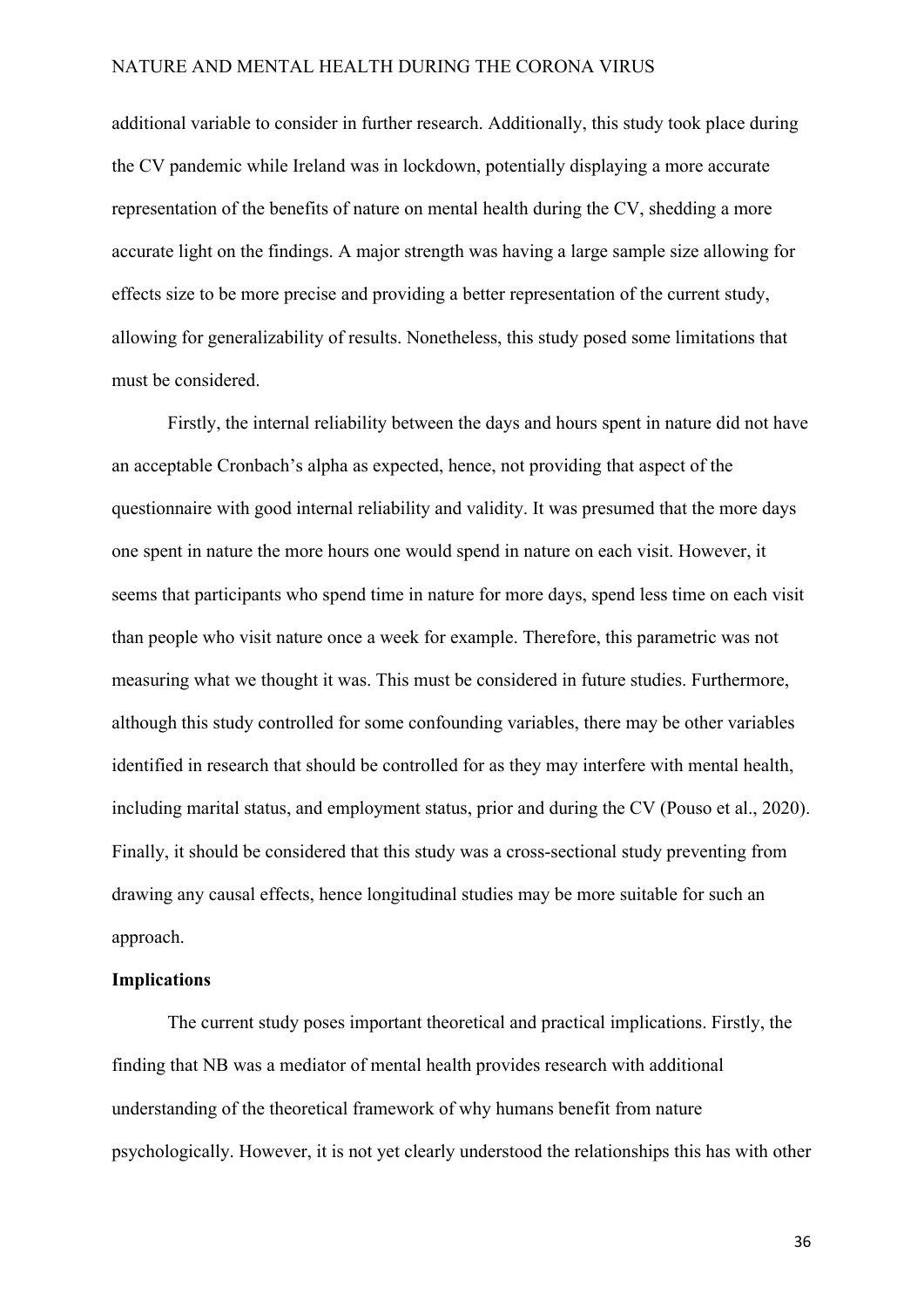confounding variables and causality is not inferred. Instead, it complements the idea that the relationship humans have to nature is more complex and that further research is needed, i.e., cross-sectional and longitudinal studies. Furthermore, there are practical implications for government policy. Essentially, it should be clearly encouraged in future pandemics to turn to nature as a resource for mental well-being as well as other online resources that have been provided during this pandemic by the HSE. This could add to the tools used to better manage mental health, which would help to be better equipped in dealing with current and future pandemics psychologically. Moreover, results generate theoretical implications for rural areas, with the need of expanding the field further due to the finding in this study that rural areas are best for mental compared to urban or town areas. Future studies should include 'town' areas, when comparing rural and urban areas. Additionally, there are practical implications for rural and urban planning. Since rural areas were best for mental health in comparison to urban and town areas, it is proposed that rural areas be conserved and not further urbanized, as rural areas might pose benefits that urban, or town areas cannot for mental health.

#### <span id="page-36-0"></span>**Conclusion**

The current study found spending time in nature was associated with better mental health scores during the CV. This is a similar finding to recent cross-sectional research during the CV, as well as past field research. Such finding highlights the importance of spending time in nature for mental health during the CV, implying that current government policy during the CV pandemic should encourage people to spend time in nature and include nature as an additional tool as well as online resources to manage mental health during the CV and future pandemics.

Moreover, NB was a predictor of mental health scores, whereas ABCV was not, and neither was FBDB. NB of the benefits for mental health adds an additional variable to the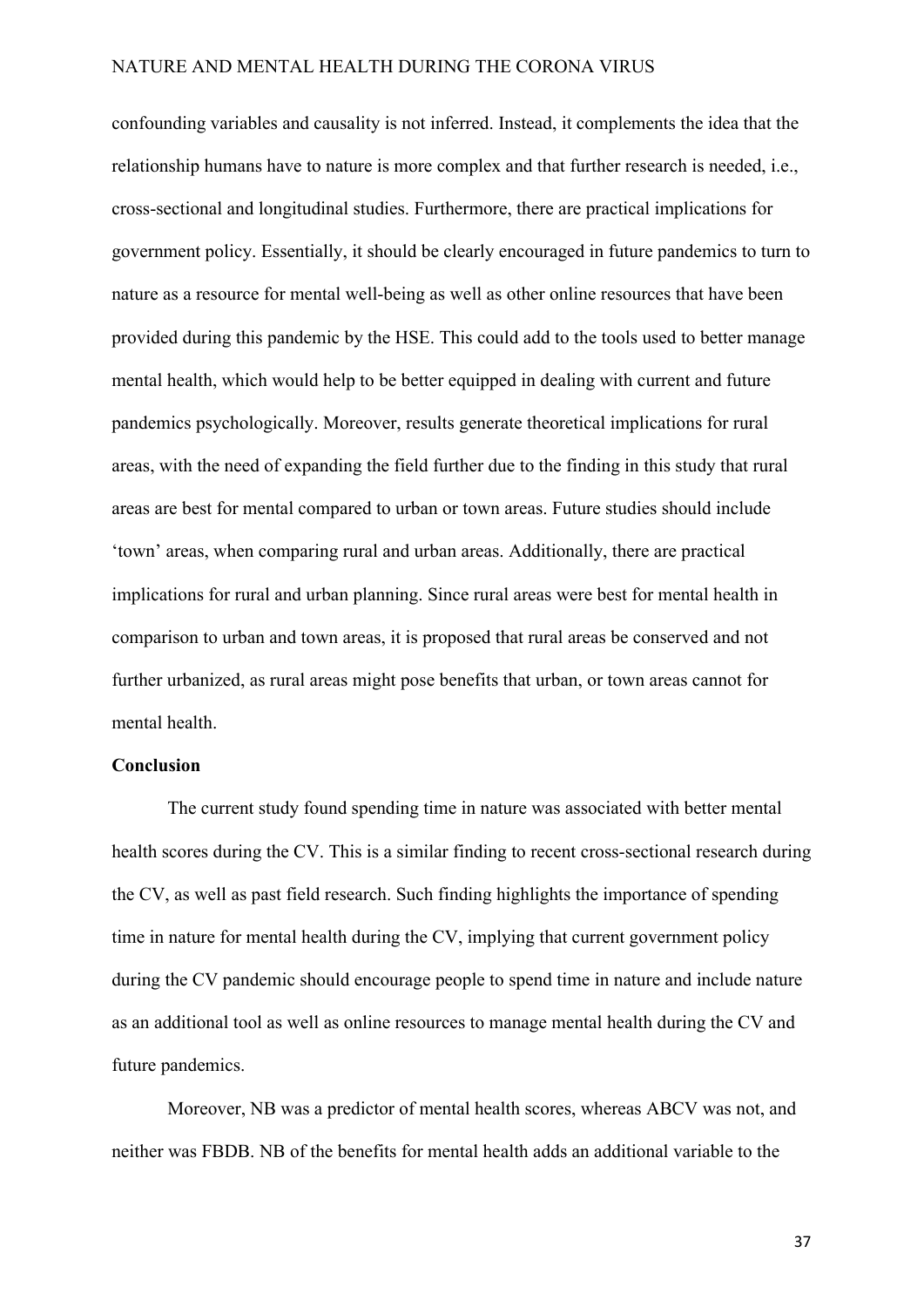framework of why humans extract mental health benefits from nature. Our study contributes to a novel approach. Overall, it highlights that not only personal factors such as nature connection, past experiences in nature, and ability to immerse oneself in nature should be considered in understanding why nature is beneficial for mental health, but that NB should also be included in the framework. However, future studies should address the correlation and causality between these variables, since the importance of nature for mental health during the CV has been evident in this study, further research to be better understood why this was the case is needed.

Lastly, living in rural areas showed the best mental health scores, in comparison to town or urban areas. Our study provides support for previous studies that found rural areas to have better mental health benefits than urban areas, contributing to prior research by confirming findings as well as adding 'town' as an additional variable to be considered in future studies. Broader implications for rural and urban planning could be perhaps not to further urbanize rural areas, as it may pose benefits for humans that urban, or town areas cannot.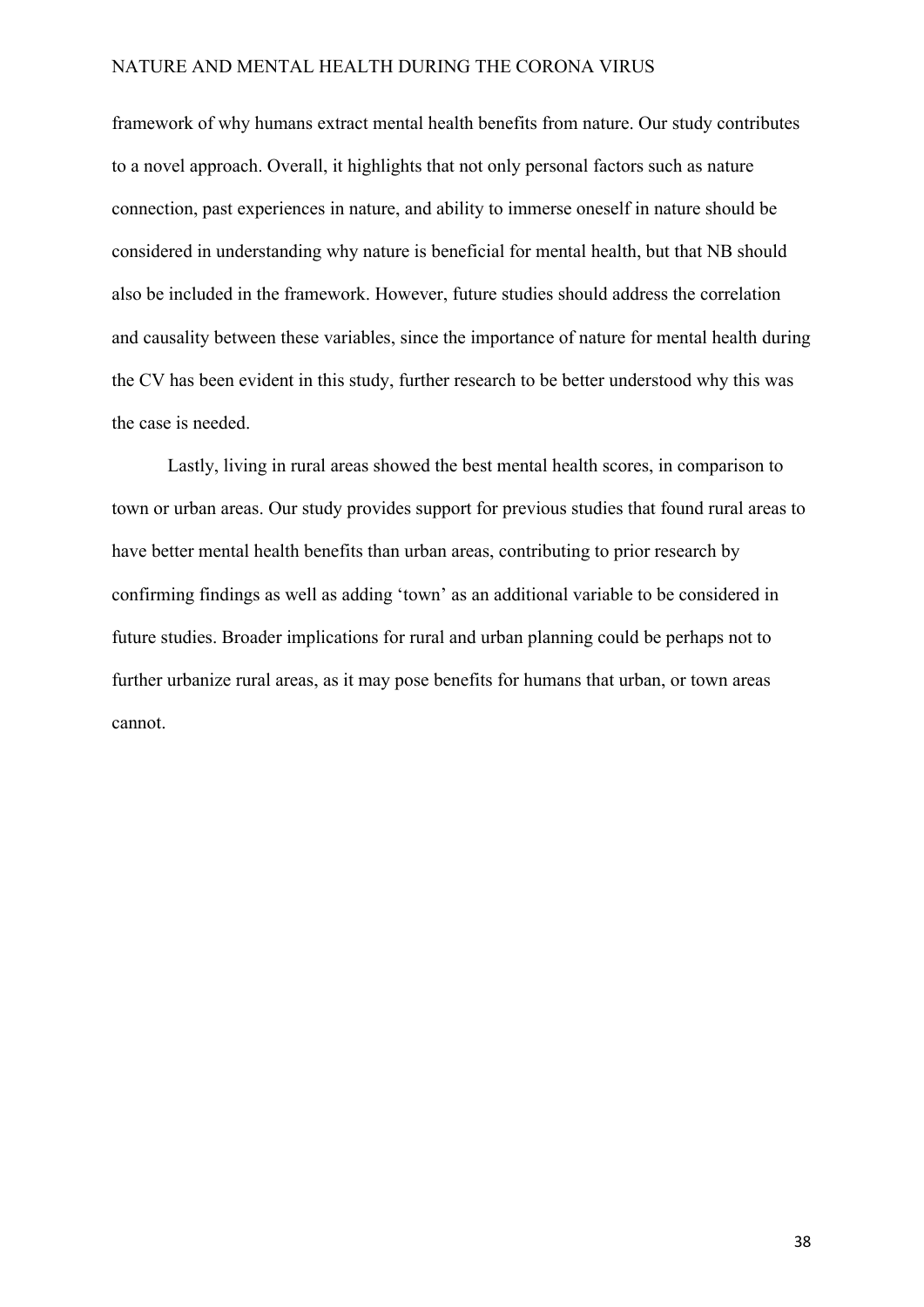#### References

- Alvarsson, J., Wiens, S., & Nilsson, M. (2010). Stress Recovery during Exposure to Nature Sound and Environmental Noise. *International Journal Of Environmental Research And Public Health*, *7*(3), 1036-1046. doi: 10.3390/ijerph7031036
- Baklien, B., Ytterhus, B., & Bongaardt, R. (2015). When everyday life becomes a storm on the horizon: families' experiences of good mental health while hiking in nature. *Anthropology & Medicine*, *23*(1), 42-53. doi: 10.1080/13648470.2015.1056056
- Bakolis, I., Hammoud, R., Smythe, M., Gibbons, J., Davidson, N., Tognin, S., & Mechelli, A. (2018). Urban Mind: Using Smartphone Technologies to Investigate the Impact of Nature on Mental Well-Being in Real Time. *Bioscience*, *68*(2), 134-145. doi: 10.1093/biosci/bix149
- Balling, J., & Falk, J. (1982). Development of Visual Preference for Natural Environments. *Environment And Behavior*, *14*(1), 5-28. doi: 10.1177/0013916582141001
- Barnes, P. (1982). Methodological implications of non-normally distributed financial ratios. *Journal Of Business Finance & Accounting*, *9*(1), 51-62. doi: 10.1111/j.1468- 5957.1982.tb00972.x
- Behan, C. (2020). The benefits of meditation and mindfulness practices during times of crisis such as COVID-19. *Irish Journal Of Psychological Medicine*, *37*(4), 256-258. doi: 10.1017/ipm.2020.38
- Berto, R. (2014). The Role of Nature in Coping with Psycho-Physiological Stress: A Literature Review on Restorativeness. *Behavioral Sciences*, *4*(4), 394-409. doi: 10.3390/bs4040394
- Berto, R., Barbiero, G., Barbiero, P., & Senes, G. (2018). An Individual's Connection to Nature Can Affect Perceived Restorativeness of Natural Environments. Some Observations about Biophilia. *Behavioral Sciences*, *8*(3), 34. doi: 10.3390/bs8030034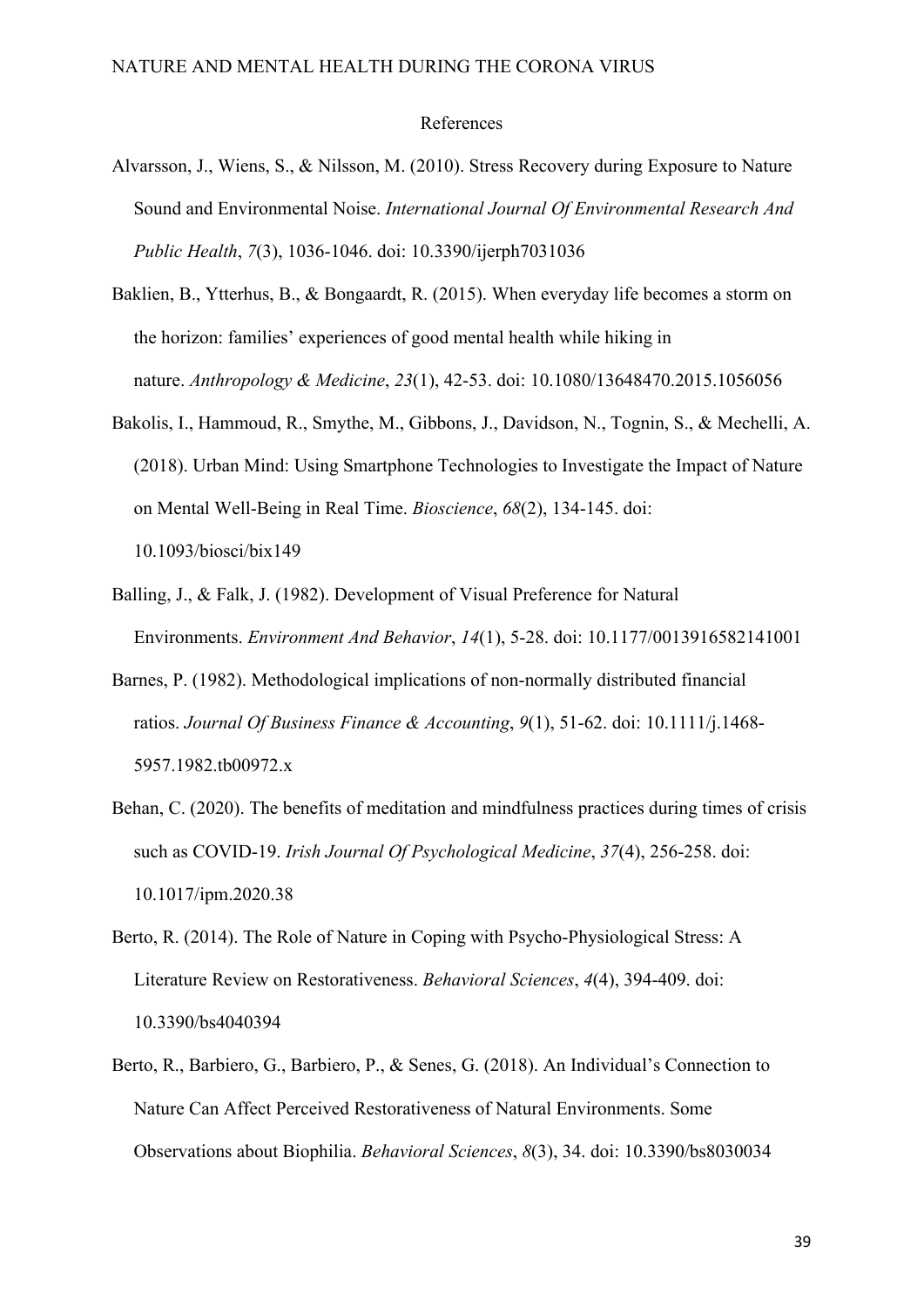- Beyer, K., Kaltenbach, A., Szabo, A., Bogar, S., Nieto, F., & Malecki, K. (2014). Exposure to Neighborhood Green Space and Mental Health: Evidence from the Survey of the Health of Wisconsin. *International Journal Of Environmental Research And Public Health*, *11*(3), 3453-3472. doi: 10.3390/ijerph110303453
- Bratman, G., Hamilton, J., & Daily, G. (2012). The impacts of nature experience on human cognitive function and mental health. *Annals Of The New York Academy Of Sciences*, *1249*(1), 118-136. doi: 10.1111/j.1749-6632.2011.06400.x
- Callaghan, A., McCombe, G., Harrold, A., McMeel, C., Mills, G., Moore-Cherry, N., & Cullen, W. (2020). The impact of green spaces on mental health in urban settings: a scoping review. *Journal Of Mental Health*, 1-15. doi: 10.1080/09638237.2020.1755027
- Cox, D., Shanahan, D., Hudson, H., Plummer, K., Siriwardena, G., & Fuller, R. et al. (2017). Doses of Neighborhood Nature: The Benefits for Mental Health of Living with Nature. *Bioscience*, *67*(2), 147-155. doi: 10.1093/biosci/biw173
- Crawford, J., & Henry, J. (2003). The Depression Anxiety Stress Scales (DASS): Normative data and latent structure in a large non-clinical sample. *British Journal Of Clinical Psychology*, *42*(2), 111-131. doi: 10.1348/014466503321903544
- Davidson, K., Alcántara, C., & Miller, G. (2018). Selected psychological comorbidities in coronary heart disease: Challenges and grand opportunities. *American Psychologist*, *73*(8), 1019-1030. doi: 10.1037/amp0000239
- Dustin, D., Lamke, G., Murphy, J., McDonald, C., Wright, B., & Harper, J. (2020). Purveyors of One Health: The Ecological Imperative Driving the Future of Leisure Services. *Leisure Sciences*, 1-5. doi: 10.1080/01490400.2020.1773976
- Dzhambov, A., Lercher, P., Browning, M., Stoyanov, D., Petrova, N., Novakov, S., & Dimitrova, D. (2020). Does greenery experienced indoors and outdoors provide an escape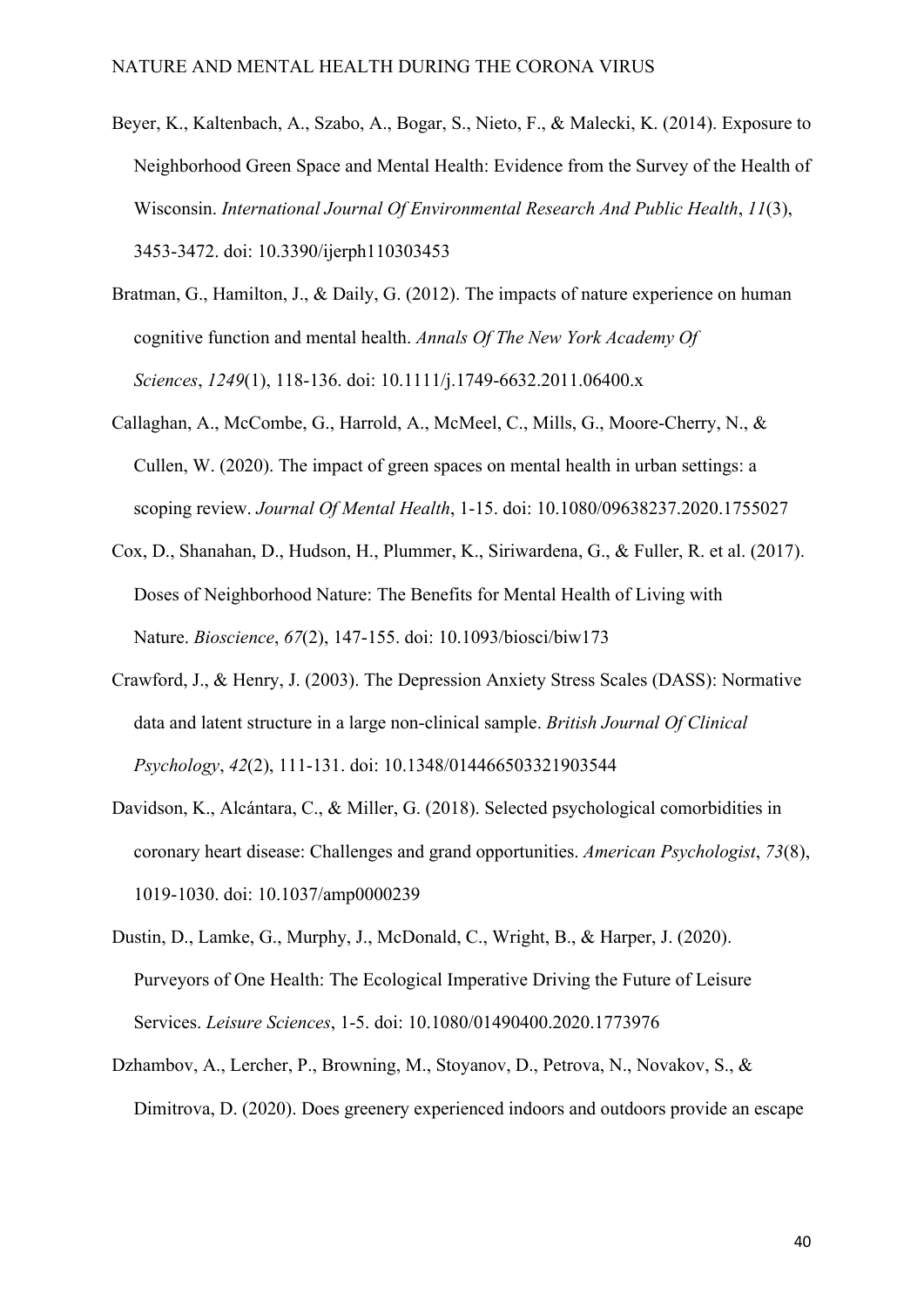and support mental health during the COVID-19 quarantine?. *Environmental Research*, *0*(0), 1-29. doi: 10.1016/j.envres.2020.110420

- Evans, G., & McCoy, J. (1998). When buildings don't work: The role of architecture in human health. *Journal Of Environmental Psychology*, *18*(1), 85-94. doi: 10.1006/jevp.1998.0089
- Fan, Y., Das, K., & Chen, Q. (2011). Neighborhood green, social support, physical activity, and stress: Assessing the cumulative impact. *Health & Place*, *17*(6), 1202-1211. doi: 10.1016/j.healthplace.2011.08.008

Fraser, K. (2017). Biophilic city. *Going Wilder, 19*(2), 31-33.

- Fullana, M., Hidalgo-Mazzei, D., Vieta, E., & Radua, J. (2020). Coping behaviors associated with decreased anxiety and depressive symptoms during the COVID-19 pandemic and lockdown. *Journal Of Affective Disorders*, *275*, 80-81. doi: 10.1016/j.jad.2020.06.027
- Kahn, P. (1997). Developmental Psychology and the Biophilia Hypothesis: Children's Affiliation with Nature. *Developmental Review*, *17*(1), 1-61. doi: 10.1006/drev.1996.0430
- Kaufman, J. (2015). A Model of Our Contemplative Nature. *Ecopsychology*, *7*(3), 137-144. doi: 10.1089/eco.2015.0014
- Kitchen, P., Williams, A., & Chowhan, J. (2011). Sense of Community Belonging and Health in Canada: A Regional Analysis. *Social Indicators Research*, *107*(1), 103-126. doi: 10.1007/s11205-011-9830-9
- Kolokotsa, D., Lilli, A., Lilli, M., & Nikolaidis, N. (2020). On the impact of nature-based solutions on citizens' health & well being. *Energy And Buildings*, *229*, 110527-110557. doi: 10.1016/j.enbuild.2020.110527
- Gianaros, P., & Jennings, J. (2018). Host in the machine: A neurobiological perspective on psychological stress and cardiovascular disease. *American Psychologist*, *73*(8), 1031- 1044. doi: 10.1037/amp0000232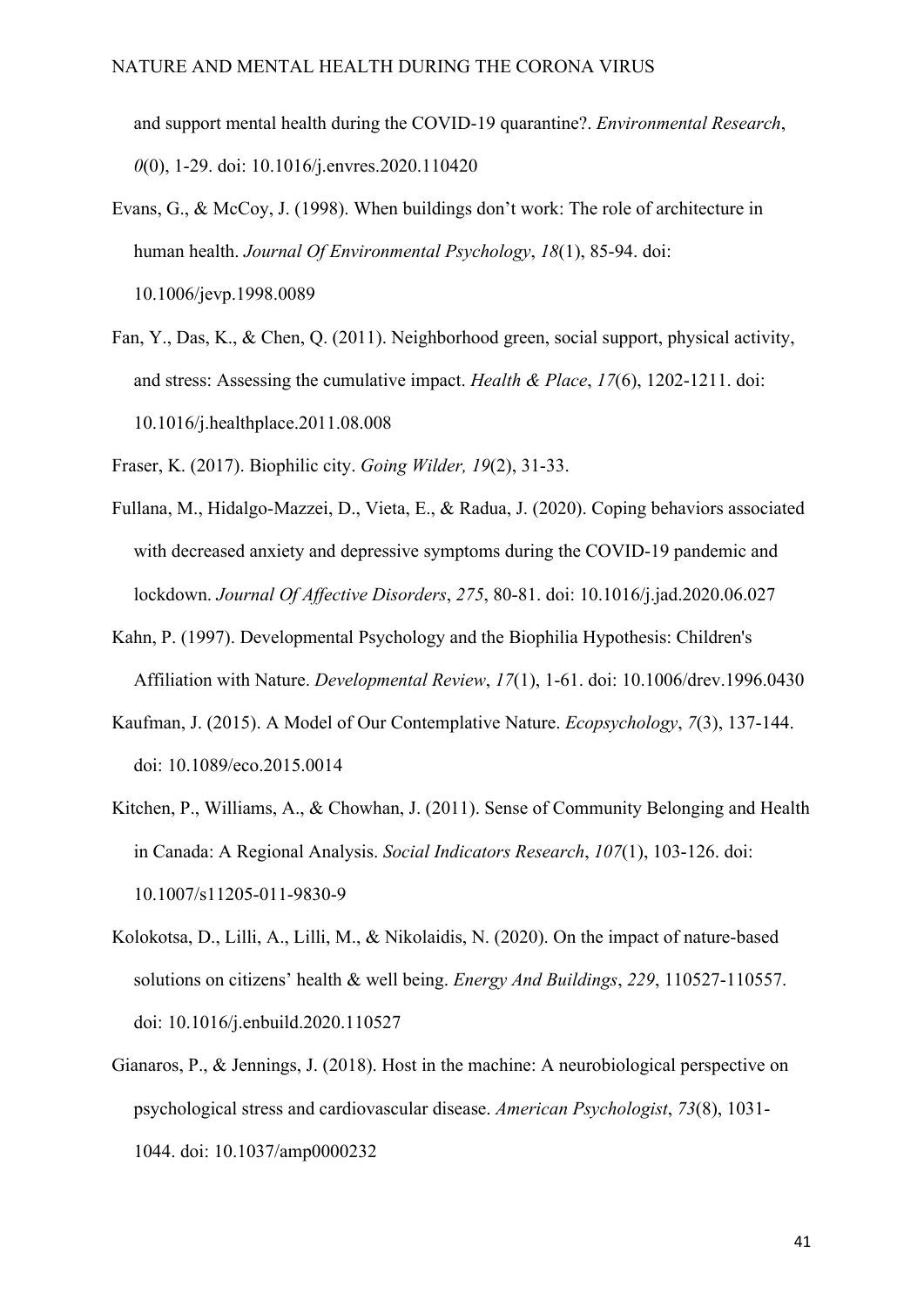- Grahn, P., & Stigsdotter, U. (2010). The relation between perceived sensory dimensions of urban green space and stress restoration. *Landscape And Urban Planning*, *94*(3-4), 264- 275. doi: 10.1016/j.landurbplan.2009.10.012
- Gruber, J., Prinstein, M.J., Clark, L.A., Rottenberg, J., Abramowitz, J.S., Albano, A.M.,… Weinstock, L.M. (2020). Mental health and clinical psychological science in the time of COVID-19: Challenges, opportunities, and a call to action. *American Psychologist.*  Advanced online publication. doi: 10.1037/amp0000707
- Hartig, T., Kaiser, F., & Bowler, P. (2001). Psychological Restoration in Nature as a Positive Motivation for Ecological Behavior. *Environment And Behavior, 33*(4), 590-607. doi: 10.1177/00139160121973142
- Health Service Executive (HSE), 2020. *Mental health supports and services during COVID-19.* Retrieved from https://www2.hse.ie/services/mental-health-supports-and-servicesduring-coronavirus/
- Hedblom, M., Gunnarsson, B., Schaefer, M., Knez, I., Thorsson, P., & Lundström, J. (2019). Sounds of Nature in the City: No Evidence of Bird Song Improving Stress Recovery. *International Journal Of Environmental Research And Public Health*, *16*(8), 1390. doi: 10.3390/ijerph16081390
- Howell, A., Dopko, R., Passmore, H., & Buro, K. (2011). Nature connectedness: Associations with well-being and mindfulness. *Personality And Individual Differences*, *51*(2), 166-171. doi: 10.1016/j.paid.2011.03.037
- Human, J., Wasem, C. (1991). Rural mental health in America. *Am Psychologist, 46*(3), 232- 239. doi: 10.1037//0003-066x.46.3.232
- Kaplan, R. (2001). The Nature of the View from Home. *Environment And Behavior*, *33*(4), 507-542. doi: 10.1177/00139160121973115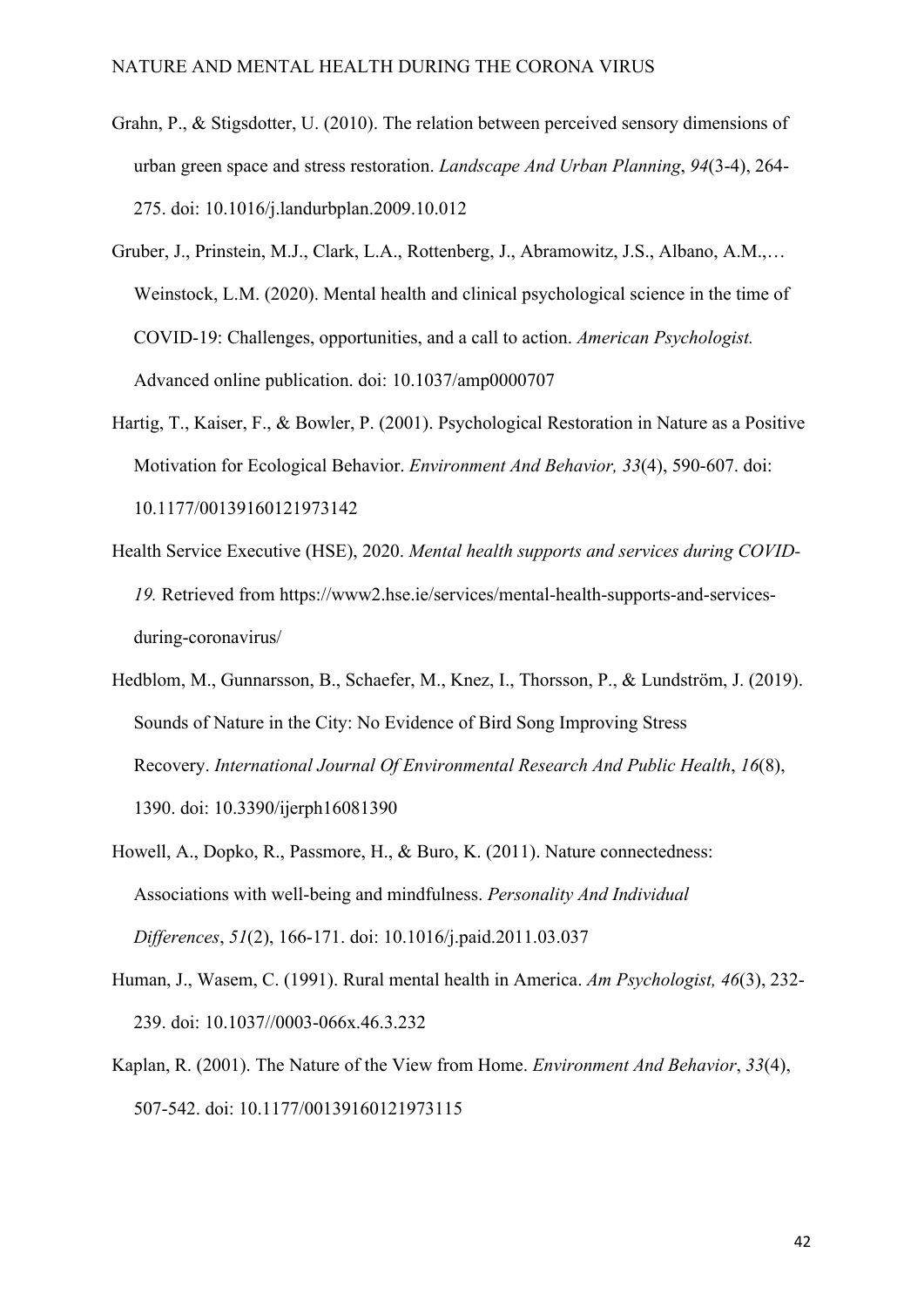- Khoo E.J, & Lantos, J.D. (2020). Lessons learned from the COVID-19 pandemic/ *Acta Paediatr, 0*(0), 1-3. doi: [10.1111/apa.15307](https://www.researchgate.net/deref/http%3A%2F%2Fdx.doi.org%2F10.1111%2Fapa.15307)
- Laumann, K., Gärling, T., & Stormark, K. (2003). Selective attention and heart rate responses to natural and urban environments. *Journal Of Environmental Psychology*, *23*(2), 125-134. doi: 10.1016/s0272-4944(02)00110-x
- Lades, L., Laffan, K., Daly, M., & Delaney, L. (2020). Daily emotional well-being during the COVID‐19 pandemic. *British Journal Of Health Psychology*, *25*(4), 902-911. doi: 10.1111/bjhp.1245
- Lechtzin, N., Busse, A., Smith, M., Grossman, S., Nesbit, S., & Diette, G. (2010). A Randomized Trial of Nature Scenery and Sounds Versus Urban Scenery and Sounds to Reduce Pain in Adults Undergoing Bone Marrow Aspirate and Biopsy. *The Journal Of Alternative And Complementary Medicine*, *16*(9), 965-972. doi: 10.1089/acm.2009.0531
- Lederbogen, F., Kirsch, P., Haddad, L., Streit, F., Tost, H., & Schuch, P. et al. (2011). City living and urban upbringing affect neural social stress processing in humans. *Nature*, *474*(7352), 498-501. doi: 10.1038/nature10190
- Lee, J., Park, B., Tsunetsugu, Y., Ohira, T., Kagawa, T., & Miyazaki, Y. (2011). Effect of forest bathing on physiological and psychological responses in young Japanese male subjects. *Public Health*, *125*(2), 93-100. doi: 10.1016/j.puhe.2010.09.005
- Li, Q., Otsuka, T., Kobayashi, M., Wakayama, Y., Inagaki, H., & Katsumata, M. et al. (2011). Acute effects of walking in forest environments on cardiovascular and metabolic parameters. *European Journal Of Applied Physiology*, *111*(11), 2845-2853. doi: 10.1007/s00421-011-1918-z
- Liu, S., Yang, L., Zhang, C., Xiang, Y-T., Liu, Z., Hu, S., & Zhang, B. (2020). Online mental health services in China during the COVID-19 outbreak. *The Lancet Psychiatr, 7*(4): e17– e18. doi: 10.1016/S2215-0366(20)30077-8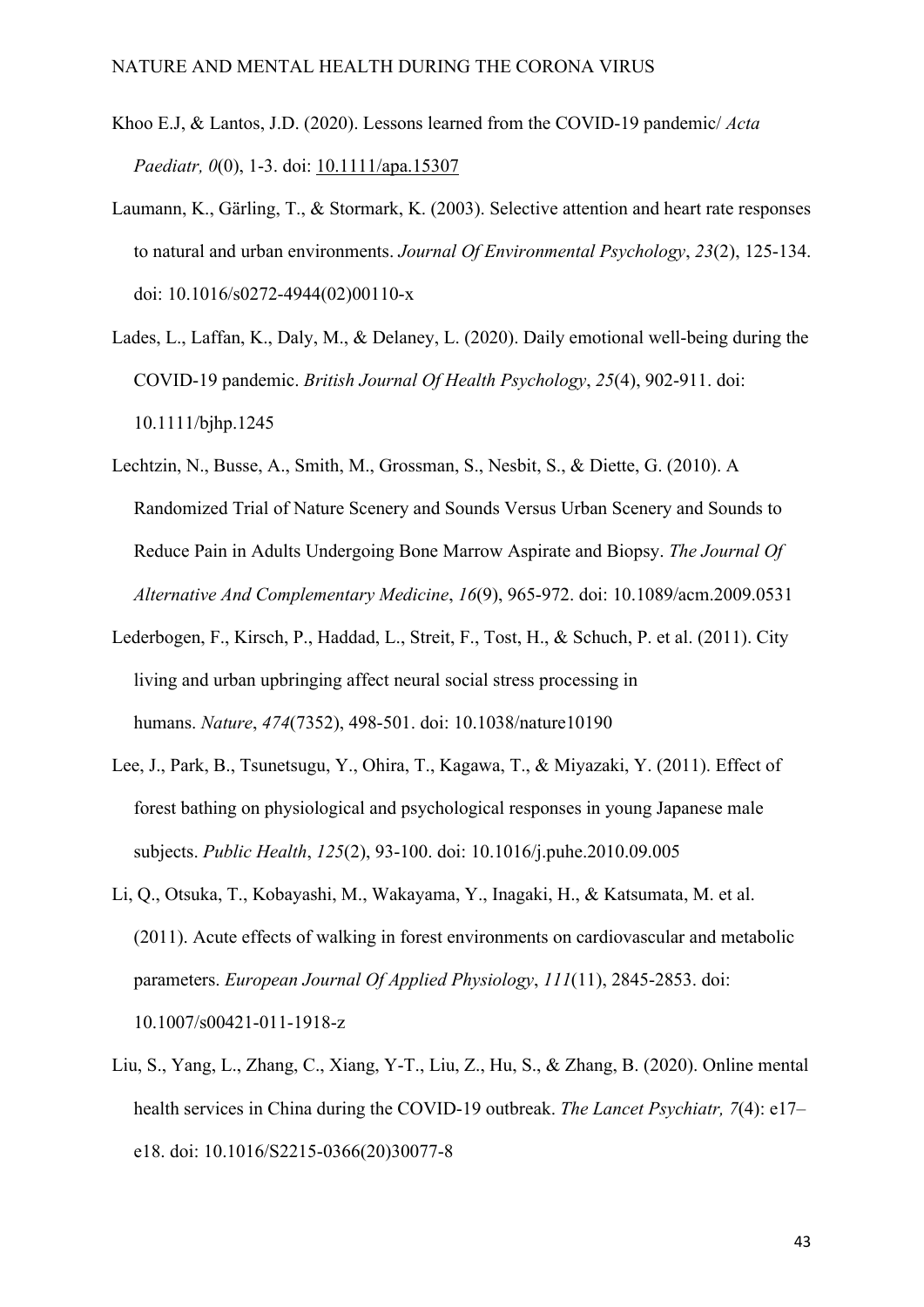- Li, X., Stanton, B., Fang, X., Xiong, Q., Yu, S., & Lin, D. et al. (2009). Mental Health Symptoms among Rural-to-Urban Migrants in China: A Comparison with Their Urban and Rural Counterparts. *World Health & Population*, *11*(1), 15-29. doi: 10.12927/whp.2009.20868
- Lovibond, P., & Lovibond, S. (1995). The structure of negative emotional states: Comparison of the Depression Anxiety Stress Scales (DASS) with the Beck Depression and Anxiety Inventories. *Behaviour Research And Therapy*, *33*(3), 335-343. doi: 10.1016/0005- 7967(94)00075-u
- Lovibond, S.H., & Lovibond, P.F. (1995). *Manual for the Depression Anxiety & Stress Scale*  (2nd ed.). Sydney: Psychology Foundation
- Lumber, R., Richardson, M., & Sheffield, D. (2017). Beyond knowing nature: Contact, emotion, compassion, meaning, and beauty are pathways to nature connection. *PLOS ONE*, *12*(5), e0177186. doi: 10.1371/journal.pone.0177186
- Maller, C., Townsend, M., Pryor, A., Brown, P., & St Leger, L. (2005). Healthy nature healthy people: 'contact with nature' as an upstream health promotion intervention for populations. *Health Promotion International*, *21*(1), 45-54. doi: 10.1093/heapro/dai032
- Marselle, M., Irvine, K., Lorenzo-Arribas, A., & Warber, S. (2014). Moving beyond Green: Exploring the Relationship of Environment Type and Indicators of Perceived Environmental Quality on Emotional Well-Being following Group Walks. *International Journal Of Environmental Research And Public Health*, *12*(1), 106-130. doi: 10.3390/ijerph120100106
- Marselle, M., Warber, S., & Irvine, K. (2019). Growing Resilience through Interaction with Nature: Can Group Walks in Nature Buffer the Effects of Stressful Life Events on Mental Health?. *International Journal Of Environmental Research And Public Health*, *16*(6), 986. doi: 10.3390/ijerph16060986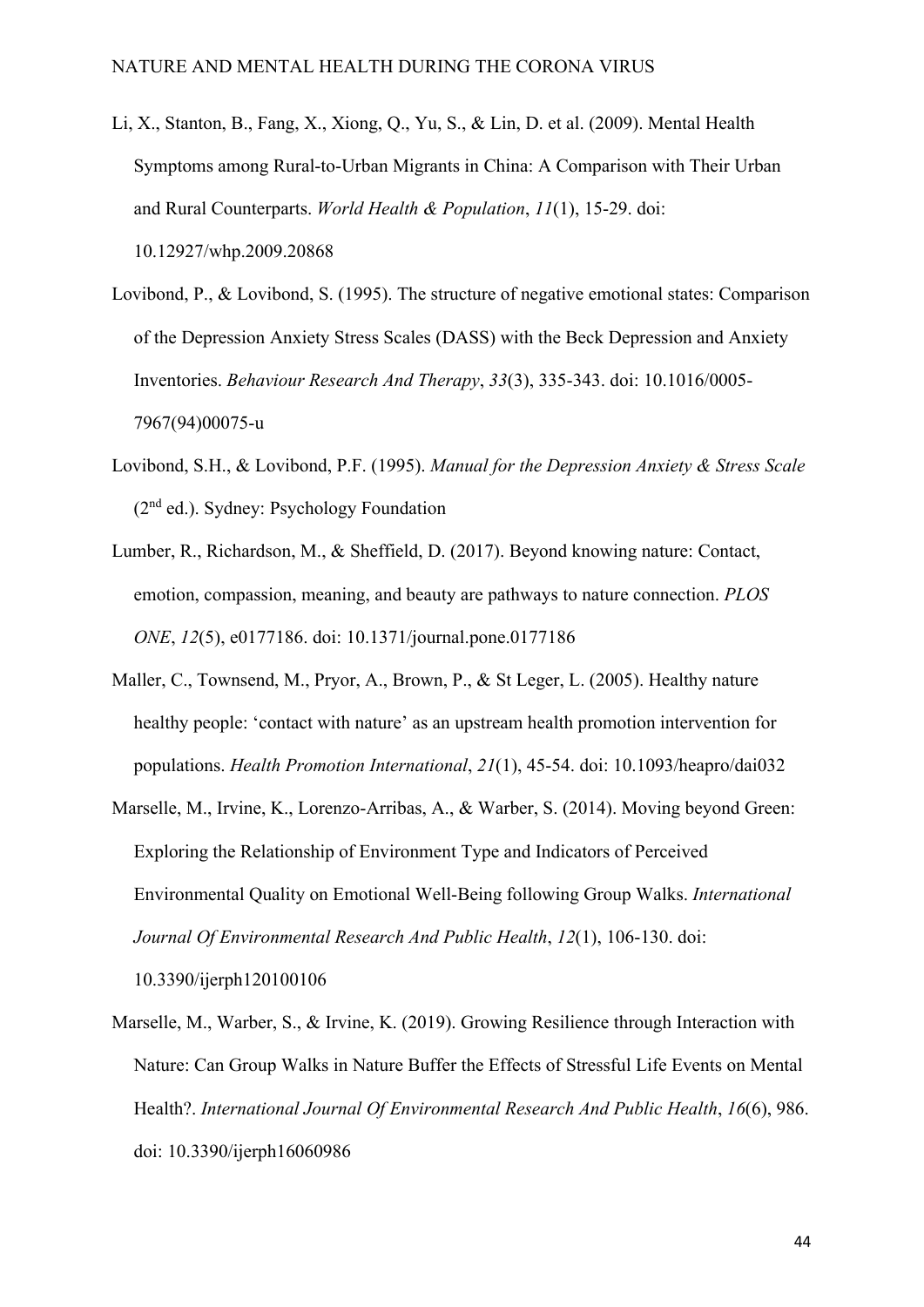- Marshall, J., Dunstan, D., & Bartik, W. (2020). The role of digital mental health resources to treat trauma symptoms in Australia during COVID-19. *Psychological Trauma: Theory, Research, Practice, And Policy*, *12*(S1), S269-S271. doi: 10.1037/tra0000627
- Meeks, S., Murrell, S., & Mehl, R. (2000). Longitudinal relationships between depressive symptoms and health in normal older and middle-aged adults. *Psychology And Aging*, *15*(1), 100-109. doi: 10.1037/0882-7974.15.1.100
- Munk, A., Schmidt, N., Alexander, N., Henkel, K., & Hennig, J. (2020). Covid-19—Beyond virology: Potentials for maintaining mental health during lockdown. *PLOS ONE*, *15*(8), e0236688. doi: 10.1371/journal.pone.0236688
- Naomi, A. (2020). Access to Nature Has Always Been Important; With COVID-19, It Is Essential. *HERD: Health Environments Research & Design Journal*, *13*(4), 242-244. doi: 10.1177/1937586720949792
- Newbold, J., Luton, J., Cox, A., & Gould, S. (2017). Using nature-based soundscapes to support task performance and mood. *Proceedings Of The 2017 CHI Conference Extended Abstracts On Human Factors In Computing Systems - CHI EA '17*. doi: 10.1145/3027063.3053214
- Ohly, H., White, M., Wheeler, B., Bethel, A., Ukoumunne, O., Nikolaou, V., & Garside, R. (2016). Attention Restoration Theory: A systematic review of the attention restoration potential of exposure to natural environments. *Journal Of Toxicology And Environmental Health, Part B*, *19*(7), 305-343. doi: 10.1080/10937404.2016.1196155
- Ohtsuka, Y., Yabunaka, N., & Takayama, S. (1998). Shinrin-yoku (forest-air bathing and walking) effectively decreases blood glucose levels in diabetic patients. *International Journal Of Biometeorology*, *41*(3), 125-127. doi: 10.1007/s004840050064
- Park, B., Tsunetsugu, Y., Kasetani, T., Kagawa, T., & Miyazaki, Y. (2009). The physiological effects of Shinrin-yoku (taking in the forest atmosphere or forest bathing):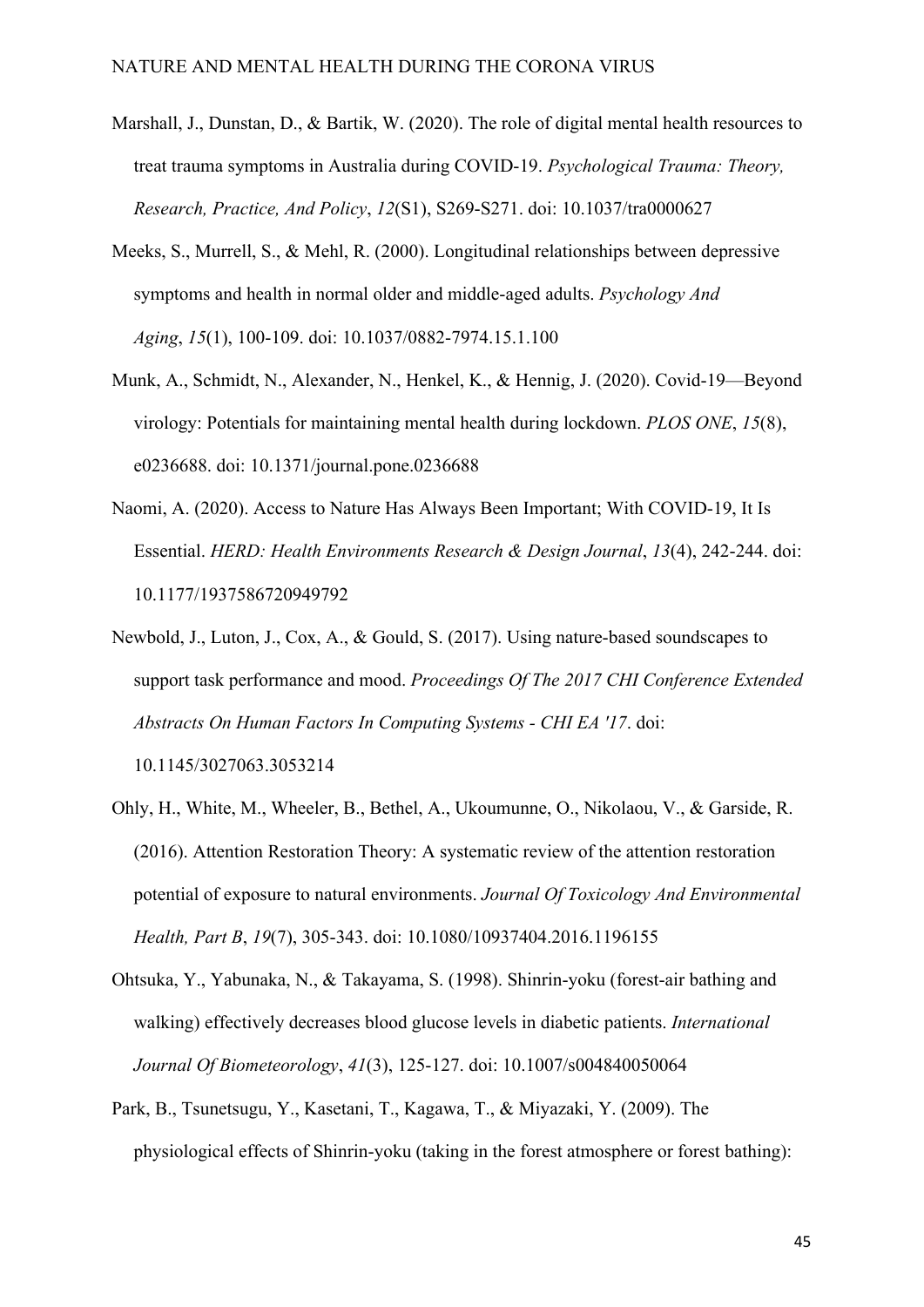evidence from field experiments in 24 forests across Japan. *Environmental Health And Preventive Medicine*, *15*(1), 18-26. doi: 10.1007/s12199-009-0086-9

- Parikh, S., Wasylenki, D., Goering, P., & Wong, J. (1996). Mood disorders: rural/urban differences in prevalence, health care utilization, and disability in Ontario. *Journal Of Affective Disorders*, *38*(1), 57-65. doi: 10.1016/0165-0327(95)00096-8
- Parkitny, L., & McAuley, J. (2010). The Depression Anxiety Stress Scale (DASS). *Journal Of Physiotherapy*, *56*(3), 204. doi: 10.1016/s1836-9553(10)70030-8
- Paykel, E., Abbott, R., Jenkins, R., Brugha, T., & Meltzer, H. (2003). Urban-rural mental health differences in Great Britain: findings from the National Morbidity Survey. *International Review Of Psychiatry*, *15*(1-2), 97-107. doi: 10.1080/0954026021000046001
- Pouso, S., Borja, Á., Fleming, L., Gómez-Baggethun, E., White, M., & Uyarra, M. (2021). Contact with blue-green spaces during the COVID-19 pandemic lockdown beneficial for mental health. *Science Of The Total Environment*, *756*, 143984. doi: 10.1016/j.scitotenv.2020.143984
- Richardson, E., Pearce, J., Mitchell, R., & Kingham, S. (2013). Role of physical activity in the relationship between urban green space and health. *Public Health*, *127*(4), 318-324. doi: 10.1016/j.puhe.2013.01.004
- Roe, J., & Aspinall, P. (2011). The restorative benefits of walking in urban and rural settings in adults with good and poor mental health. *Health & Place*, *17*(1), 103-113. doi: 10.1016/j.healthplace.2010.09.003
- Saadatmand, V., Rejeh, N., Heravi-Karimooi, M., Tadrisi, S., Zayeri, F., Vaismoradi, M., & Jasper, M. (2013). Effect of nature-based sounds' intervention on agitation, anxiety, and stress in patients under mechanical ventilator support: A randomised controlled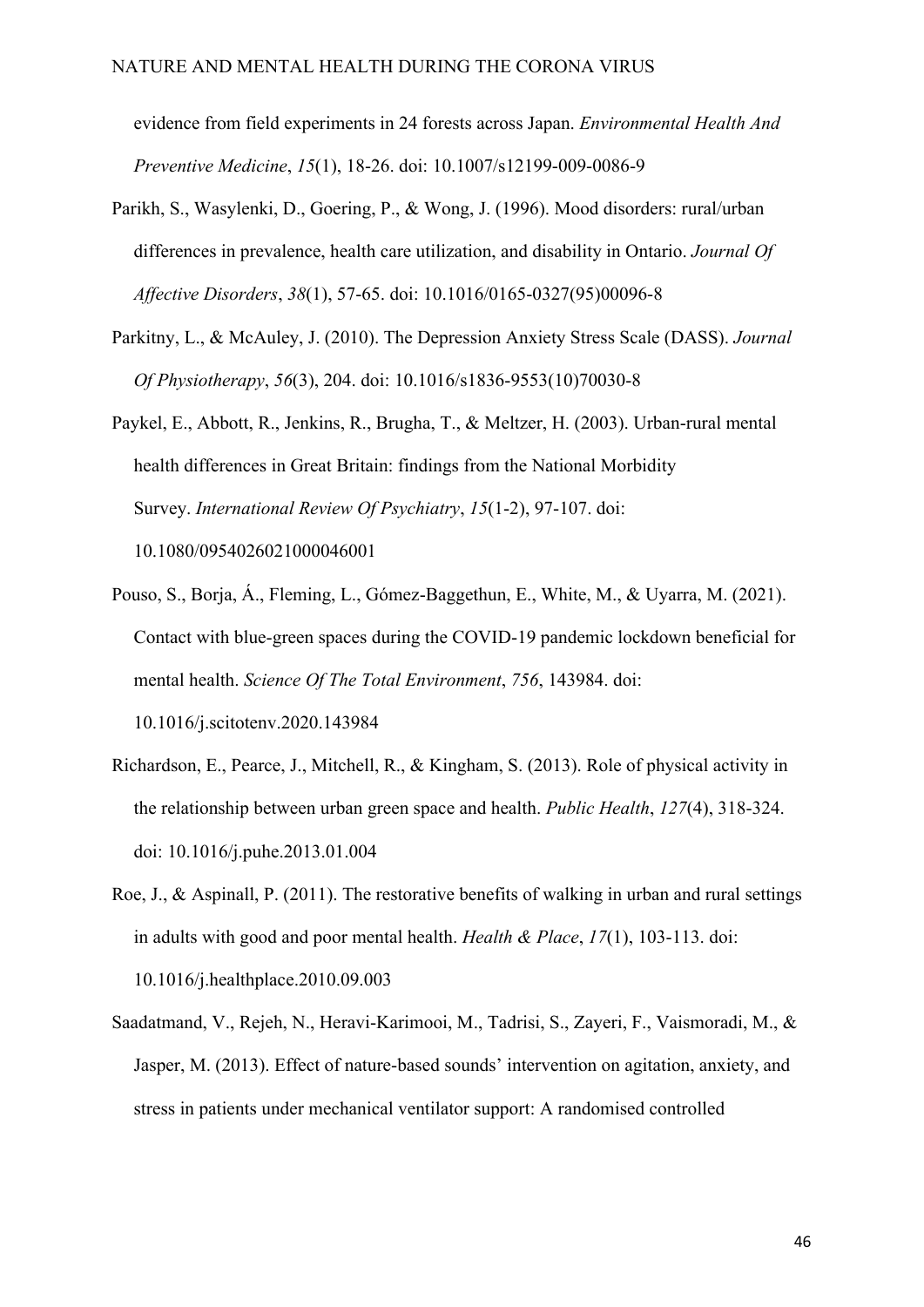trial. *International Journal Of Nursing Studies*, *50*(7), 895-904. doi: 10.1016/j.ijnurstu.2012.11.018

- Saltzman, L., Hansel, T., & Bordnick, P. (2020). Loneliness, isolation, and social support factors in post-COVID-19 mental health. *Psychological Trauma: Theory, Research, Practice, And Policy*, *12*(S1), S55-S57. doi: 10.1037/tra0000703
- Snell, T., McLean, L., McAsey, F., Zhang, M., & Maggs, D. (2018). Nature Streaming: Contrasting the Effectiveness of Perceived Live and Recorded Videos of Nature for Restoration. *Environment And Behavior*, *51*(9-10), 1082-1105. doi: 10.1177/0013916518787318
- Soga, M., Evans, M., Tsuchiya, K., & Fukano, Y. (2020). A room with a green view: the importance of nearby nature for mental health during the COVID‐19 pandemic. *Ecological Applications*, *0*(0), 1-10. doi: 10.1002/eap.2248
- Stevenson, M., Schilhab, T., & Bentsen, P. (2018). Attention Restoration Theory II: a systematic review to clarify attention processes affected by exposure to natural environments. *Journal Of Toxicology And Environmental Health, Part B*, *21*(4), 227-268. doi: 10.1080/10937404.2018.1505571
- Sturm, R., & Cohen, D. (2014). Proximity to urban parks and mental health. *J Mental Health Policy Econ, 17*(1), 19-24.
- Sullivan, W., & Kaplan, R. (2015). Nature! Small steps that can make a big difference. *HERD: Health Environments Research & Design Journal*, *9*(2), 6-10. doi: 10.1177/1937586715623664
- Thome, J., Coogan, A., Fischer, M., Tucha, O., & Faltraco, F. (2020). Challenges for mental health services during the 2020 COVID ‐19 outbreak in Germany. *Psychiatry And Clinical Neurosciences*, *74*(7), 407-407. doi: 10.1111/pcn.13019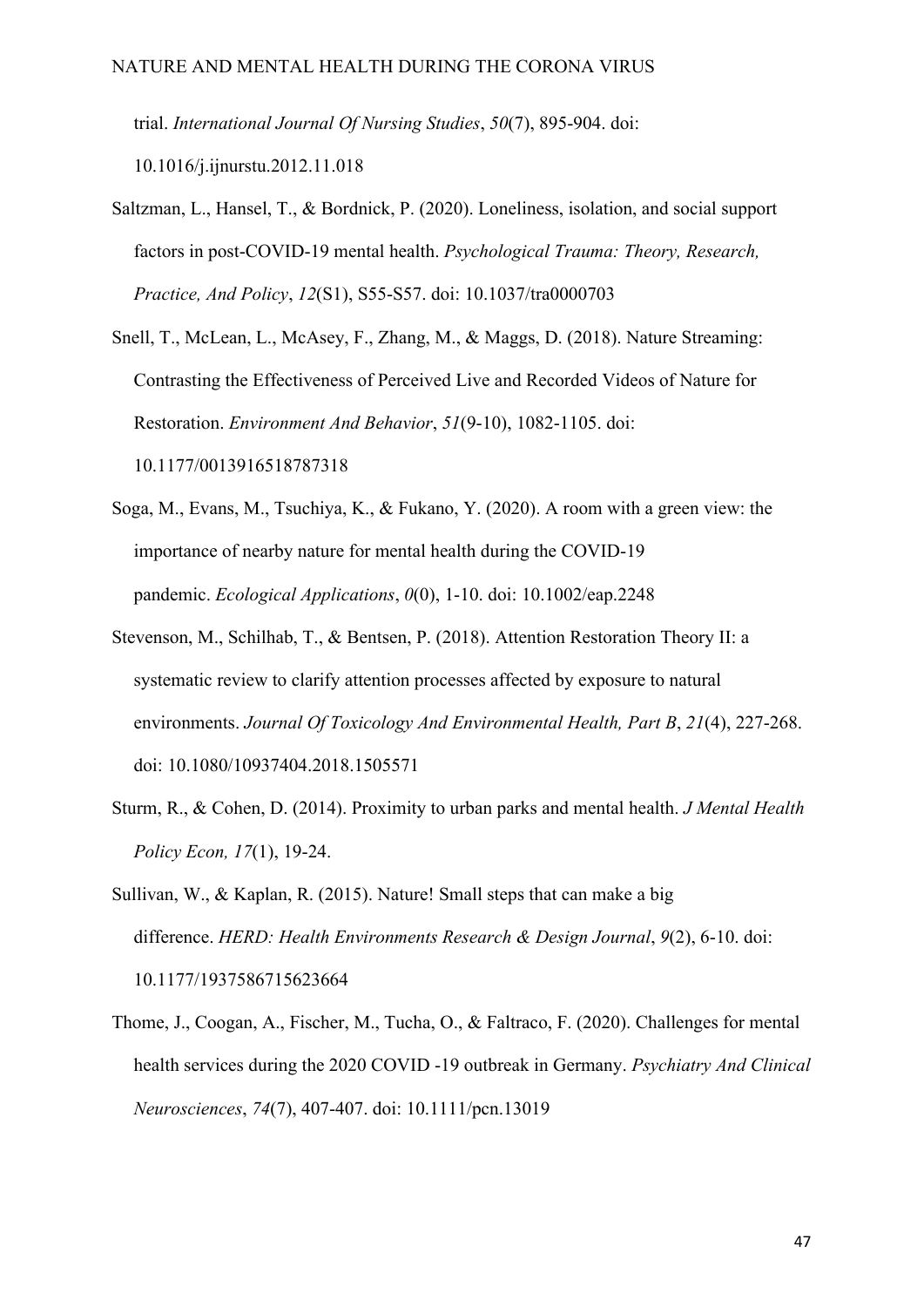- Thompson Coon, J., Boddy, K., Stein, K., Whear, R., Barton, J., & Depledge, M. (2011). Does Participating in Physical Activity in Outdoor Natural Environments Have a Greater Effect on Physical and Mental Wellbeing than Physical Activity Indoors? A Systematic Review. *Environmental Science & Technology*, *45*(5), 1761-1772. doi: 10.1021/es102947t
- Torales, J., O'Higgins, M., Castaldelli-Maia, J. and Ventriglio, A., 2020. The outbreak of COVID-19 coronavirus and its impact on global mental health. *International Journal of Social Psychiatry*, 66(4), pp.317-320.
- Ulrich, R., Simons, R., Losito, B., Fiorito, E., Miles, M., & Zelsojoik9i9n, M. (1991). Stress recovery during exposure to natural and urban environments. *Journal Of Environmental Psychology*, *11*(3), 201-230. doi: 10.1016/s0272-4944(05)80184-7
- Verbrugge, L., Van den Born, R., & Lenders, H. (2013). Exploring Public Perception of Nonnative Species from a Visions of Nature Perspective. *Environmental Management*, *52*(6), 1562-1573. doi: 10.1007/s00267-013-0170-1
- World Health Organisation. (2020). *Coronavirus disease (Covid-19)*. Retrieved from: https://www.who.int/docs/default-source/coronaviruse/situation-reports/20201005 weekly-epi-update-8.pdf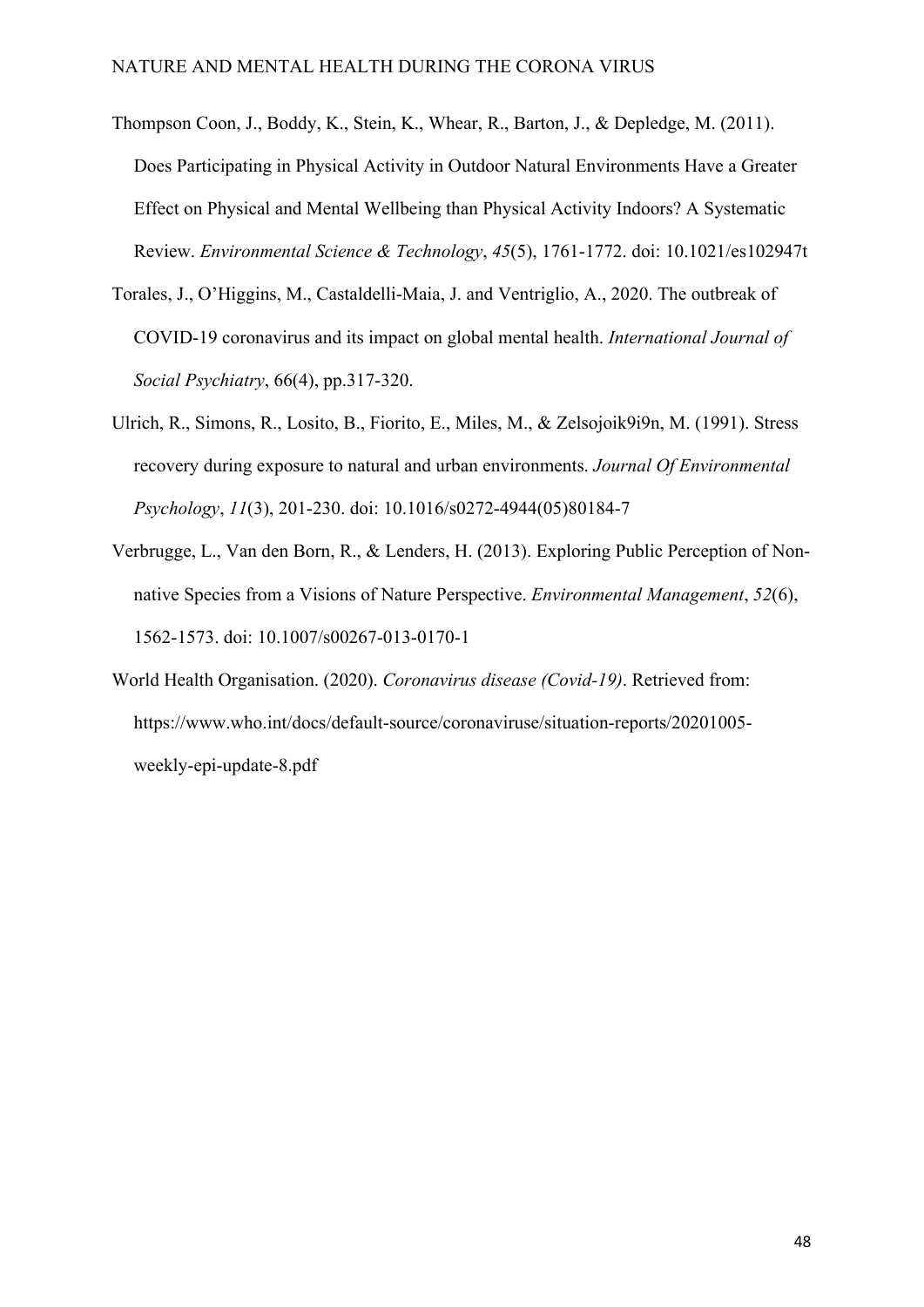#### **Appendix A**

#### **Information Sheet**

My name is Timea Fodor and I am a student in final year of Psychology. You are invited to participate in a research study that will form the basis for an undergraduate thesis. As part of my final year project I must carry out research of my chosen topic. My interest is in environment and mental health.

Before partaking in this study, please read the following information sheet which will include information about the study and what to expect if you decide to participate in this study. Note: you can only take part in this study if you are 18 years of age or over and if you have lived in the same household for the last 8 months.

Do I have to participate, and will anyone be able to identify me if I take part? Participation in this study is entirely voluntary. You do not have to participate if you do not wish to. If you choose to participate, you can exit the study at any point during the survey. However, once you complete and submit the survey you can no longer withdraw from the study as there will be no personal information collected that can make you identifiable. If you take part in this study, your personal identity will remain completely anonymous throughout the entirety of the study.

What is the purpose of this research and what will I have to do?

The purpose of this research is to study people's surrounding environment and the impact it may have on their mental health. If you decide to participate, you will have to complete a questionnaire, which will include questions on: demographics, the surroundings in your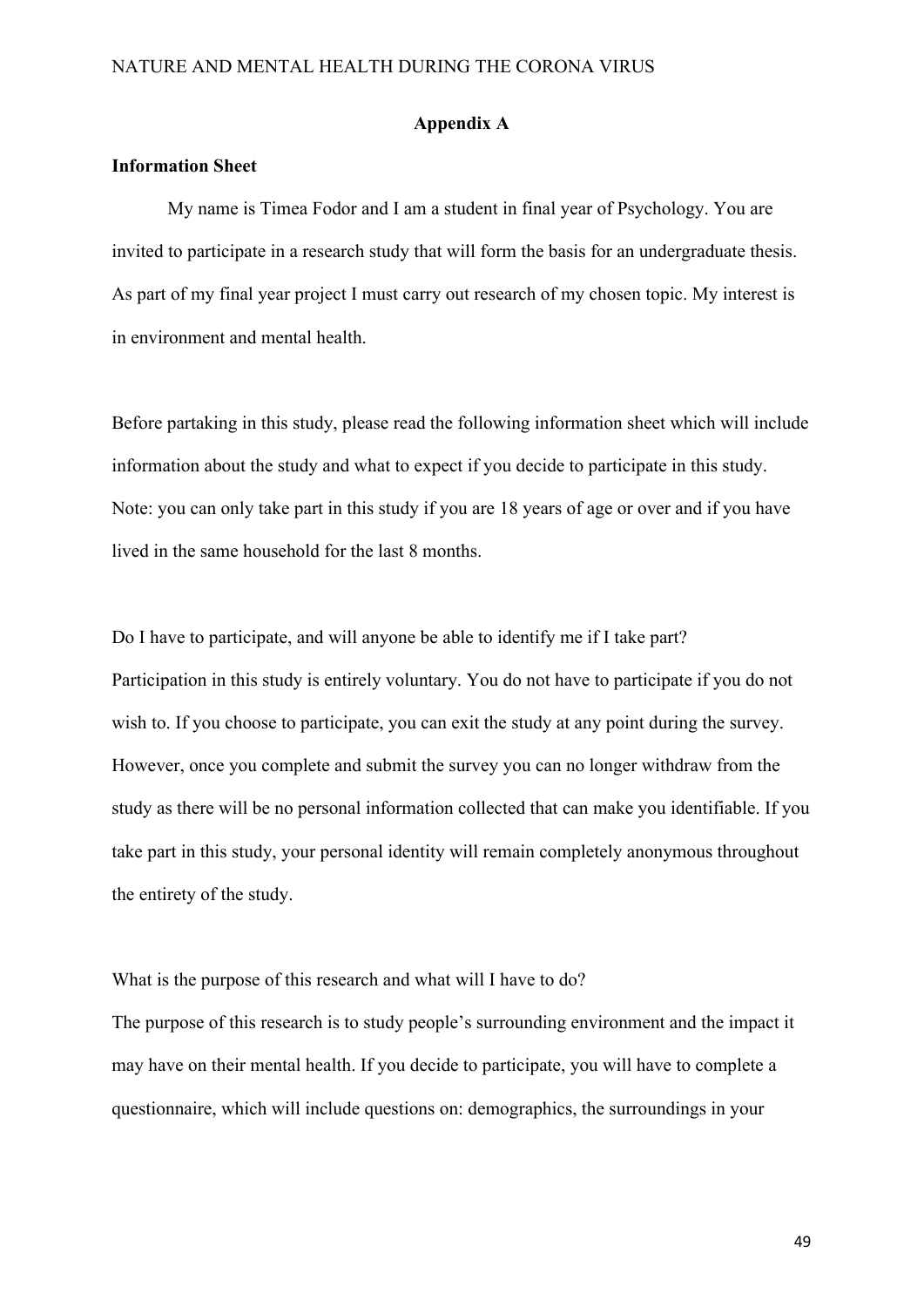environment, and mental health. The study will take approximately between 10 to 15 minutes to complete.

#### What will my data be used for?

The data collected will be used for a dissertation of a final year project in Psychology, in the National College of Ireland. The anonymous data will be kept in the National College of Ireland and only used for the purpose and duration of this research.

What are the risk and benefits of participating in this study?

Partaking in this study will contribute to Environmental Psychology research, which may not benefit you directly, however, it will add to research understanding the current environment people live in, and how that affects them, which can impact policy decisions in relation to environmental planning. It will also contribute to a final year Psychology student's project. We do not intend to cause any psychological distress, however some topics in this study may be sensitive for some, as the nature of the study includes topics on mental health, such as, stress, depression and anxiety. If you decide to partake in this study and you experience any psychological distress, some contact numbers are provided:

The AWARE Support Line. Phone number: 1800 80 48 48

HSE mental health services. Phone number: 1800 111 888.

Samaritans. Phone number: 116 123.

Pieta House. Phone number: 1800 247 247.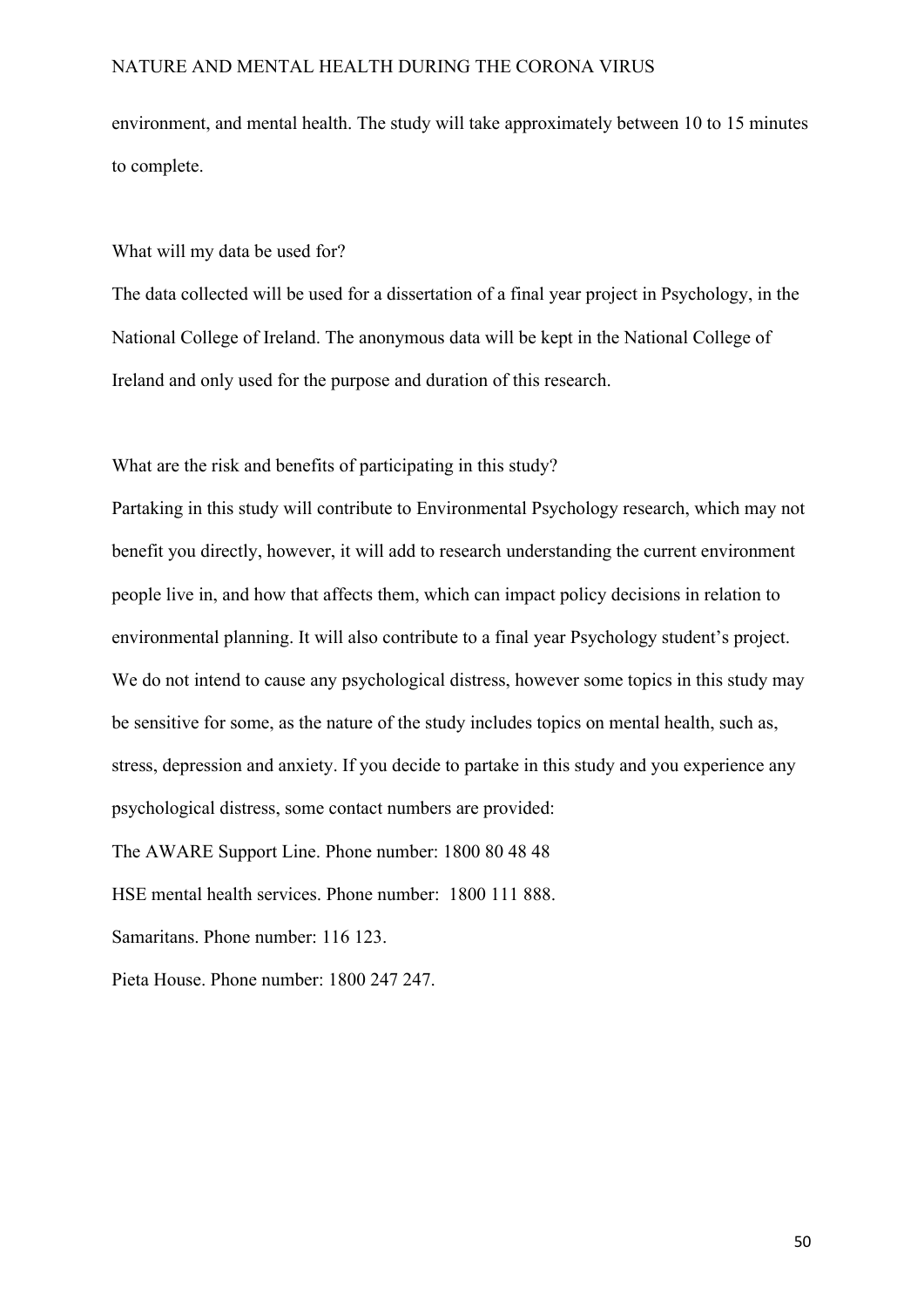If you have any further queries about this study you can contact: The researcher: Timea Fodor Email: x18456866@student.ncirl.ie or The supervisor: Dr. April Hargreaves Email: April.Hargreaves@ncirl.ie Thank you for your time!

Have you read the above information?

 $\Box$ Yes

Do you agree with the above information?

 $\Box$ Yes

Do you agree to participate?

 $\Box \mathrm{Yes}$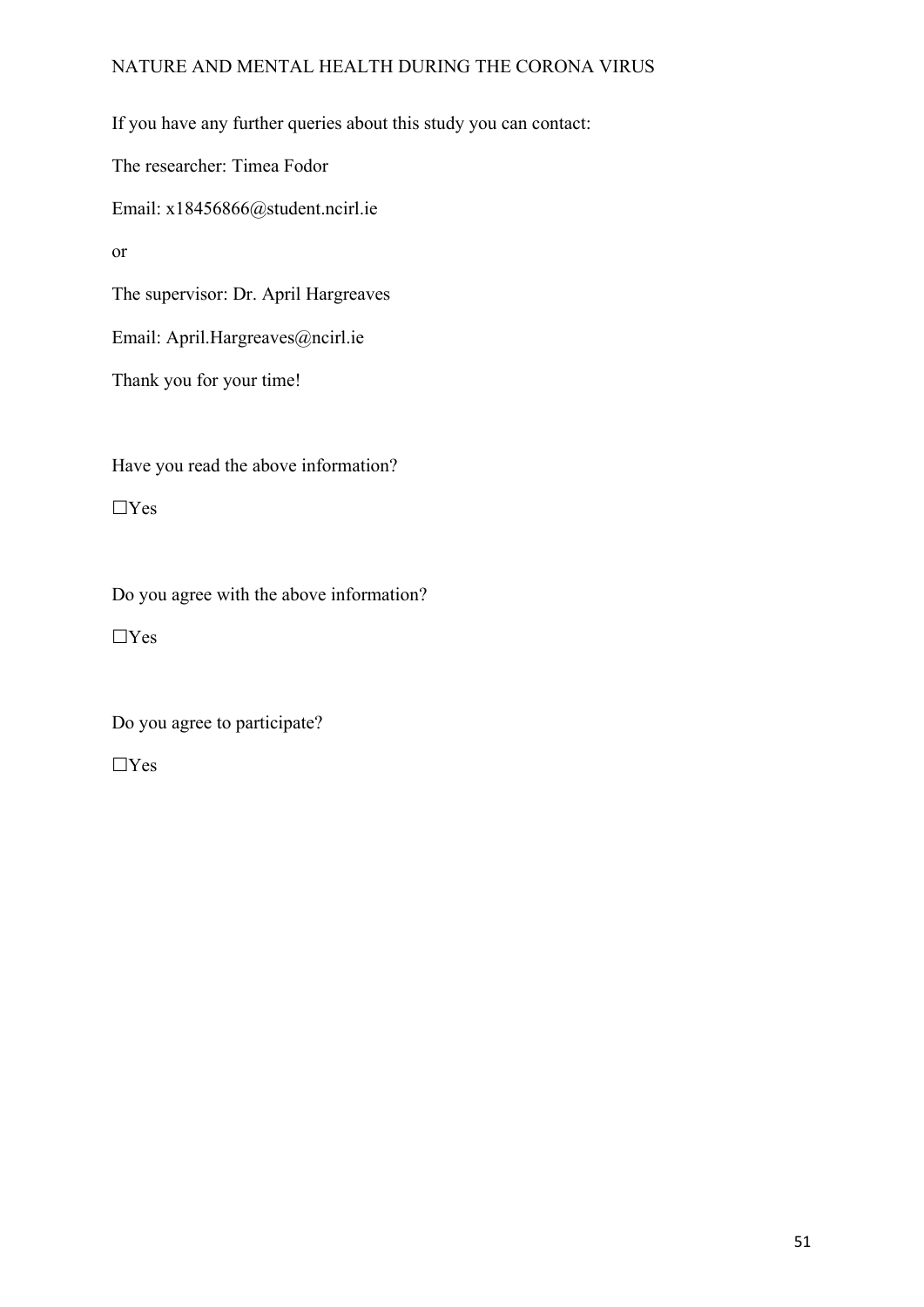## **Appendix B**

| <b>Demographics</b>  |  |
|----------------------|--|
| What gender are you? |  |
| OMale                |  |
| OFemale              |  |
| OOther               |  |
|                      |  |

What is your age?

Show answer here

What economic status do you fall into?

OLower class

OMiddle class

OUpper class

What level of education do you have completed?

ONo education

OPrimary education

OSecondary education

OHigher education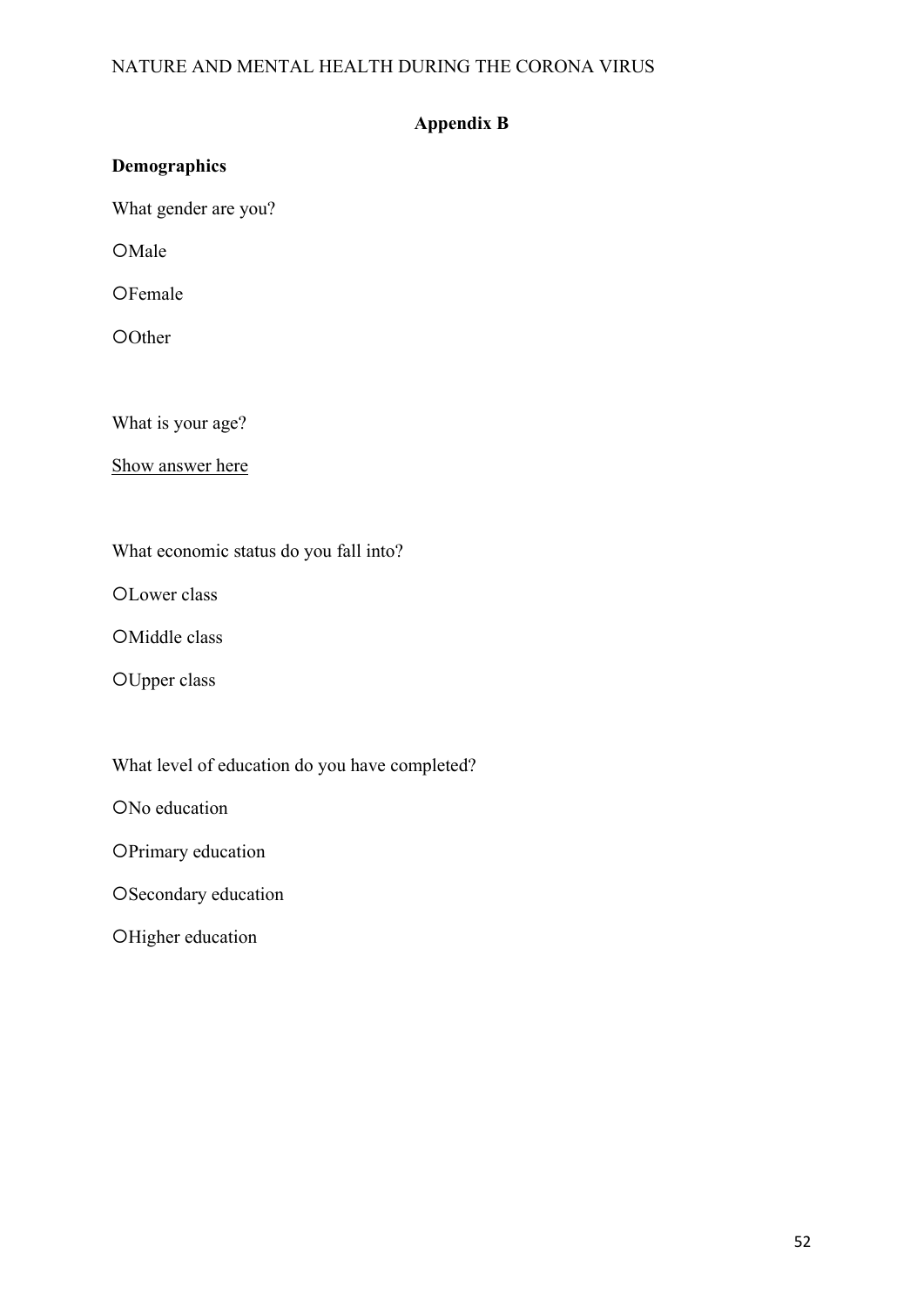## **Appendix C**

### **Environment and Mental Health**

The next couple of questions will include the word 'nature' often. This will be defined below. 'Nature' refers to any area that ranges from a small garden or park in an urban area to untouched nature in wilderness. This typically includes features such as plants or wildlife.

Do you live within 2km of a garden (personal or public), park, forest, woodlands, waterside, trail or any other nature-like/ green area?

OYes

ON<sub>o</sub>

In the past 7 months how often did you spend time in nature surroundings?

ONot very often

ORarely

**OSometimes** 

**O**Often

OVery often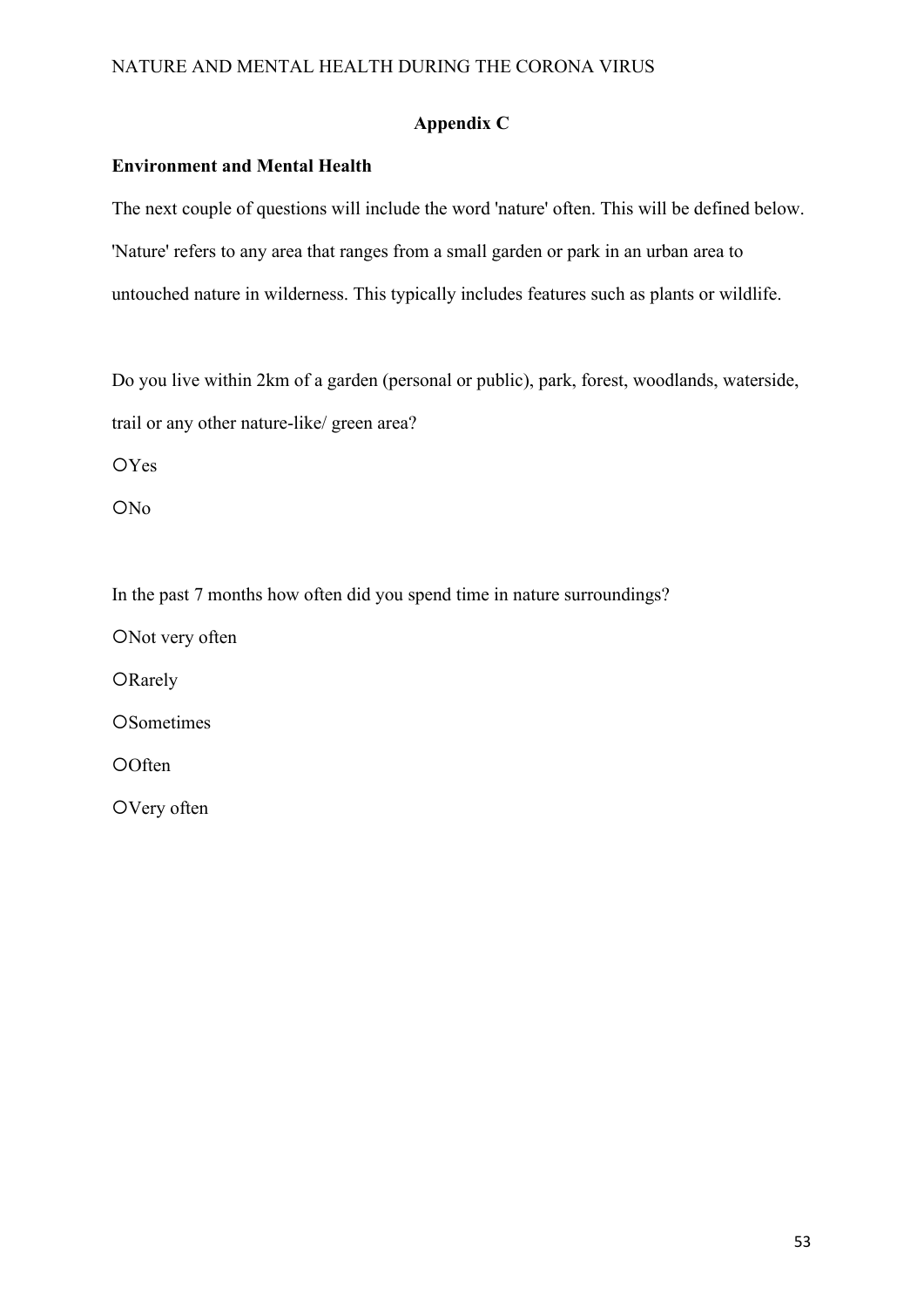## Which one best describes the kind of nature you had access to? (you can select multiple

answers)

Personal garden

Public garden

Window view of nature

Countryside

Forrest/Woodlands

Park

Waterside (e.g. sea, river, lake)

None

On average how many days a week do you visit nature?

 $O<sub>1</sub>$  $O<sub>2</sub>$ O3 O4 O<sub>5</sub> O<sub>6</sub> O7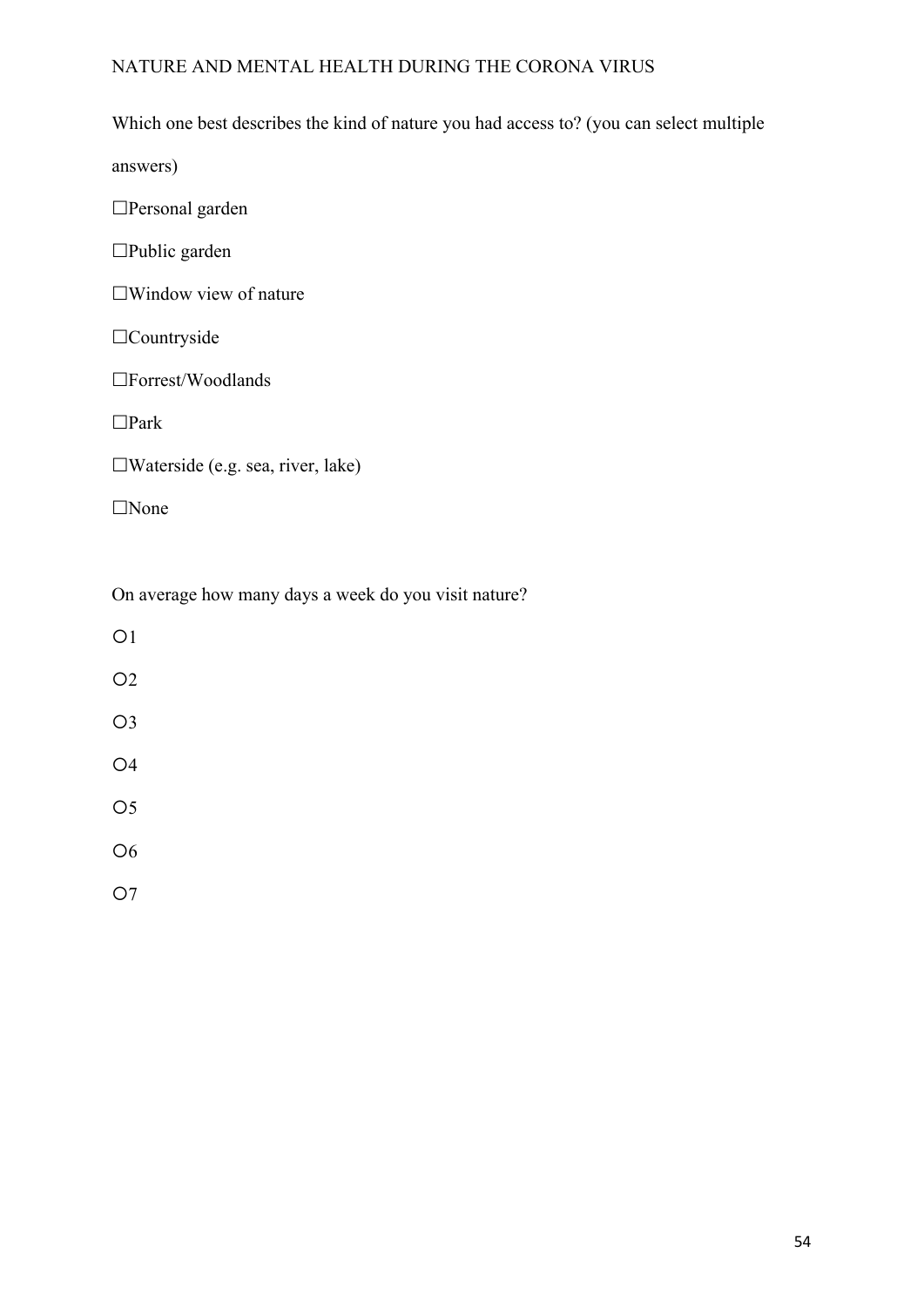Did you consciously use visits to nature as a way to manage your mental health during the coronavirus?

**OYes** 

ON<sub>o</sub>

Do you believe that nature is an effective way to manage mental health?

ONot at all effective

OSlightly effective

Moderately effective

OVery effective

OExtremely effective

Whether or not you believe that nature is effective in managing mental health, do you usually

feel better after spending time in nature?

OMuch worse

OSomewhat worse

OAbout the same

OSomewhat better

OMuch better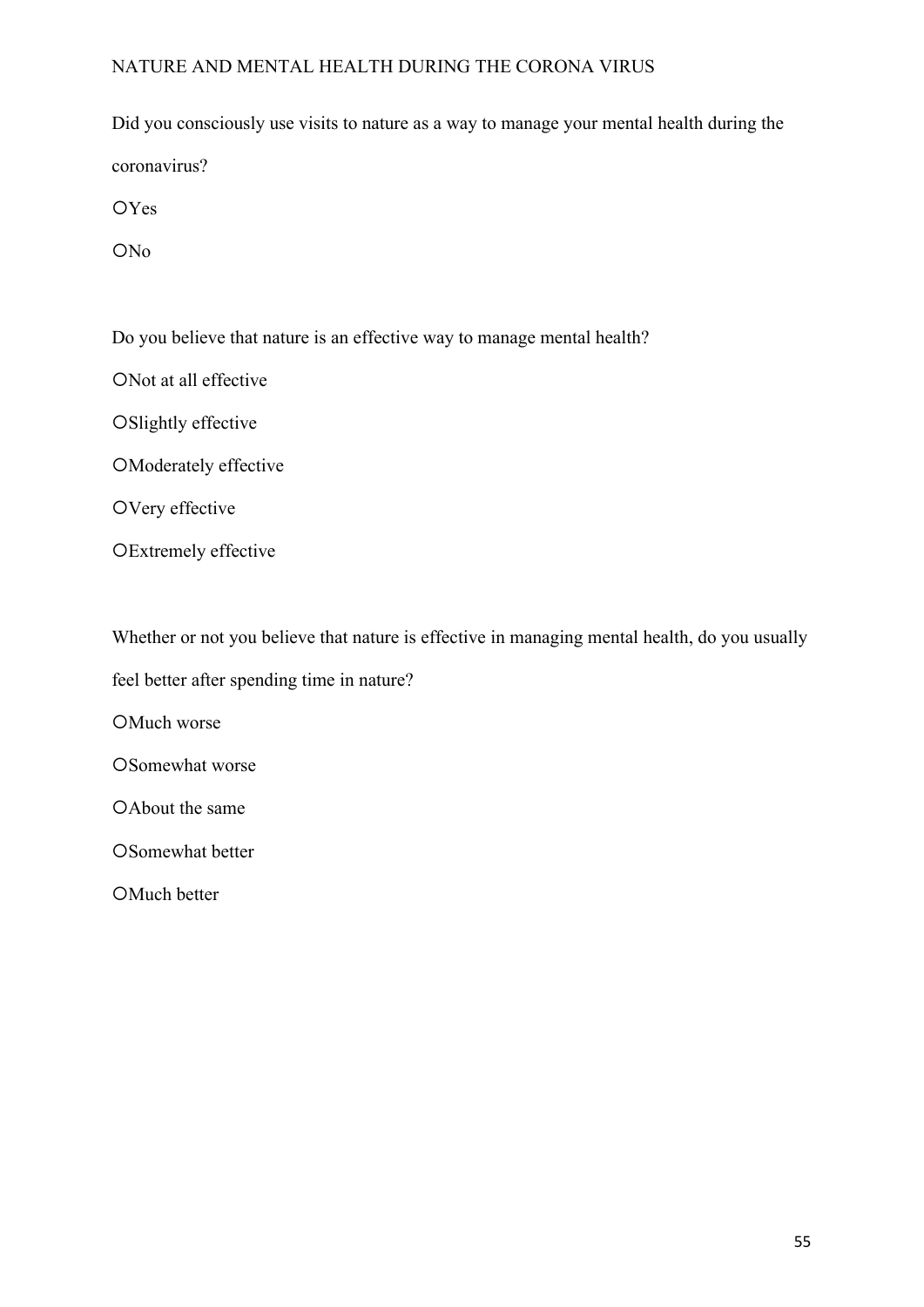On average, how many hours do you spend in nature on each visit?

ONone

OLess than 1 hour

 $O1-2$  hours

3-4 hours

OMore than 4 hours

How much do you agree with the following statement; Having access to nature during the corona virus potentially helped me manage my mental health.

OStrongly disagree

**OD**isagree

Neither agree nor disagree

OAgree

OStrongly agree

Do you live in a rural, urban, or a town environment?

ORural

**OUrban** 

OTown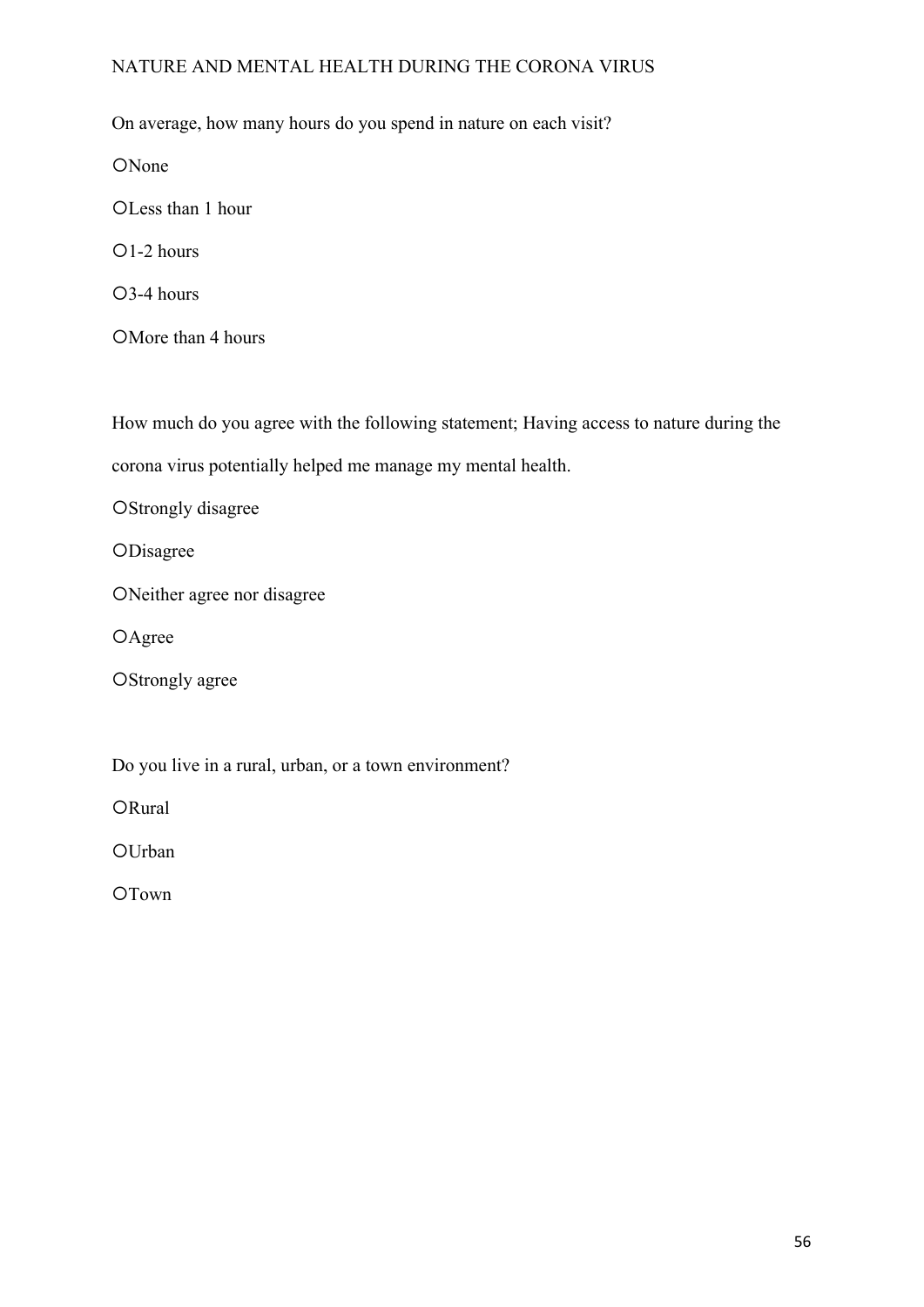#### **Appendix D**

Please read each statement and check a number 0, 1, 2, or 3 which indicates how much the statement applied to you OVER THE PAST WEEK. There are no right or wrong answers. Do not spend too much time on any statement.

The rating scale is as follows:

- $0 =$  did not apply to me at all
- $1 =$  applied to me to some degree, or some of the time
- $2$  = applied to me to a considerable degree or a good part of the time
- $3$  = applied to me very much or most of the time

I found it hard to wind down

- $O0 =$  did not apply to me at all
- $O1$  = applied to me to some degree, or some of the time
- $Q_2$  = applied to me to a considerable degree or a good part of the time
- $O3$  = applied to me very much or most of the time

I was aware of dryness of my mouth

- $O0 =$  did not apply to me at all
- $O1$  = applied to me to some degree, or some of the time
- $Q2$  = applied to me to a considerable degree or a good part of the time
- $O3$  = applied to me very much or most of the time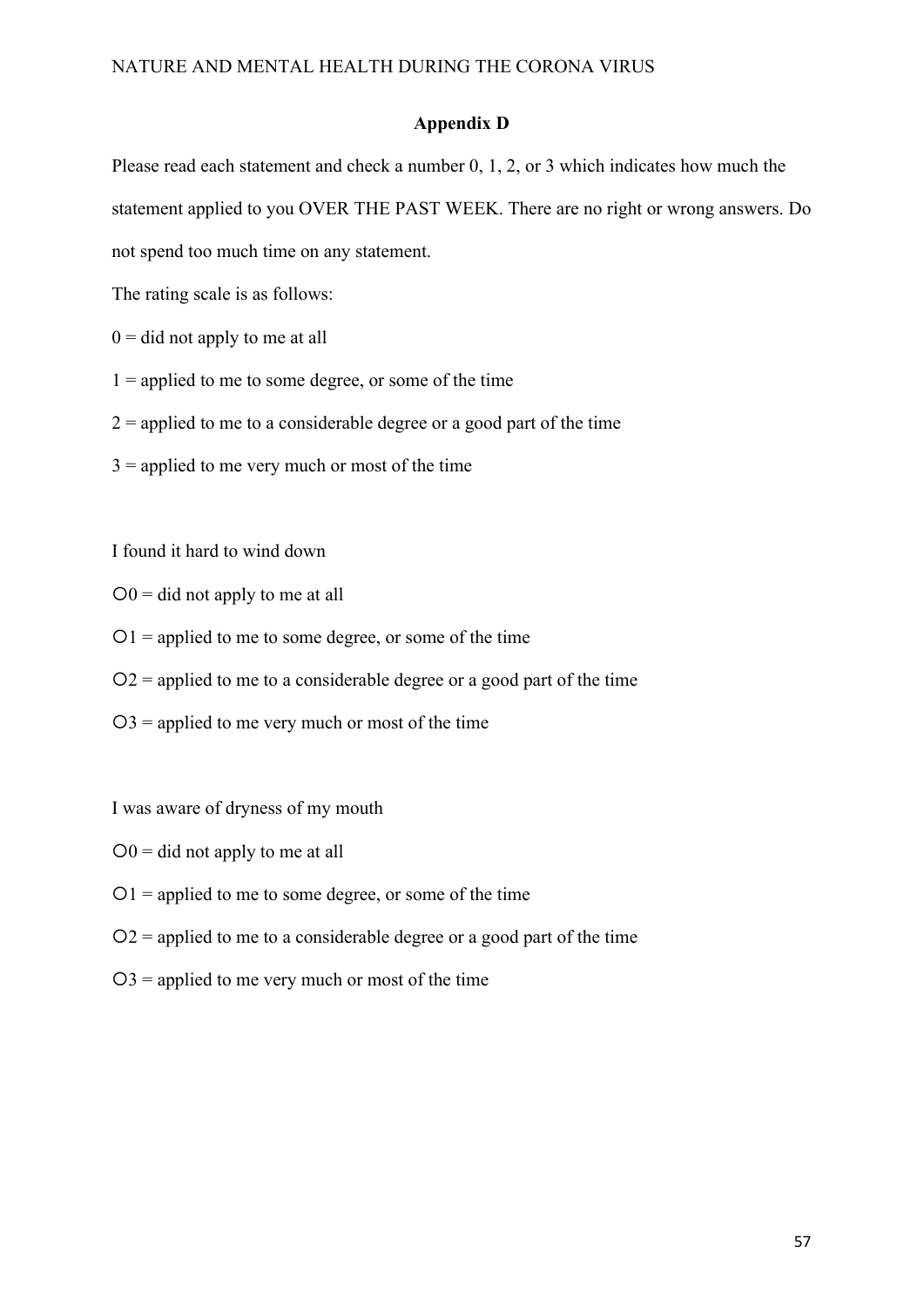I couldn't seem to experience any positive feeling at all

- $O0 =$  did not apply to me at all
- $01$  = applied to me to some degree, or some of the time
- $Q_2$  = applied to me to a considerable degree or a good part of the time
- $O3$  = applied to me very much or most of the time

I experienced breathing difficulty (e.g. excessively rapid breathing, breathlessness in the

absence of physical exertion)

 $O0$  = did not apply to me at all

- $O1$  = applied to me to some degree, or some of the time
- $Q2$  = applied to me to a considerable degree or a good part of the time
- $O3$  = applied to me very much or most of the time

I found it difficult to work up the initiative to do things I tended to over-react to situations

- $Q_0$  = did not apply to me at all
- $O1$  = applied to me to some degree, or some of the time
- $Q_2$  = applied to me to a considerable degree or a good part of the time
- $O3$  = applied to me very much or most of the time

I tended to over-react to situations

- $O0 =$  did not apply to me at all
- $01$  = applied to me to some degree, or some of the time
- $Q_2$  = applied to me to a considerable degree or a good part of the time
- $O3$  = applied to me very much or most of the time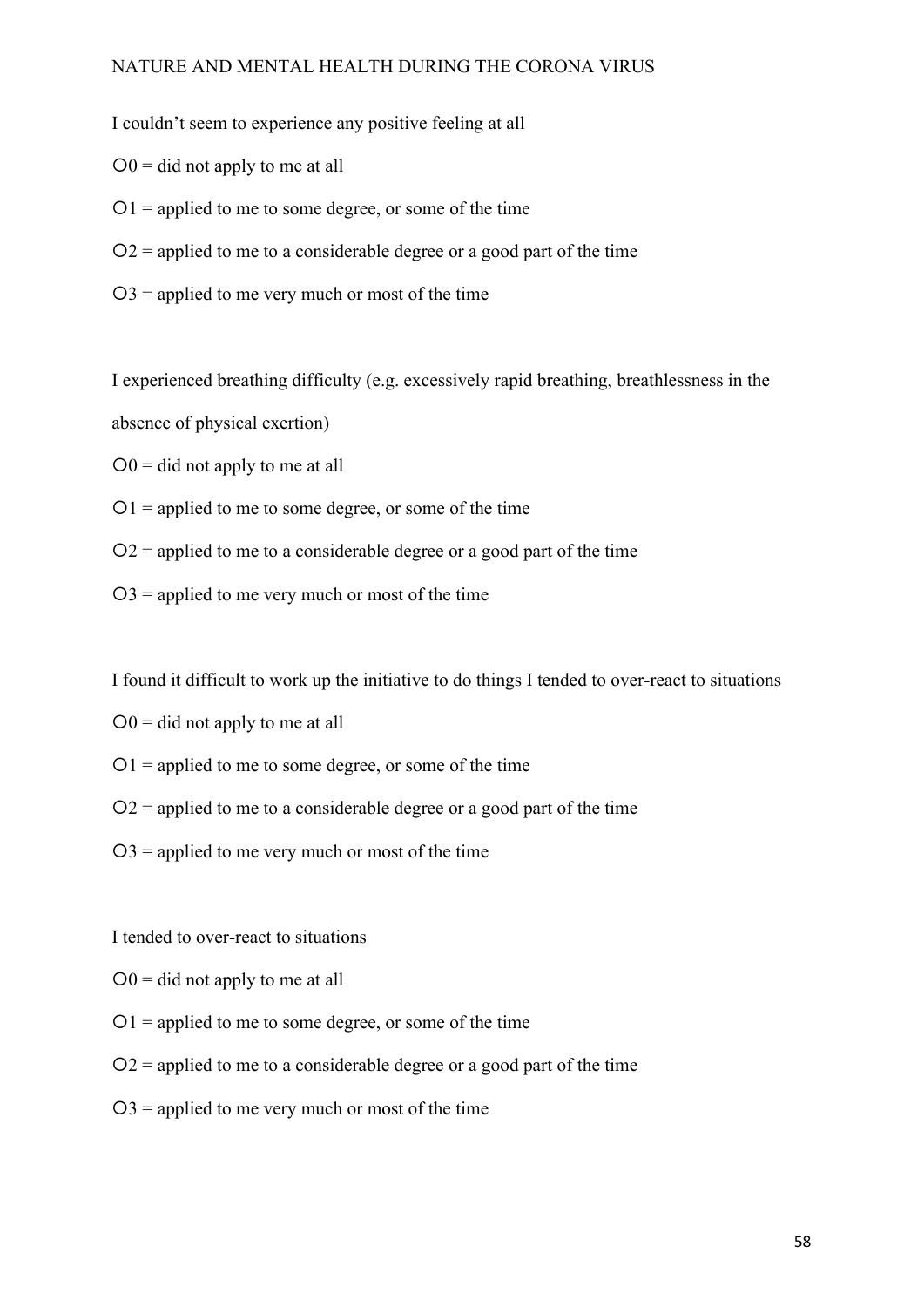I experienced trembling (e.g. in the hands)

- $Q_0$  = did not apply to me at all
- $01$  = applied to me to some degree, or some of the time
- $Q_2$  = applied to me to a considerable degree or a good part of the time
- $O3$  = applied to me very much or most of the time

I felt that I was using a lot of nervous energy

- $Q_0$  = did not apply to me at all
- $O1$  = applied to me to some degree, or some of the time
- $Q2$  = applied to me to a considerable degree or a good part of the time
- $O3$  = applied to me very much or most of the time

I was worried about situations in which I might panic and make a fool of myself

- $O0$  = did not apply to me at all
- $01$  = applied to me to some degree, or some of the time
- $Q2$  = applied to me to a considerable degree or a good part of the time
- $O3$  = applied to me very much or most of the time

I felt that I had nothing to look forward to

- $O0 =$  did not apply to me at all
- $01$  = applied to me to some degree, or some of the time
- $Q2$  = applied to me to a considerable degree or a good part of the time
- $O3$  = applied to me very much or most of the time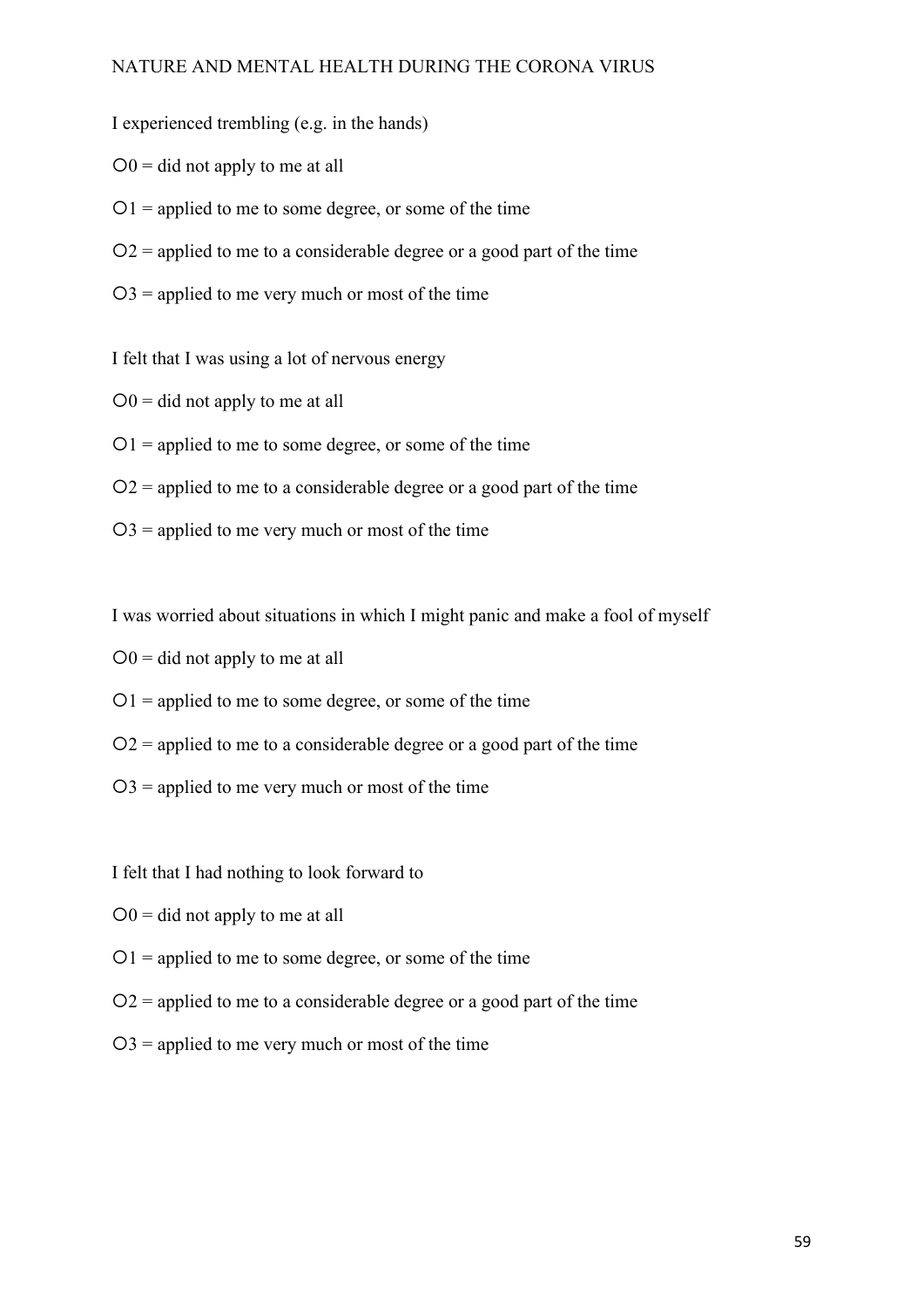I found myself getting agitated

- $O0 =$  did not apply to me at all
- $O1$  = applied to me to some degree, or some of the time
- $Q_2$  = applied to me to a considerable degree or a good part of the time
- $O3$  = applied to me very much or most of the time

I found it difficult to relax

- $O0 =$  did not apply to me at all
- $O1$  = applied to me to some degree, or some of the time
- $Q_2$  = applied to me to a considerable degree or a good part of the time
- $O3$  = applied to me very much or most of the time

I felt down-hearted and blue

- $O0$  = did not apply to me at all
- $01$  = applied to me to some degree, or some of the time
- $Q2$  = applied to me to a considerable degree or a good part of the time
- $O3$  = applied to me very much or most of the time

I was intolerant of anything that kept me from getting on with what I was doing

- $O0 =$  did not apply to me at all
- $01$  = applied to me to some degree, or some of the time
- $Q2$  = applied to me to a considerable degree or a good part of the time
- $O3$  = applied to me very much or most of the time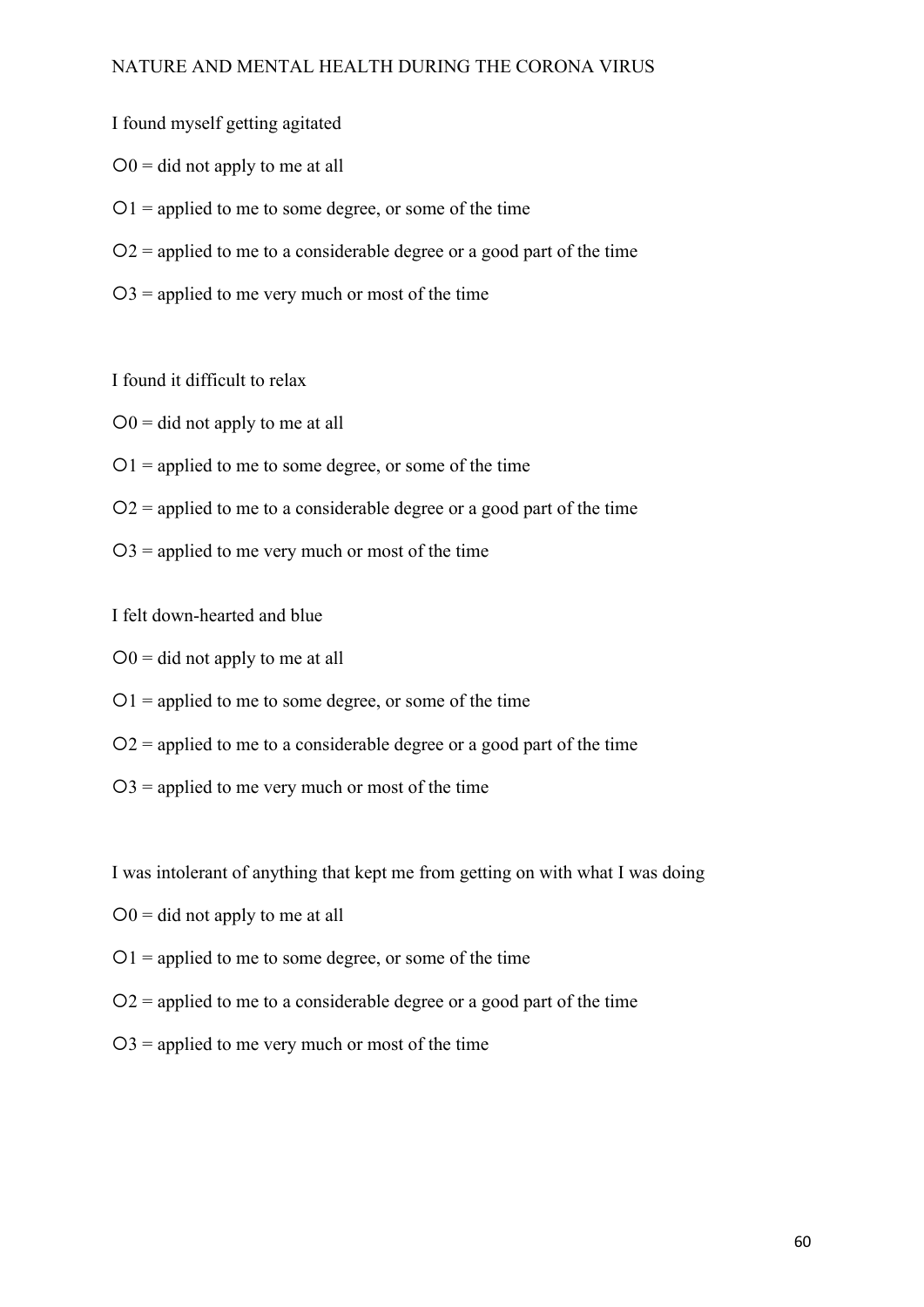I felt I was close to panic

- $O0 =$  did not apply to me at all
- $01$  = applied to me to some degree, or some of the time
- $Q_2$  = applied to me to a considerable degree or a good part of the time
- $O3$  = applied to me very much or most of the time

I was unable to become enthusiastic about anything

- $Q_0$  = did not apply to me at all
- $01$  = applied to me to some degree, or some of the time
- $Q_2$  = applied to me to a considerable degree or a good part of the time
- $O3$  = applied to me very much or most of the time
- I felt I wasn't worth much as a person
- $O0$  = did not apply to me at all
- $O1$  = applied to me to some degree, or some of the time
- $Q_2$  = applied to me to a considerable degree or a good part of the time
- $O3$  = applied to me very much or most of the time

I felt that I was rather touchy

- $O0$  = did not apply to me at all
- $O1$  = applied to me to some degree, or some of the time
- $Q2$  = applied to me to a considerable degree or a good part of the time
- $O3$  = applied to me very much or most of the time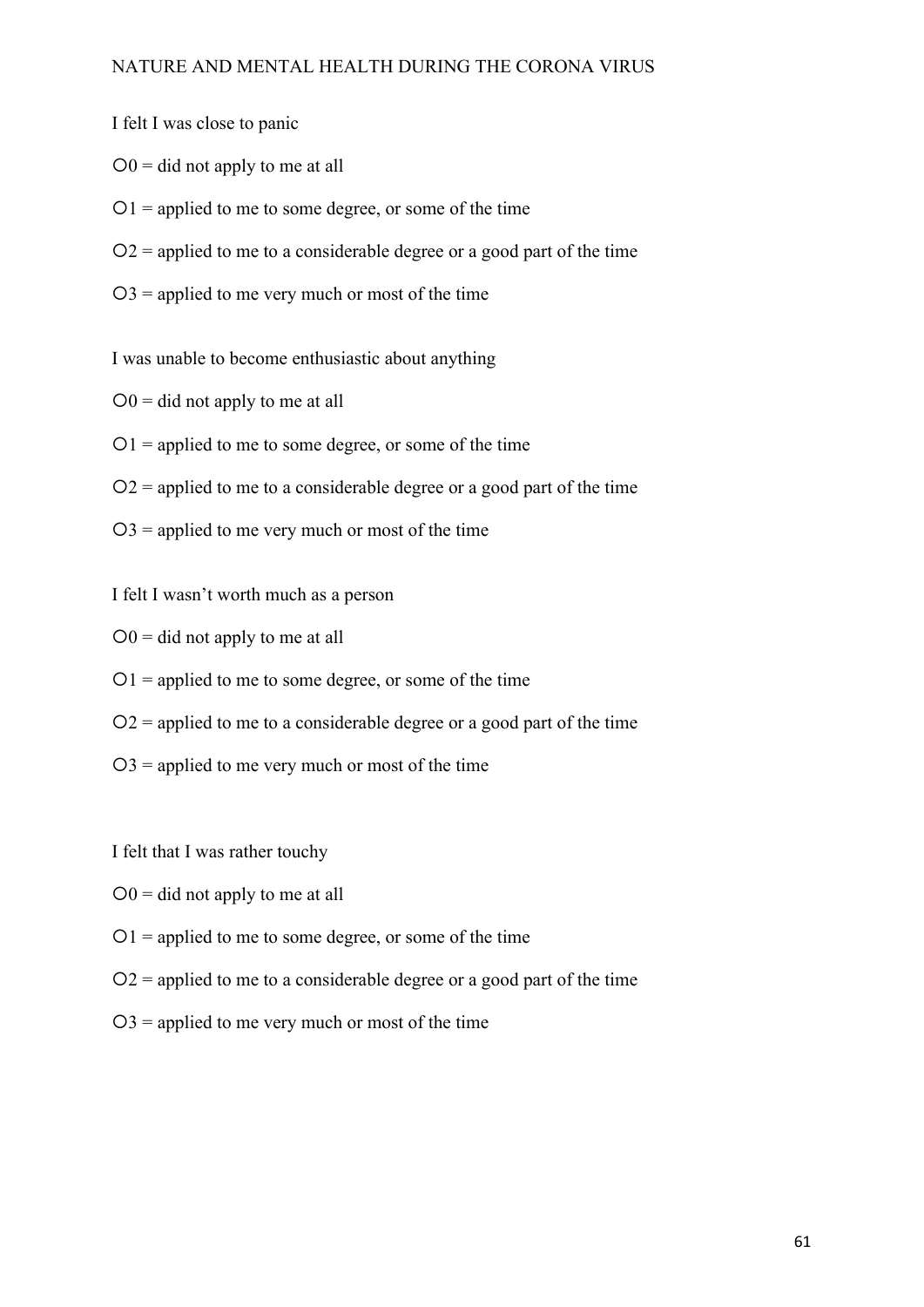I was aware of the action of my heart in the absence of physical exertion (e.g. sense of heart rate increase, heart missing a beat)

- $O0 =$  did not apply to me at all
- $O1$  = applied to me to some degree, or some of the time
- $Q2$  = applied to me to a considerable degree or a good part of the time
- $O3$  = applied to me very much or most of the time

I felt scared without any good reason

- $O0 =$  did not apply to me at all
- $O1$  = applied to me to some degree, or some of the time
- $Q2$  = applied to me to a considerable degree or a good part of the time
- $O3$  = applied to me very much or most of the time

I felt that life was meaningless

- $O0 =$  did not apply to me at all
- $O1$  = applied to me to some degree, or some of the time
- $Q2$  = applied to me to a considerable degree or a good part of the time
- $O3$  = applied to me very much or most of the time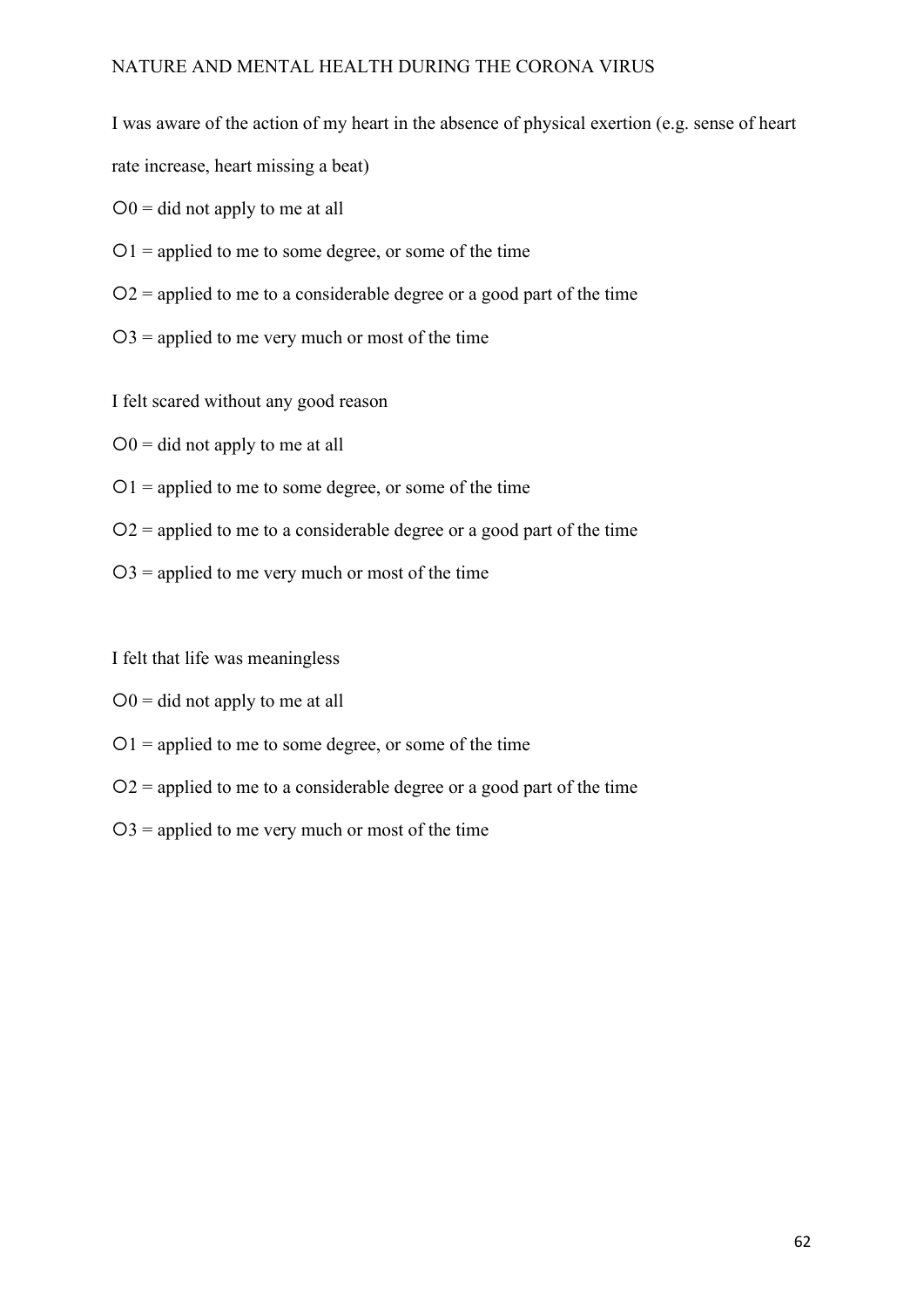#### **Appendix E**

#### **Debriefing Sheet**

Dear participant,

Welcome to the end of the study! Thank you so much for your participation. This is a debriefing form, which will provide you with the true purpose of the experiment and inform you why information has been withheld from you at the beginning of the of the survey. There will also be contacts provided in case you have experienced any distress.

The true purpose of this study was to investigate if exposure to surrounding nature benefitted mental health during the corona virus. The aim of the present study was to investigate the relationship between having access to nature and psychological well-being during the Corona Virus, as research shows an increase in depression, anxiety and stress in the general population due to the virus. A potential reason could be because of disturbances of everyday life that the virus created, such as having to quarantine. Research shows that having access to nature can benefit mental health, which was why this study focused on whether nature exposure has had a positive impact on mental health during the Corona Virus.

This information was withheld at the beginning of the experiment. The reason for this was because people can have biases on what they think of nature. These biases can form from upbringing or cultural influences, which could have affected how participants would answer questions on the questionnaire, resulting in not collecting accurate data.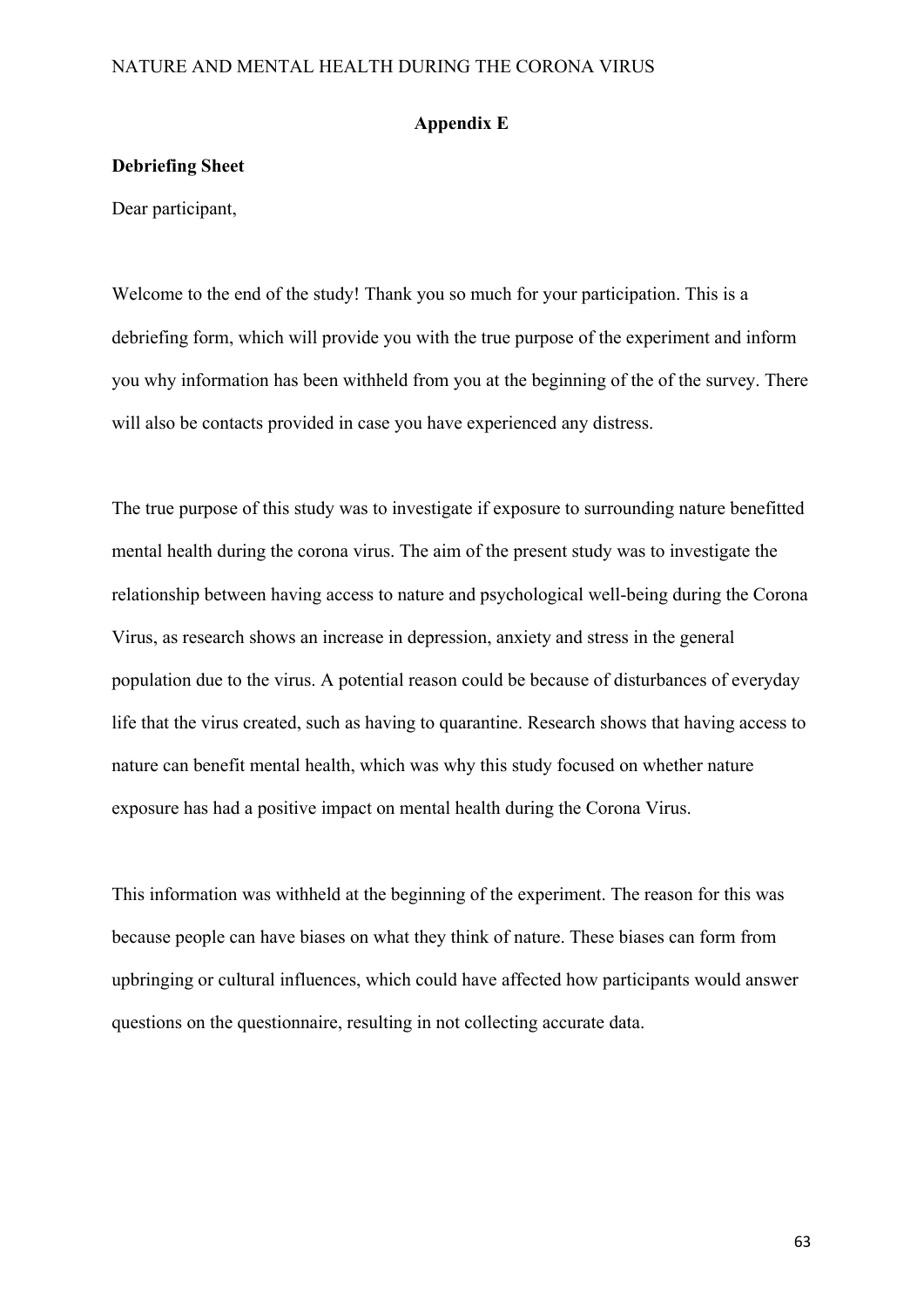This study tried to take the least minimal risks in making you feel any discomfort, however, if you feel you have been affected in any way or have been caused any distress, here are some contacts for mental health: The AWARE Support Line. Phone number: 1800 80 48 48

HSE mental health services, Phone number: 1800 111 888.

Samaritans. Phone number: 116 123.

Pieta House. Phone number: 1800 247 247.

If you would like to seek any further information, or have any further questions, don't

hesitate to contact:

The researcher: Timea Fodor

Email: x18456866@student.ncirl.ie

or

The supervisor: Dr. April Hargreaves

Email: April.Hargreaves@ncirl.ie

Thank you for your time!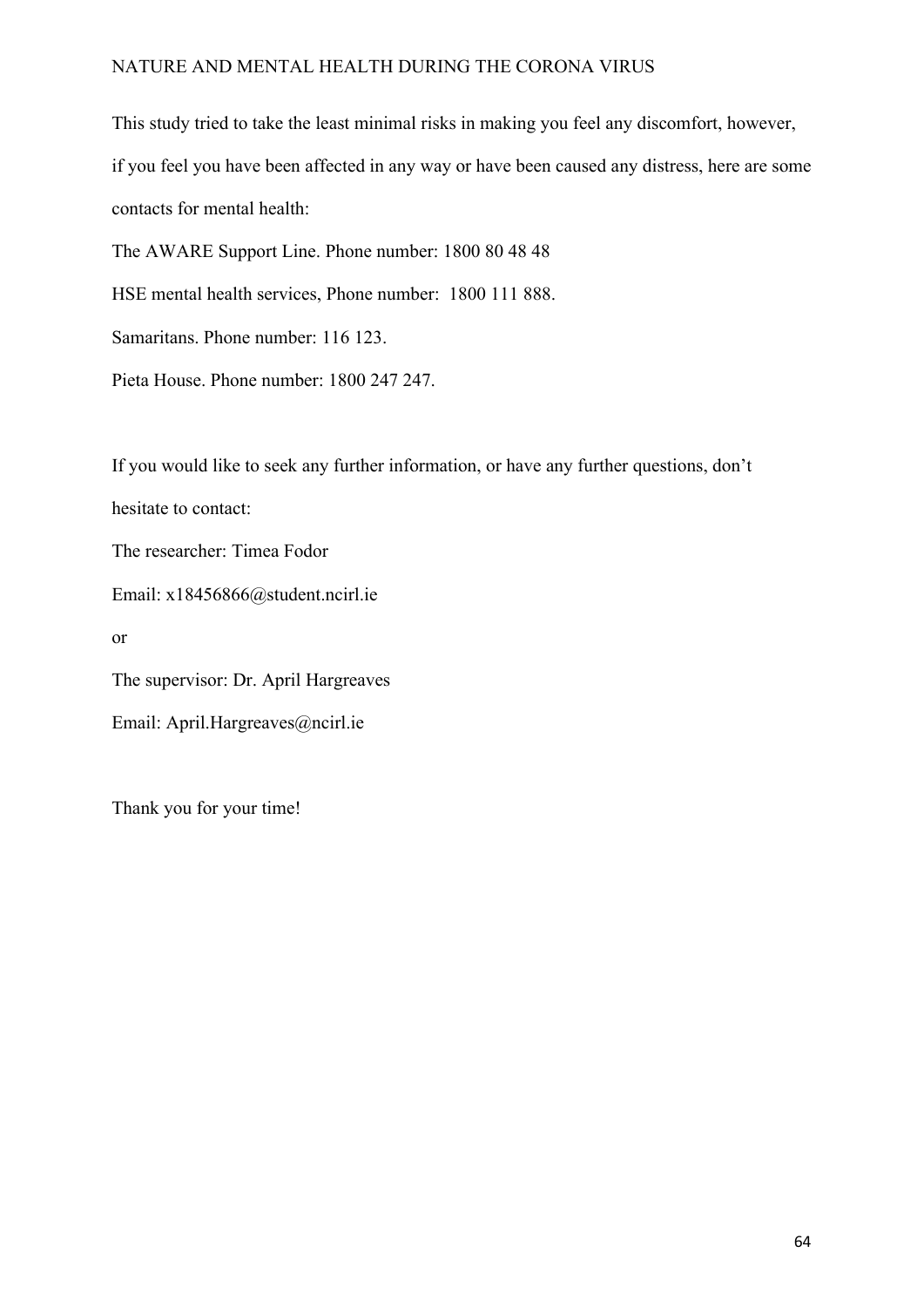# **Appendix F**

## **DASS Questionnaire**

|                   | <b>DASS21</b>                                                                                                                                                                                                                                                    |   |             |                |   |  |  |  |
|-------------------|------------------------------------------------------------------------------------------------------------------------------------------------------------------------------------------------------------------------------------------------------------------|---|-------------|----------------|---|--|--|--|
|                   | Name:                                                                                                                                                                                                                                                            |   | Date:       |                |   |  |  |  |
|                   | Please read each statement and circle a number 0, 1, 2 or 3 which indicates how much the statement<br>applied to you over the past week. There are no right or wrong answers. Do not spend too much<br>time on any statement.<br>The rating scale is as follows: |   |             |                |   |  |  |  |
|                   |                                                                                                                                                                                                                                                                  |   |             |                |   |  |  |  |
| 0<br>1<br>2<br>3  | Did not apply to me at all<br>Applied to me to some degree, or some of the time<br>Applied to me to a considerable degree or a good part of time<br>Applied to me very much or most of the time                                                                  |   |             |                |   |  |  |  |
| 1(s)              | I found it hard to wind down                                                                                                                                                                                                                                     | 0 | 1           | 2              | 3 |  |  |  |
| 2 (a)             | I was aware of dryness of my mouth                                                                                                                                                                                                                               | 0 | 1           | 2              | 3 |  |  |  |
| 3(d)              | I couldn't seem to experience any positive feeling at all                                                                                                                                                                                                        | 0 | 1           | 2              | 3 |  |  |  |
| 4 (a)             | I experienced breathing difficulty (e.g. excessively rapid breathing,<br>breathlessness in the absence of physical exertion)                                                                                                                                     | 0 | 1           | 2              | 3 |  |  |  |
| 5(d)              | I found it difficult to work up the initiative to do things                                                                                                                                                                                                      | 0 | 1           | 2              | 3 |  |  |  |
| 6 (s)             | I tended to over-react to situations                                                                                                                                                                                                                             | 0 | 1           | 2              | 3 |  |  |  |
| 7 (a)             | I experienced trembling (e.g. in the hands)                                                                                                                                                                                                                      | 0 | 1           | 2              | 3 |  |  |  |
| 8 (s)             | I felt that I was using a lot of nervous energy                                                                                                                                                                                                                  | 0 | 1           | 2              | 3 |  |  |  |
| 9 (a)             | I was worried about situations in which I might panic and make a fool<br>of myself                                                                                                                                                                               | 0 | 1           | 2              | 3 |  |  |  |
| 10 (d)            | I felt that I had nothing to look forward to                                                                                                                                                                                                                     | 0 | 1           | 2              | 3 |  |  |  |
| 11 (s)            | I found myself getting agitated                                                                                                                                                                                                                                  | 0 | 1           | 2              | 3 |  |  |  |
| 12(s)             | I found it difficult to relax                                                                                                                                                                                                                                    | 0 | 1           | 2              | 3 |  |  |  |
| 13 <sub>(d)</sub> | I felt down-hearted and blue                                                                                                                                                                                                                                     | 0 | 1           | 2              | 3 |  |  |  |
| 14(s)             | I was intolerant of anything that kept me from getting on with what I<br>was doing                                                                                                                                                                               | 0 | 1           | 2              | 3 |  |  |  |
| 15(a)             | I felt I was close to panic                                                                                                                                                                                                                                      | 0 | 1           | 2              | 3 |  |  |  |
| 16 <sub>(d)</sub> | I was unable to become enthusiastic about anything                                                                                                                                                                                                               | 0 | 1           | 2              | 3 |  |  |  |
| 17 (d)            | I felt I wasn't worth much as a person                                                                                                                                                                                                                           | 0 | 1           | $\overline{2}$ | 3 |  |  |  |
| 18(s)             | I felt that I was rather touchy                                                                                                                                                                                                                                  | 0 | 1           | 2              | 3 |  |  |  |
| 19(a)             | I was aware of the action of my heart in the absence of physical<br>exertion (e.g. sense of heart rate increase, heart missing a beat)                                                                                                                           | 0 | 1           | 2              | 3 |  |  |  |
| 20(a)             | I felt scared without any good reason                                                                                                                                                                                                                            | 0 | 1           | 2              | 3 |  |  |  |
| 21 <sub>(d)</sub> | I felt that life was meaningless                                                                                                                                                                                                                                 | 0 | $\mathbf 1$ | 2              | 3 |  |  |  |